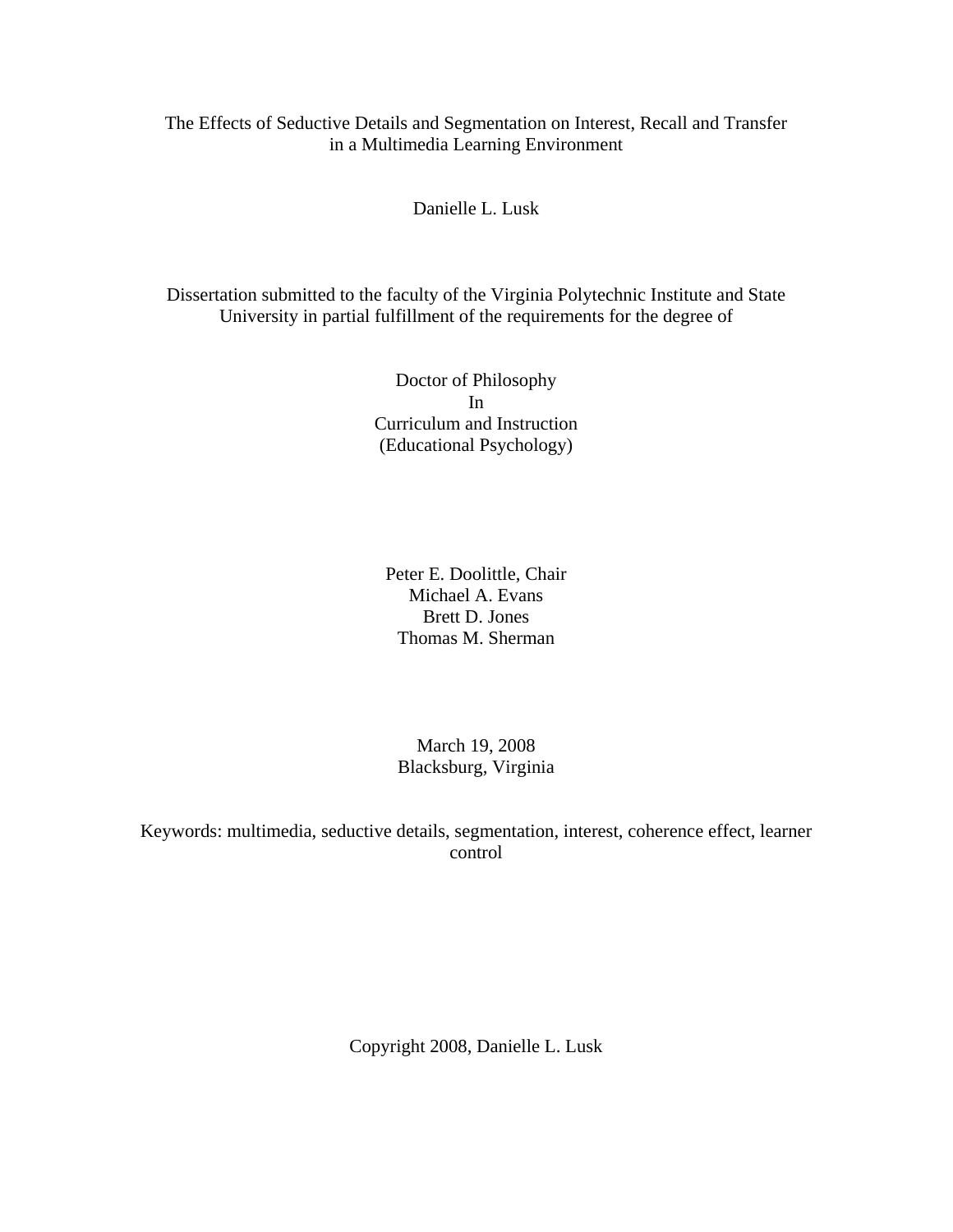### The Effects of Seductive Details and Segmentation on Interest, Recall and Transfer in a Multimedia Learning Environment

#### Danielle L. Lusk

#### ABSTRACT

Multimedia learning theory, and the research that has supported it, is largely focused on the cognitive elements of learning. Although motivation has been mentioned as a factor in learning in a multimedia environment, motivation has not been measured as a distinctive variable in most studies. Specific attributes of multimedia, including seductive details and segmentation, have been hypothesized to increase interest; however, only studies examining these attributes' effects on learning (measured by recall and transfer) have been conducted. The present study aimed to extend the examination of the use of seductive details and segmentation in multimedia learning by measuring interest in addition to recall and transfer.

The participants were 167 undergraduate students who were randomly assigned to four treatment groups involving a tutorial on the formation of lightning, which differed according to the multimedia attributes featured in the tutorial. Treatment groups included seductive details and segmentation (SD+S), seductive details and no segmentation (SD+NS), no seductive details and segmentation (NSD+S), and no seductive details and no segmentation (NSD+NS). Participants took an interest questionnaire before engaging with the tutorial and immediately following the tutorial. Tests of recall and transfer were used to measure learning after the tutorial. Two trained raters evaluated responses.

Data from the study were analyzed using Analysis of Variance (ANOVA) and correlation procedures. The results of the study revealed no significant differences among treatment groups in regards to interest, recall, or transfer. There was no significant relationship between interest and recall or interest and transfer. Although the results did not provide support for existing literature on seductive details and segmentation effects or reveal that these attributes increase interest, the implications of the findings present several valuable areas for future research.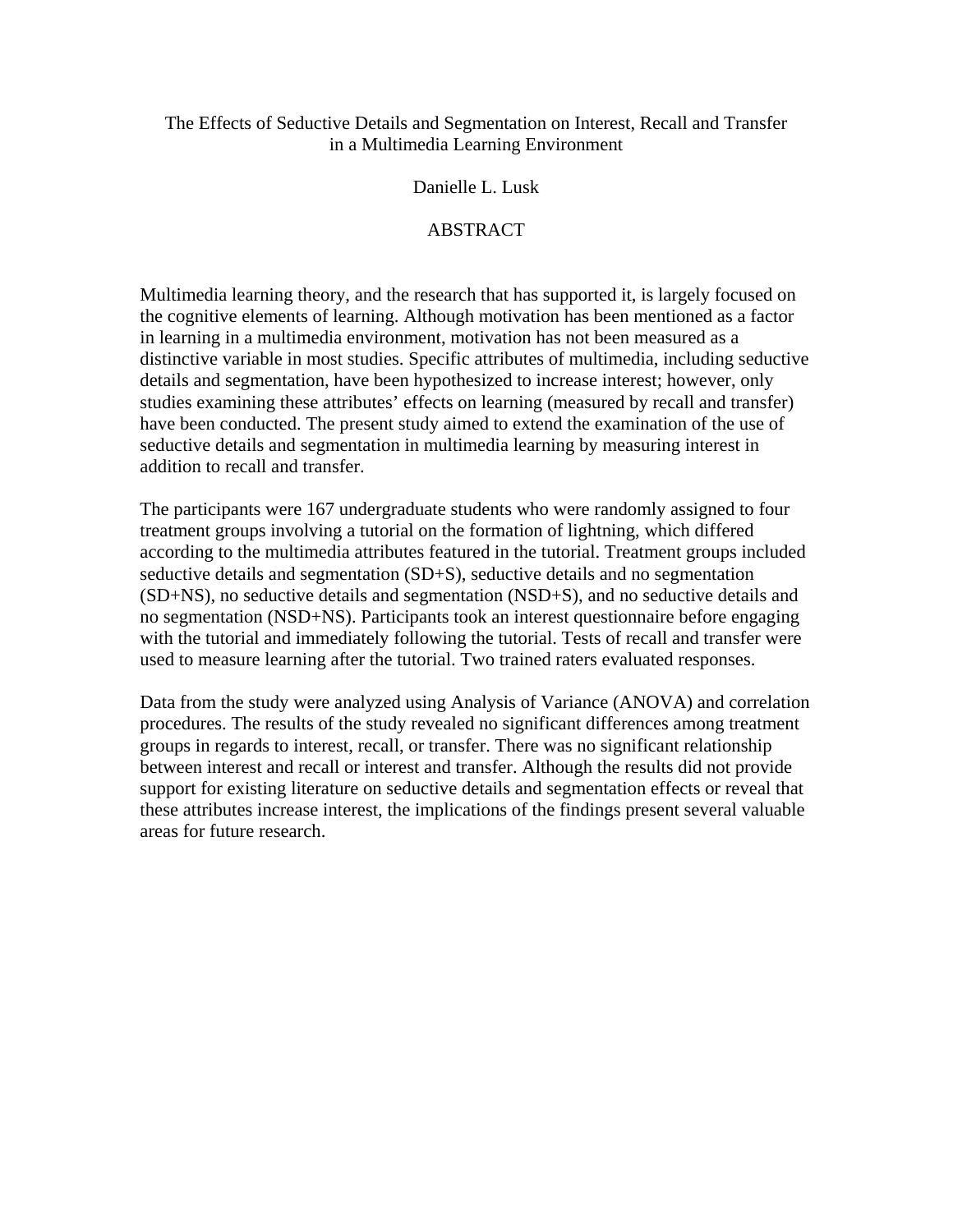# TABLE OF CONTENTS

| <b>Table of Contents</b>                               | 111 |
|--------------------------------------------------------|-----|
| <b>List of Tables</b>                                  | V   |
| List of Figures                                        | Vİ. |
| <b>Chapter One: Introduction</b>                       | 1   |
| Chapter Two: Review of the Literature                  | 4   |
| A Framework from Cognitive Psychology                  | 4   |
| <b>Working Memory</b>                                  | 4   |
| Dual-Coding Theory                                     | 7   |
| <b>Cognitive Load Theory</b>                           | 8   |
| Mayer's Cognitive Theory of Multimedia Learning        | 10  |
| <b>Dual-Channel Processing Assumption</b>              | 10  |
| <b>Limited Capacity Assumption</b>                     | 11  |
| <b>Active Processing Assumption</b>                    | 12  |
| Five Processes in Multimedia Learning                  | 13  |
| Reflections on Multimedia Learning Theory              | 14  |
| Motivation and Multimedia Learning Theory              | 15  |
| <b>Motivation and Cognition</b>                        | 17  |
| Models of Multimedia Learning Incorporating Motivation | 20  |
| Malone and Lepper's Theory                             | 20  |
| Combined Model of Motivation and ARCS                  | 20  |
| Hede's Integrated Model                                | 22  |
| Astleitner and Wiesner's Expanded Model                | 25  |
| Multimedia Learning and Interest Theory                | 27  |
| Multimedia Attributes That Influence Interest          | 29  |
| <b>Seductive Details</b>                               | 30  |
| Learner Control                                        | 34  |
| Segmentation                                           | 36  |
| <b>Reflections on Existing Studies</b>                 | 37  |
| <b>Research Questions</b>                              | 38  |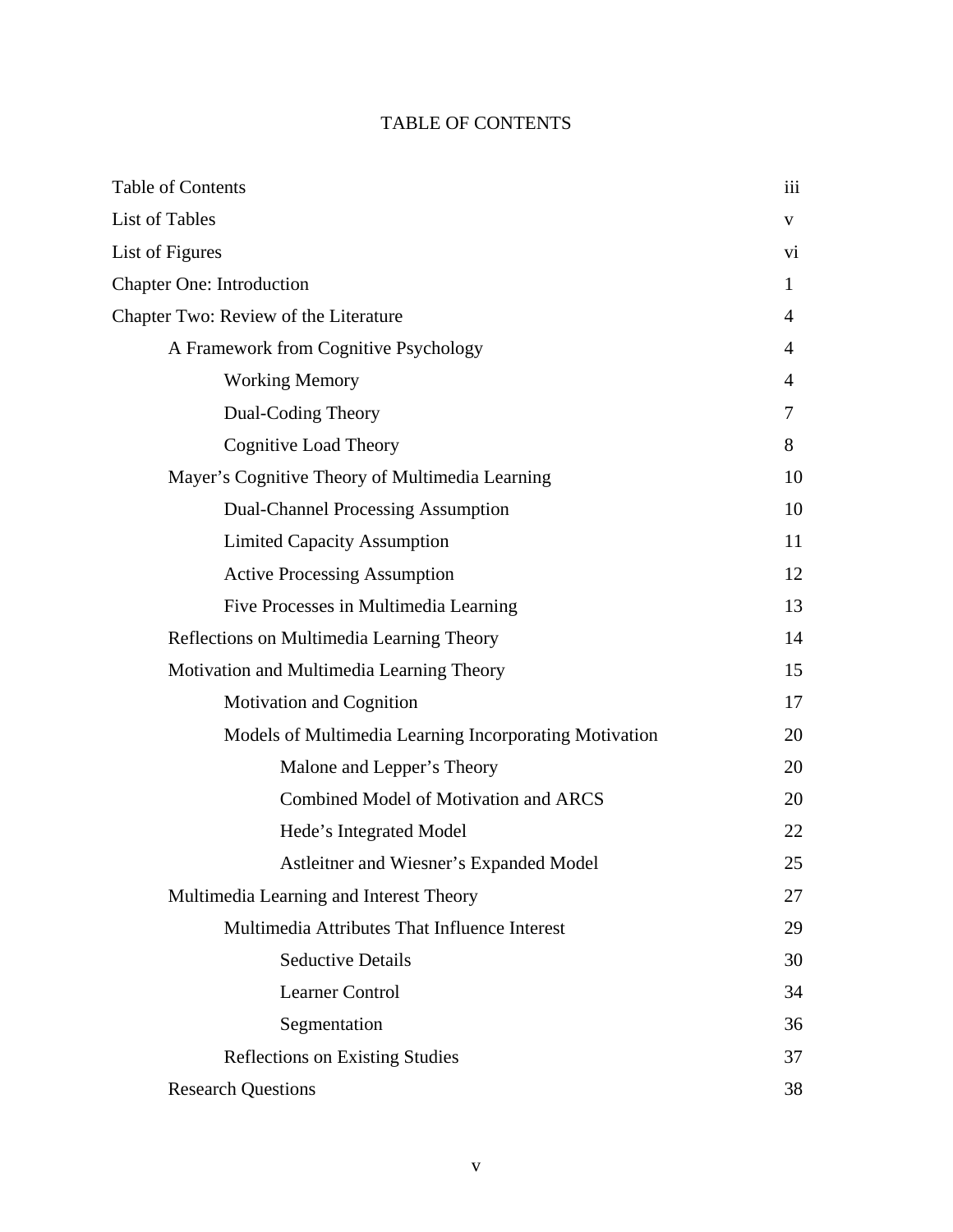| <b>Chapter Three: Method</b>                                       |    |
|--------------------------------------------------------------------|----|
| Participants and Design                                            |    |
| <b>Materials and Apparatus</b>                                     | 39 |
| <b>Situational Interest Inventory</b>                              | 39 |
| Multimedia Tutorial                                                | 40 |
| <b>Recall Test</b>                                                 | 41 |
| <b>Transfer Test</b>                                               | 41 |
| Procedure                                                          | 42 |
| <b>Chapter Four: Analysis</b>                                      | 43 |
| Validation of Seductive Details and Segmentation                   | 43 |
| Effect of Seductive Details and Segmentation on Interest           | 44 |
| Relationship Between Interest and Recall and Transfer              | 45 |
| <b>Chapter Five: Discussion</b>                                    | 46 |
| Seductive Details and the Coherence Effect                         | 46 |
| The Segmentation Principle                                         | 48 |
| Interest                                                           | 50 |
| Interest, Recall, and Transfer                                     | 50 |
| Implications for Future Theory and Practice                        | 51 |
| Limitations                                                        | 52 |
| <b>Future Directions</b>                                           | 53 |
| References                                                         | 54 |
| Appendix A: Situational Interest Inventory Questions Pre-Tutorial  |    |
| Appendix B: Situational Interest Inventory Questions Post-Tutorial |    |
| Appendix C: Multimedia Tutorial on the Formation of Lightning      |    |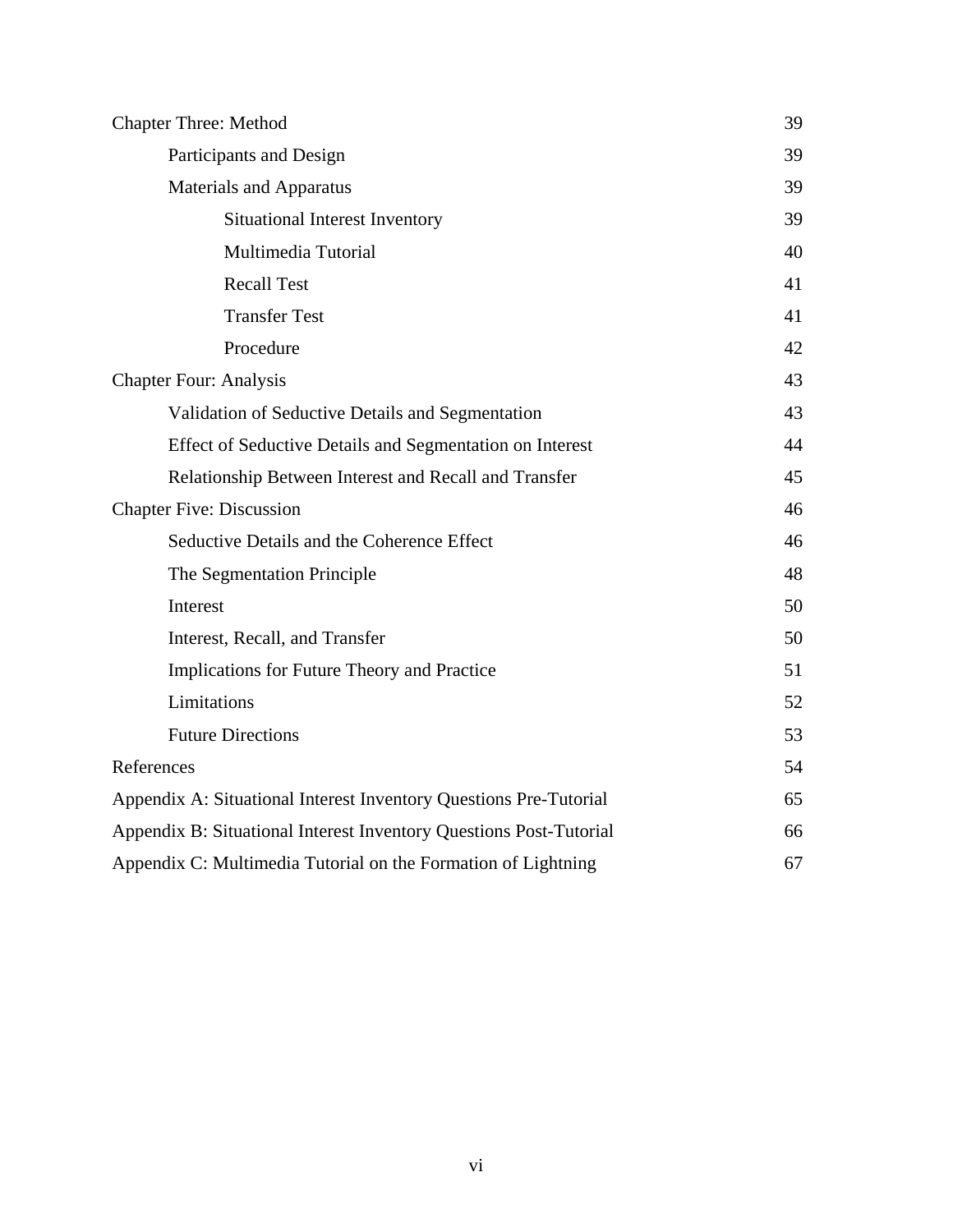## LIST OF TABLES

| Table 1 | Basic Principles of Multimedia Learning Theory              | 15. |
|---------|-------------------------------------------------------------|-----|
| Table 2 | Interest Survey Questions from Harp and Mayer (1997) Study  | 31  |
| Table 3 | Means and Standard Deviations of Recall and Transfer Scores | 44  |
| Table 4 | Means and Standard Deviations of Interest Gain Scores       | 44  |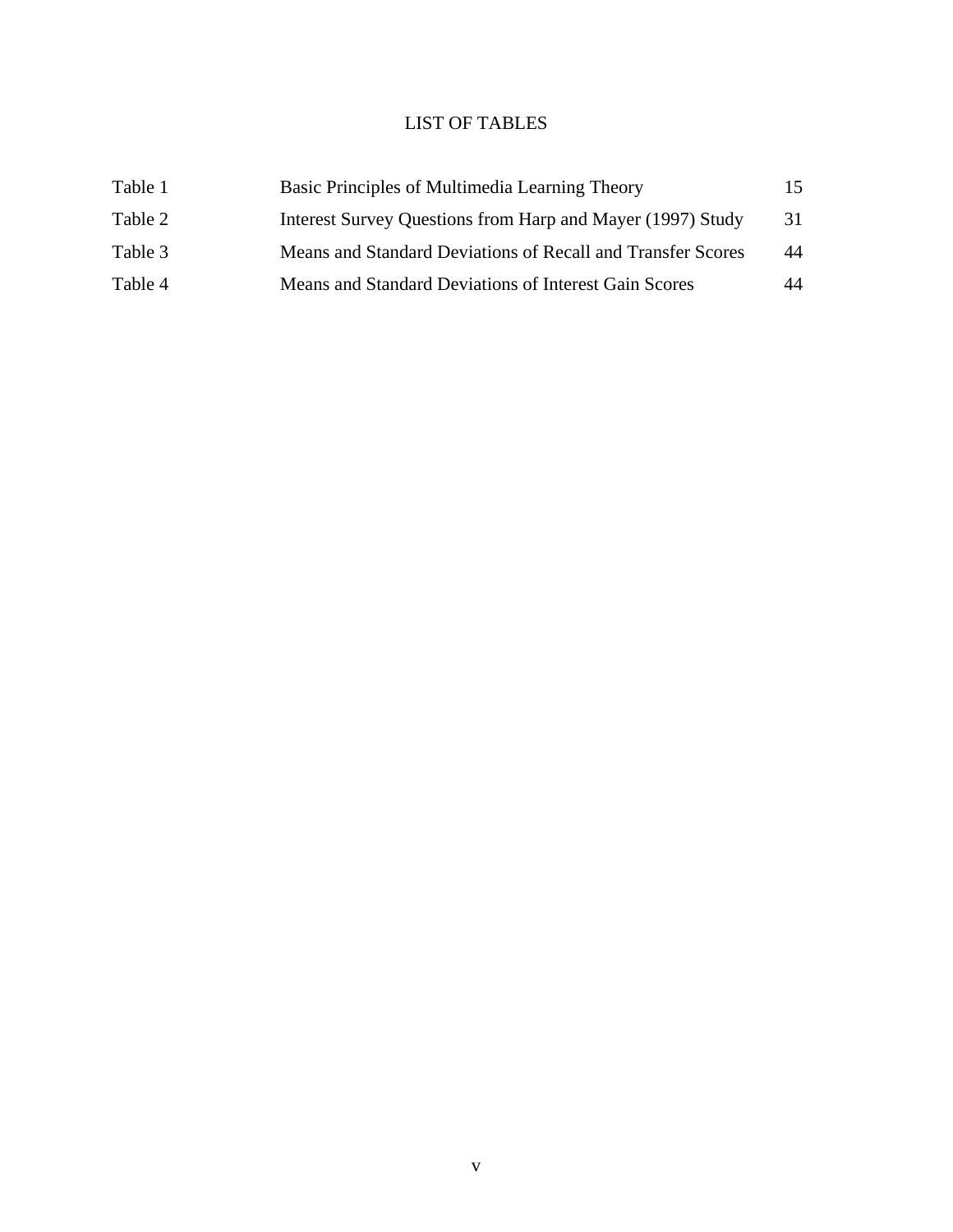# LIST OF FIGURES

| Figure 1 | Hede's Integrated Model of Multimedia Learning | 24 |
|----------|------------------------------------------------|----|
| Figure 2 | Astleitner and Wiesner's Expanded Model        | 26 |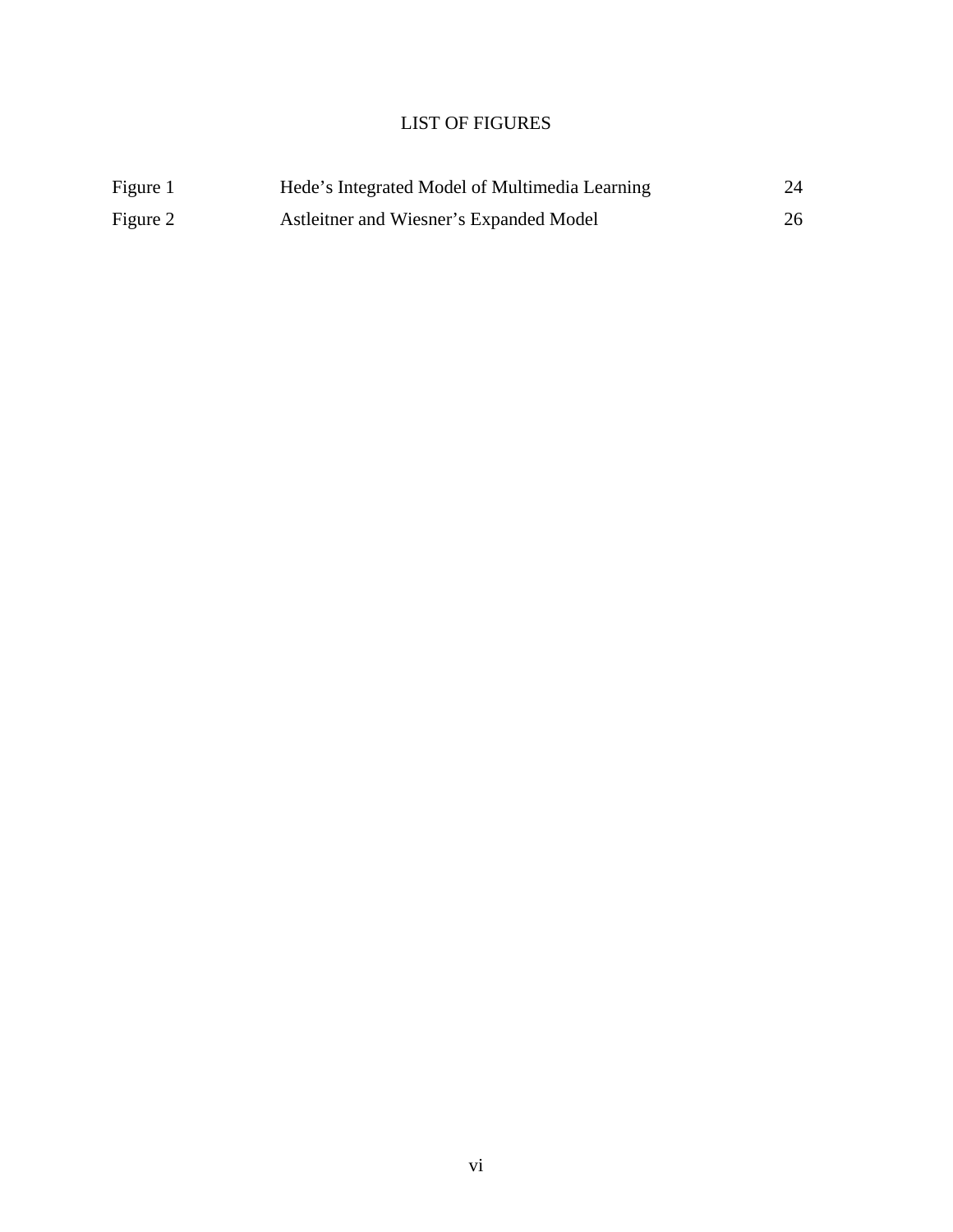# CHAPTER ONE INTRODUCTION

As the use of educational technology advances, a stronger understanding of how learning occurs within these environments is necessary. Multimedia learning is being employed in a variety of educational settings – public schools, universities and colleges, industry, and the military – as a means of instruction. However, a full comprehension of how people learn from multimedia messages is still lacking.

In relation to other theories of learning, multimedia learning theory is relatively new, with most research beginning in the mid-1980s (Samaras, Giouvanakis, Bousiou, & Tarabanis, 2006). Educational psychologists, instructional designers, and instructional developers have studied the components of multimedia and how learning occurs in this type of instructional environment (e.g., Mayer, 2005a; Moreno & Mayer, 2000; Paas, Renkl, & Sweller, 2003; Sweller, 2005). While many researchers have examined learning and multimedia instruction, Richard Mayer and his colleagues have been the most prolific and developed the most comprehensive multimedia learning theory.

One problem with Mayer's (2005c) cognitive theory of multimedia learning, however, is its general lack of motivational components. Even though a few multimedia researchers have included motivation within their learning models (Astleitner & Wiesner, 2004; Hede, 2002; Malone & Lepper, 1987), the majority of these models are incomplete in terms of how motivation influences learning. Mayer's cognitive theory of multimedia surpasses many of these models based on its theoretical foundations and generation of research; however, it is still lacks the motivational components necessary to make it complete.

Motivational components are needed in a comprehensive theory of multimedia learning for several reasons. First, motivation influences learning (Asleitner & Wiesner, 2004; Hidi & Renninger, 2006; Silvia, 2006). Second, motivational processes employ mental resources which may affect working memory capacity (Asleitner & Wiesner, 2004; Brooks & Shell, 2006). Third, motivation must be at an optimal level for learning to occur (Clark, 1999).

While research in multimedia learning is progressing into new frontiers (Samaras, Giouvanakis, Bousiou, & Tarabanis, 2006), more research is needed to examine how certain features of multimedia instructional messages influence motivation in learners and, in turn, how that motivation influences learning. In regards to motivational interest theory in multimedia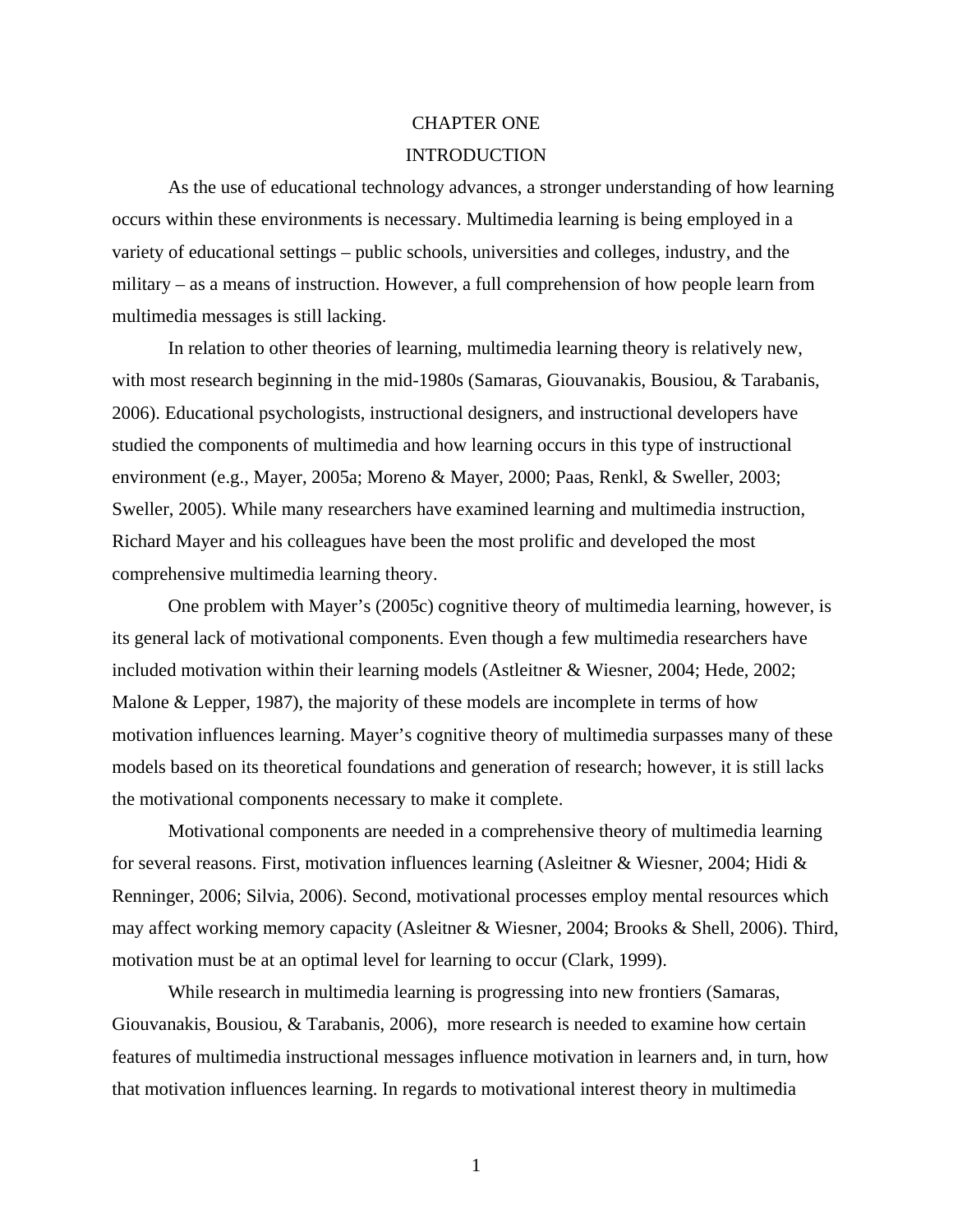learning environments, studies examining the utilization of seductive details and learner control have been conducted (e.g., Harp & Mayer, 1997; Kettanurak, Ramamurthy, & Haseman, 2001; Lawless, Brown, Mills, & Mayall, 2003; Mayer, Heiser, & Lonn, 2001; Moreno & Mayer, 2000). However, many of these studies have either failed to measure interest as a dependent variable or have ignored how interest levels influence learning. Therefore, more research needs to be conducted in this area which does measure interest as a dependent variable in order to understand how interest affects learning in the multimedia learning environment.

The goal of the current research study is to examine how the motivational variable of interest is influenced by attributes commonly sued in multimedia learning environments. Based on Mayer's (2005c) cognitive theory of multimedia learning, the multimedia attributes that are typically used for interest purposes are most likely variables that will increase cognitive load and, therefore, decrease learning. However, motivational theorists argue that interest plays an important role in learning (e.g., Hidi & Renninger, 2006). The contradiction between cognitive theory and motivational theory is one that needs to be addressed in the multimedia learning environment.

For most people who work in instructional design and educational materials development, Keller's (1983, 1997, 1999) ARCS model has been the primary model of motivation. The ARCS model, however, can be criticized for its lack of intrinsic motivational focus. The ARCS model focuses more on extrinsic factors and how the instruction is designed instead of looking at what is occurring within the learner.

 However, the gaps in multimedia learning theory and the flaws of the ARCS model can be addressed with more research examining how motivational factors interact with learning in a multimedia environment. In addition to filling the gaps of existing theory, this research is needed in order to discover how individual differences such as motivation affect learning. A strong theoretical basis is needed before moving on to design issues. Once researchers have a stronger understanding of how certain multimedia attributes influence learning, then more prescriptive guidelines can be developed for instructional designers who make multimedia learning materials. It is expected, however, that much more research will need to be conducted in the realm of motivation and multimedia learning before researchers can fully grasp how the various attributes influence learning. This study will serve as a baseline for future research examining multimedia attributes and their effects on user interest, recall, and transfer in multimedia learning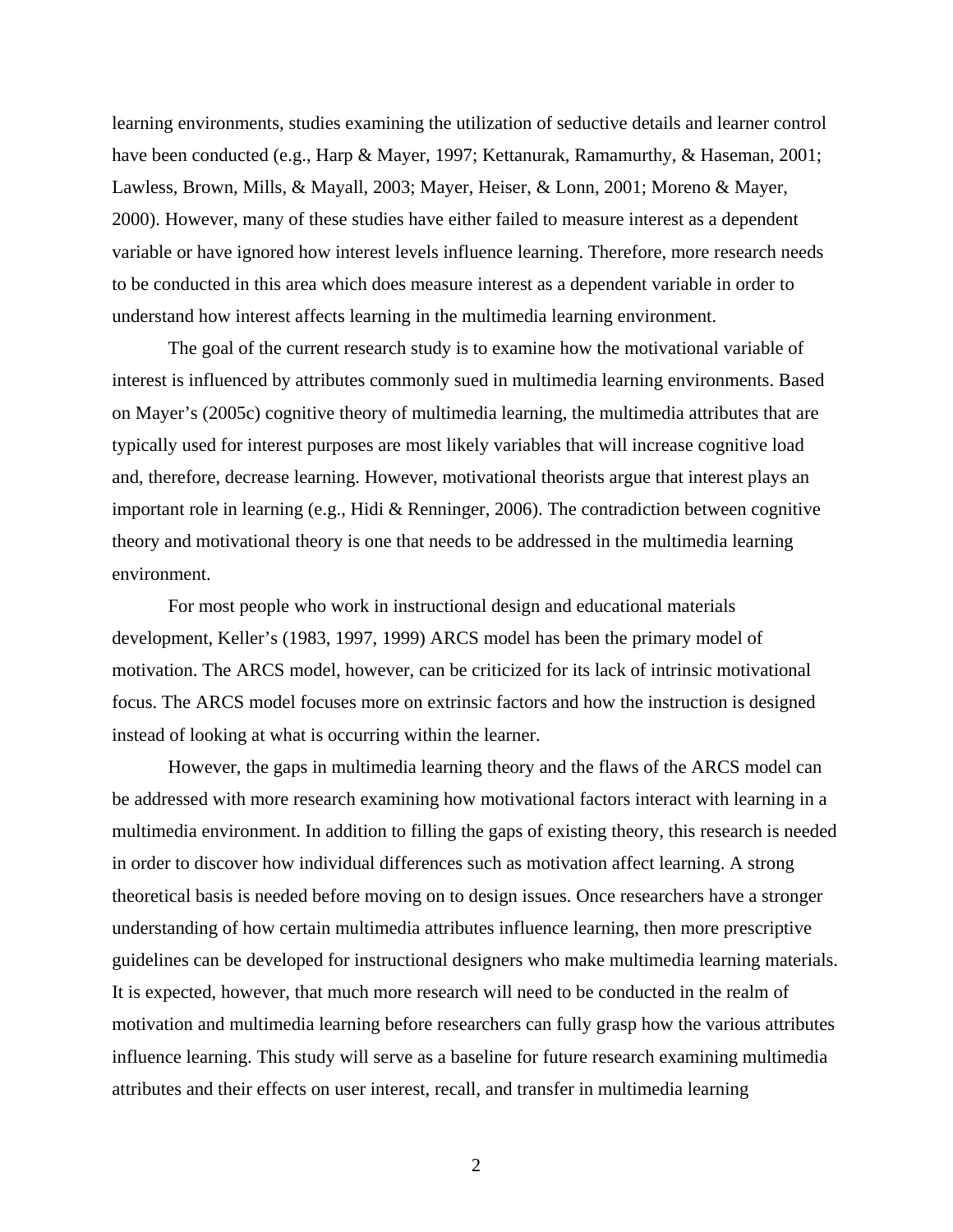environments. Mayer's (2005c) cognitive theory of multimedia learning will be utilized along with interest theory (e.g, Hidi, 1990; Hidi & Baird, 1986; Hidi & Renninger, 2006) to provide a framework for this research.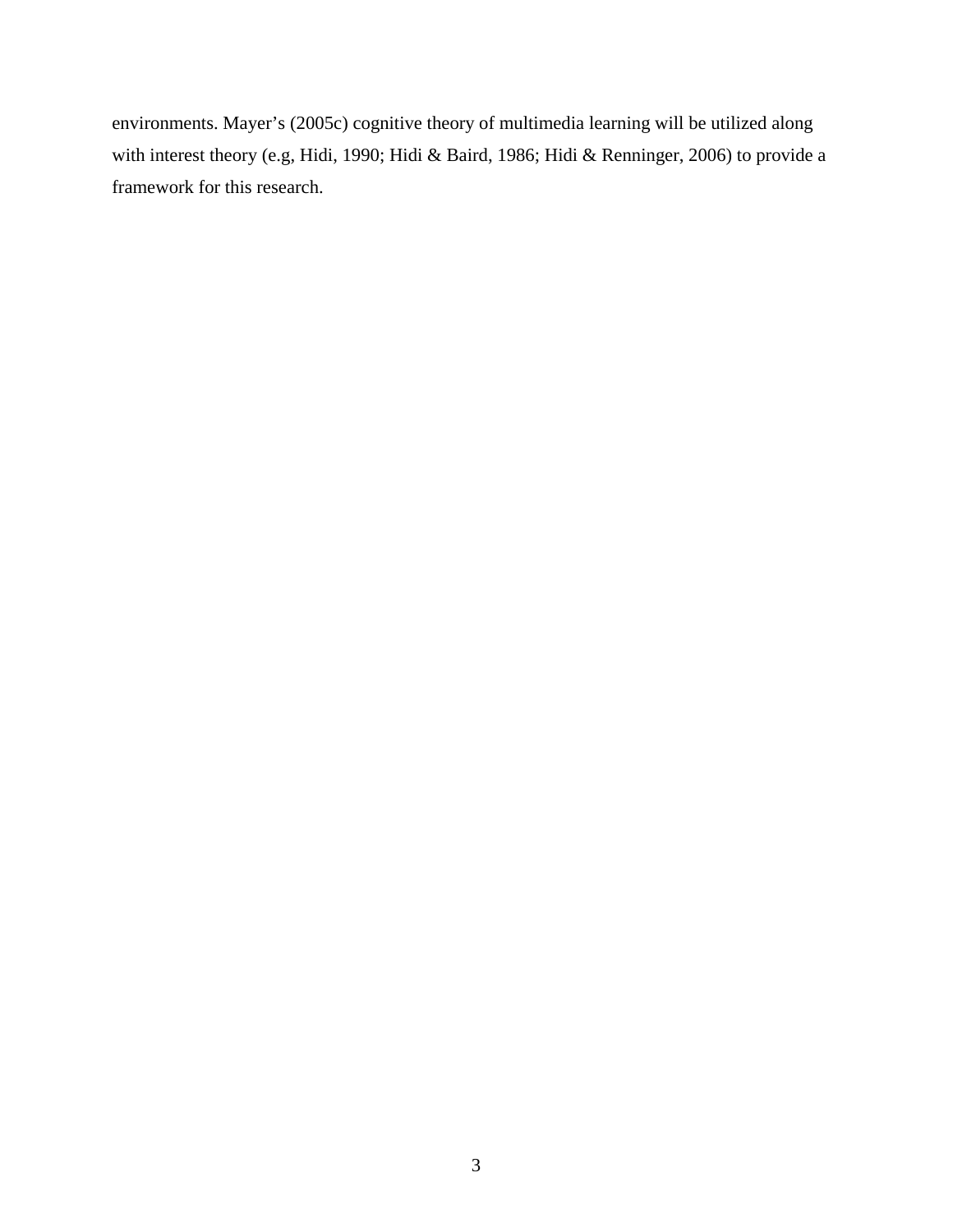# CHAPTER TWO REVIEW OF THE LITERATURE

 To provide a thorough framework for this study, this literature review is divided into five sections. The first section describes the theoretical framework of multimedia learning from cognitive psychology. The second section details the cognitive theory of multimedia learning and its limitations. The third section looks at motivational impacts on learning and the inclusion of motivation in models of multimedia learning. Fourth, an overview of motivational interest theory is provided, while, fifth, a discussion of specific multimedia features used in relation to interest concludes the literature review.

#### *A Framework from Cognitive Psychology*

 Researchers studying human learning in the past century have drawn upon behaviorist, cognitivist, and constructivist perspectives. While there is a shift towards different theories of learning in the realm of educational technology, many researchers are still focusing more on what cognitive factors influence learning in new types of learning environments. The multimedia learning environment, in particular, has embraced cognitive psychology in relation to instruction (Doolittle, McNeill, Terry, & Scheer, 2005). Rouet, Levonen, and Biardeau (2001) describe it as a shift from what technology can do to a focus on how technology should be designed for meaningful instruction. This shift, Doolittle et al. (2005) note, has generated a focus on the limited resources of working memory and the effects of cognitive load. Mayer (2005c, p. 38) remarks that the "central work of multimedia learning takes place in working memory," which is the "cognitive structure in which we consciously process information" (Sweller, 2005, p. 29). Together, these theories focusing on working memory and cognitive load, among others, provide the theoretical foundation behind the cognitive theory of multimedia learning.

#### *Working Memory*

Memory must be considered when discussing learning because memory initiates the ability to learn (Friedenberg & Silverman, 2006). Until the late 1950s memory was viewed as a singular unit (Baddeley, 2006); however, research began to support a multidimensional view of memory in which short-term and long-term memory were conceived as separate units. While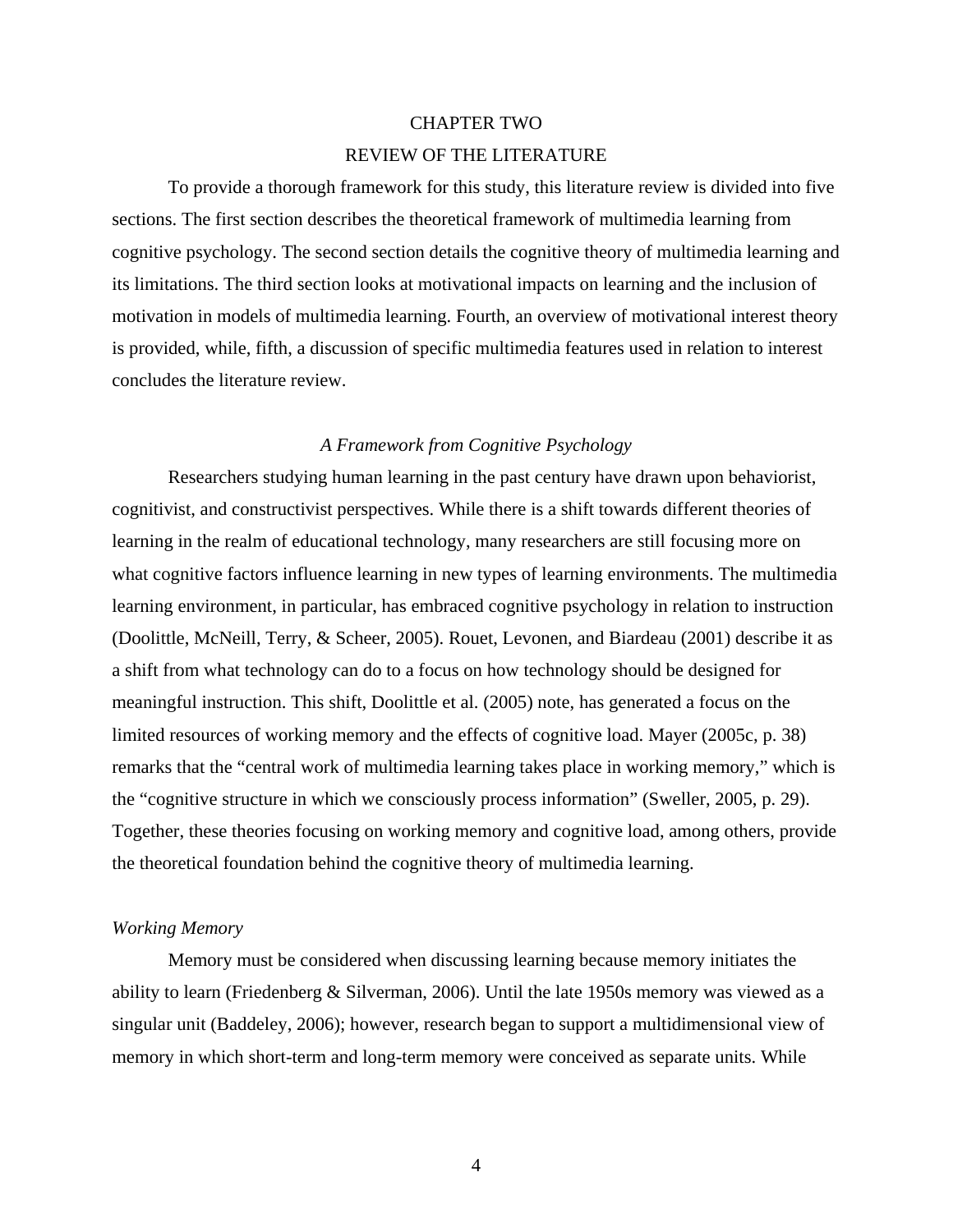different models of memory exist, one consistency is the existence of distinct memory systems with different functions (Friendenberg & Silverman, 2006).

Atkinson and Shiffrin (1968) provided one of the first modern multi-unit theories of human memory, the modal model. In the modal model, there are three distinct units: a sensory register, a short-term store, and a long-term store (Shiffrin & Atkinson, 1969). The sensory register holds, for a very short period of time – a few seconds at most, incoming sensory information. The sensory information is initially processed before being transferred to the shortterm memory store. The short-term store can hold material for about 30 seconds or less if the information is not rehearsed. The rehearsal buffer, though, helps keep information in short-term memory for longer periods of time. During its time in short-term memory, information begins to be transferred to long-term storage. The long-term store permanently holds information (Shiffrin & Atkinson, 1969) in the modal model, and the information, once stored, is never forgotten. Retrieving information from long-term storage can, however, vary with time and interfering information.

In the modal model, the short-term store serves several purposes (Shiffron & Atkinson, 1969). The first function of short-term memory is to provide a separation from the external environment. The sensory register handles the constant incoming information from the environment, so that short-term memory does not have to handle that information. The shortterm store also provides a working memory where people can manipulate information if needed. Also, for some tasks, the short-term store is the main memory system utilized. These tasks involve retaining information in the short-term store until discharged, such as remembering a phone number for dialing purposes. However, the primary purpose of the short-term store is to manipulate information for storage and retrieval from the long-term store.

Problems with Atkinson and Shriffron's (1968) model arose, however, upon further study in the field of neuropsychology during the 1970s (Baddeley, 1986, 1992b). Specifically, problems were noted with Atkinson and Shiffron's (1968) view of a dual-store model. Atkinson and Shiffron (1968) argued that the short-term store also served as working memory and aided in the retrieval of prior knowledge from the long-term store. Studies, however, showed that even patients with short-term storage defects could perform well cognitively and appeared to have a normal long-term memory capacity (Baddeley, 1986, 1992b). Baddeley (1992a, 1998) conducted several studies to help dispel the idea of a singular short-term store that was also a working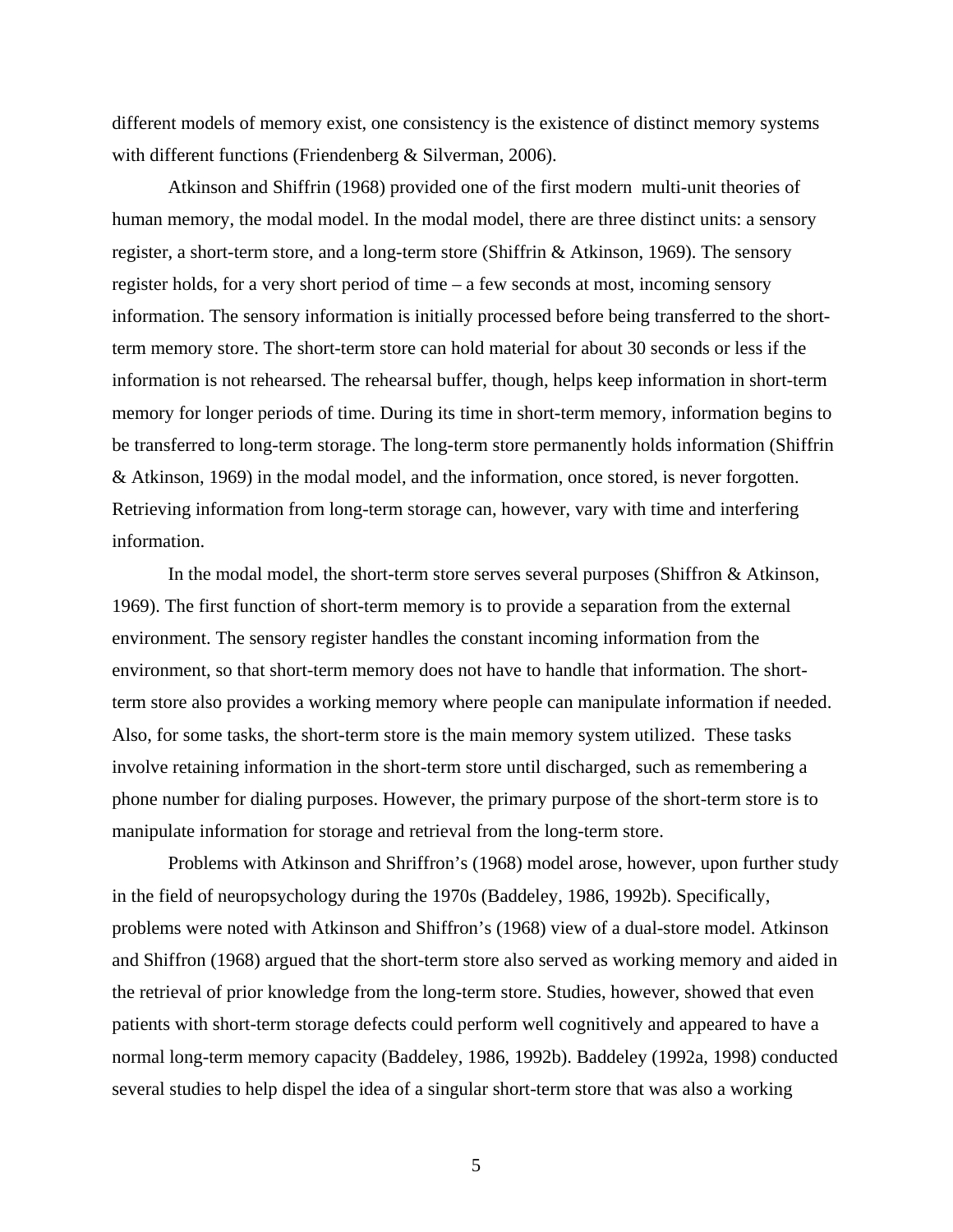memory; short-term storage or memory faded as the new concept of a working memory appeared. The results from these studies helped Baddeley derive his working memory model.

Baddeley's (1986, 1992a, 1992b, 1998, 1999) original model of working memory was a tripartite system controlled by a central executive and supplemented by two slave systems: the phonological loop and the visuospatial sketchpad. The central executive is a crucial part of working memory (Baddeley, 1986). In this model, the central executive manages working memory's resources by coordinating the information from the slave systems (Baddeley, 1986; 1992a). Baddeley (1996) identified four functions of the central executive: (a) dual-task performance, (b) retrieval plans switching, (c) selective attention, and (d) long-term memory activation. Despite its importance, little is still known about the central executive and more research is needed (Baddeley, 1986, 2006).

The first slave system, the phonological loop (sometimes called the articulatory loop), handles verbal information (Baddeley, 1986, 1992, 2006, 2007) and is perhaps the simplest part of working memory (Baddeley, 1992). The phonological loop consists of two components: (a) a phonological store which holds speech-based information for about 1-2 seconds, and (b) an articulatory control process which is similar to inner speech (Baddeley, 1986, 1992a). Additionally, the phonological loop functions in two ways. First, by employing subvocal repetition, it sustains information in the phonological store. Secondly, by subvocalization, the phonological loop can register visually presented material in the phonological store.

 The second slave system, the visuospatial sketchpad, works with visual and spatial information and verbal material that is encoded as imagery (Gathercole & Baddeley, 1993). The visuospatial sketchpad stores and manipulates visual and spatial information and is divided into separate visual, spatial, and possibly kinesthetic components (Baddeley, 2000). Little information is known about the visuospatial sketchpad; however, new studies in the visual arena are redefining the purpose and functions of the visuospatial sketchpad (Baddeley, 2007). New information has led Baddeley (2007) to believe that this slave system integrates visual and spatial information from a variety of sources including visual, tactile, and kinesthetic sources in addition to episodic and semantic information from long-term memory.

 While Baddeley's (1986) original model of working memory only included two slave systems, another slave system was recently added to address issues linking working memory with long-term memory (Baddeley, 2000). The episodic buffer is, like both the phonological loop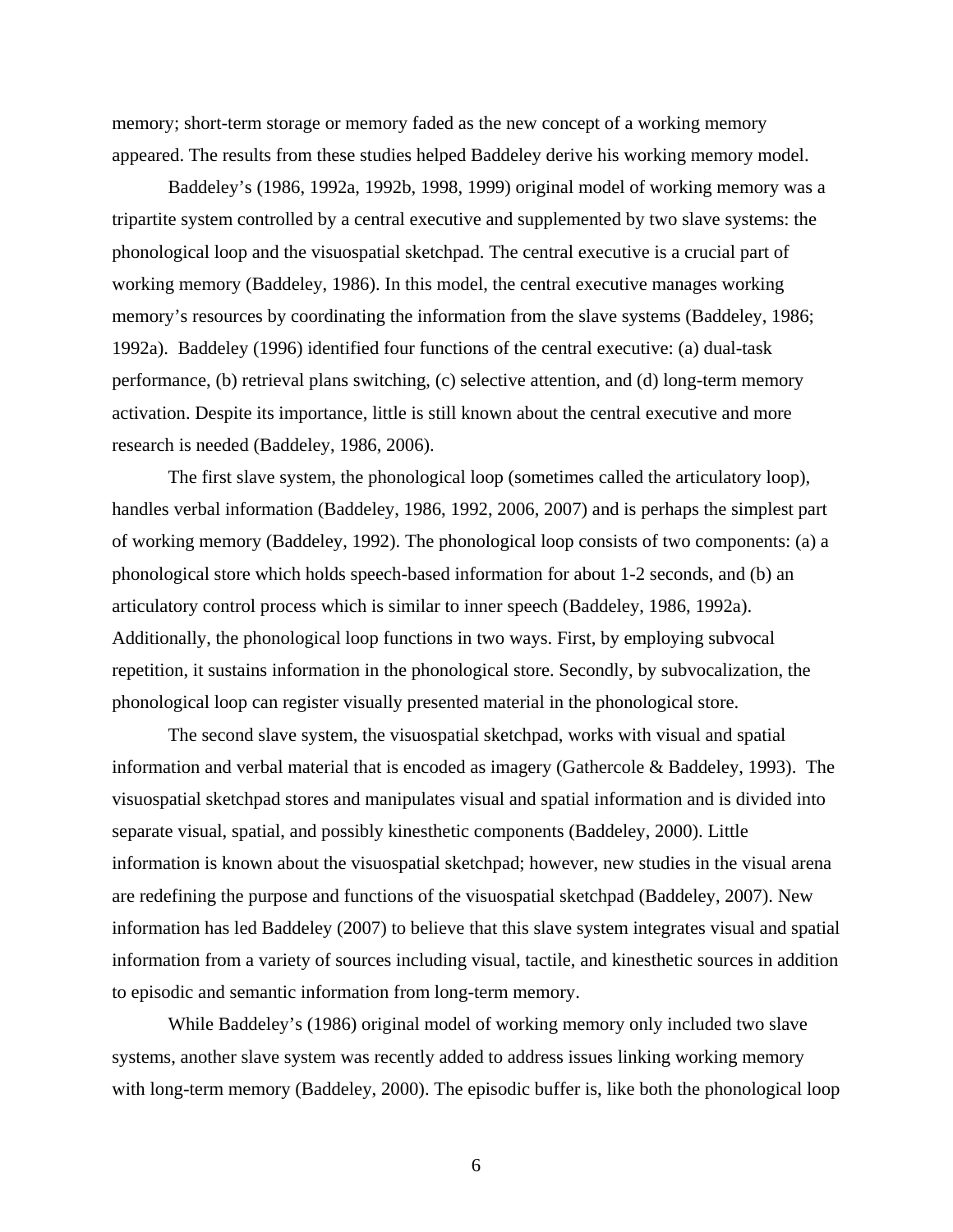and visuospatial sketchpad, a limited capacity storage system and is controlled by the central executive. In some ways it is similar to episodic memory because it can hold information across space and potentially time. Conscious awareness provides the means by which the central executive accesses the episodic buffer and helps link working memory to long-term memory (Baddeley, 2000, 2006, 2007). The episodic buffer is essentially an interface between visual, verbal, perceptual, semantic, and episodic information in working and long-term memory.

 Baddeley's (1986, 1992a, 1992b, 2000, 2006, 2007) working memory model suggests that different systems handle and process visual and verbal information, the visuospatial sketchpad and phonological loop respectively. Paivio (1990) expanded this idea of separate visual and verbal information channels in working memory and how they connect to long-term memory in what is termed dual-coding theory.

#### *Dual-Coding Theory*

 Paivio (1971, 1990) created dual-coding theory based on the assumption that humans handle the representation and processing of verbal information and non-verbal information in two separate subsystems. The nonverbal system handles information such as pictures, smells, and sounds, while the verbal system handles information such as words, text, and stories. Each subsystem contains modality-specific representations related to their respective sensorimotor events. Once these imagery and verbal codes are formed they are typically processed serially (Clark & Paivio, 1991).

These two subsystems, the verbal and nonverbal, while functionally and structurally distinct units, are interconnected. In terms of structure, the two subsystems are organized differently and manage different representational units. The representational units are derived from information in long-term memory which corresponds to "perceptually identifiable objects and activities, both verbal and nonverbal" (Paivio, 1990, p. 54). Functionally, the systems are independent as each system can be active without the influence of the other system, or, as Paivio (1991) notes, they can work in parallel with each other influencing activation of the other system, thus promoting interaction.

 Paivio (1990) incorporates three levels of processing into dual-coding theory. Representational processing entails the direct activation of logogens (verbal code) by languagebased stimuli and the activation of imagens (nonverbal code) by nonverbal stimuli. Referential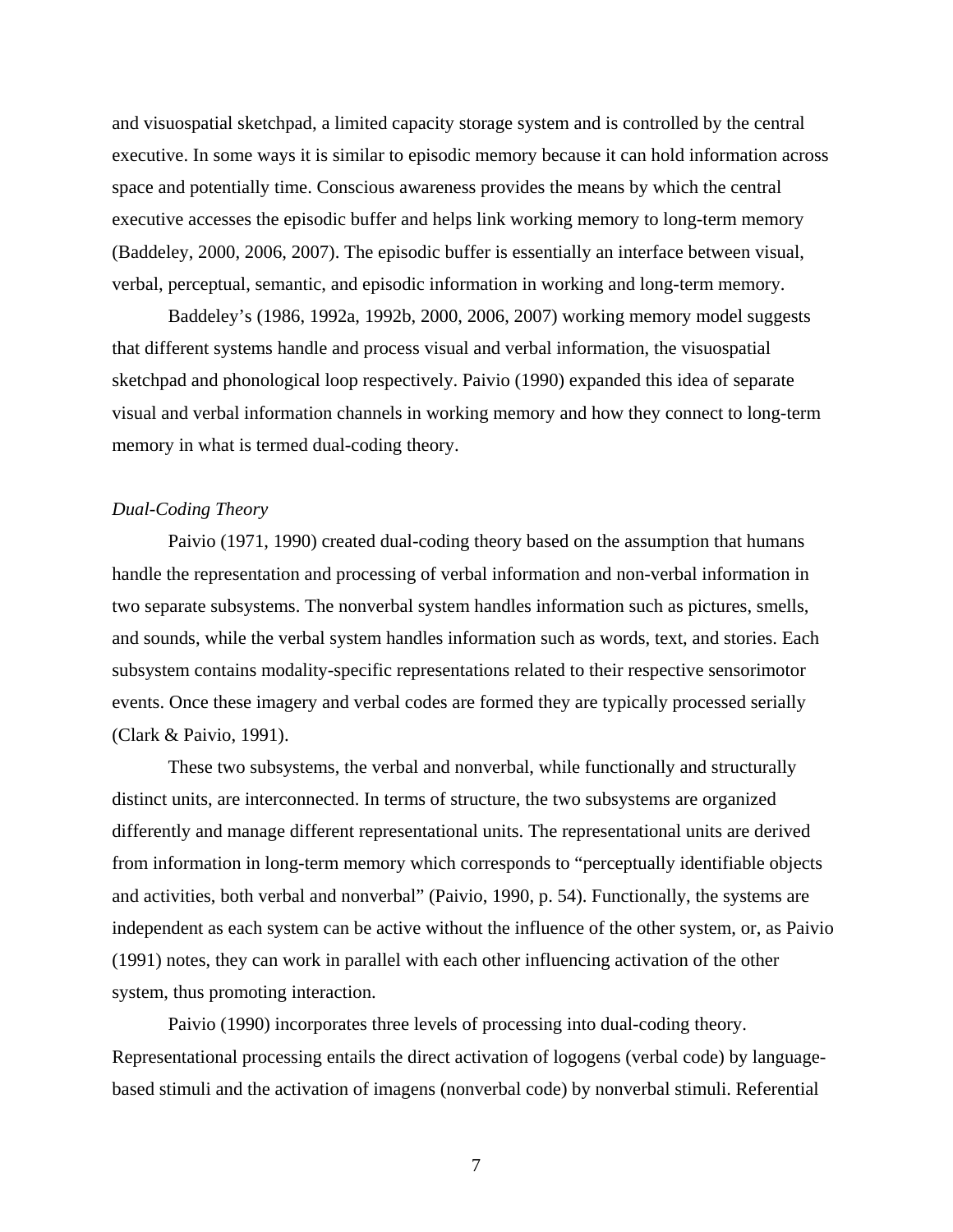processing describes a process of cross-system activation where images are processed as words and words processed as objects. Associative processing refers to activated representations within either system activating more representations in the same system (Sadoski & Paivio, 2001). Essentially, associative processing is like spreading activation within the same system, while referential processing is like spreading activation across the systems.

 Studies examining dual-coding theory have presented two important findings (Doolittle et al., 2005). The first finding is that when learners process material both verbally and visually, greater learning, retention, and transfer occurs (Clark & Paivio, 1991). The second finding concerns the limited capacity of each system. If a system is overloaded, learning, retention, and transfer may suffer (Doolittle et al., 2005). The limited capacity nature of the two systems and the experience of cognitive over load within each one corresponds to the next theoretical tenet of multimedia learning theory: cognitive load theory.

#### *Cognitive Load Theory*

 Cognitive load is "the load imposed on working memory by information being presented" (Sweller, 2005, p. 28). Cognitive load theory is based on the idea of a limited working memory system that has separate units for processing visual and verbal information (Paas, Tuovinen, Tabbers, & Van Gerven, 2003). Several assumptions regarding human cognitive architecture underlie cognitive load theory (Mousavi, Low, & Sweller, 1995):

- Humans have a limited working memory,
- Humans have an essentially unlimited long-term memory,
- Schema acquisition is a primary means of learning, and
- Automation of cognitive processes can reduce working memory load.

However, the main tenet of cognitive load theory is that working memory is where cognitive processing transpires (Paas, Renkl, & Sweller, 2003) and if it becomes overloaded, then learning will suffer. According to Kirschner (2002), working memory is the only memory system that is able to be monitored. Researchers view it as a limited capacity system that processes and temporarily maintains information (Kirschner, 2002; Mayer, 2005c; Paas, Renkl, & Sweller, 2003). Due to its limited nature, working memory compensates by relying on long-term memory to store schemas (Paas, Renkl, & Sweller, 2003), which are singular constructs that organize existing information and determine how future information will be processed (Kirschner, 2002;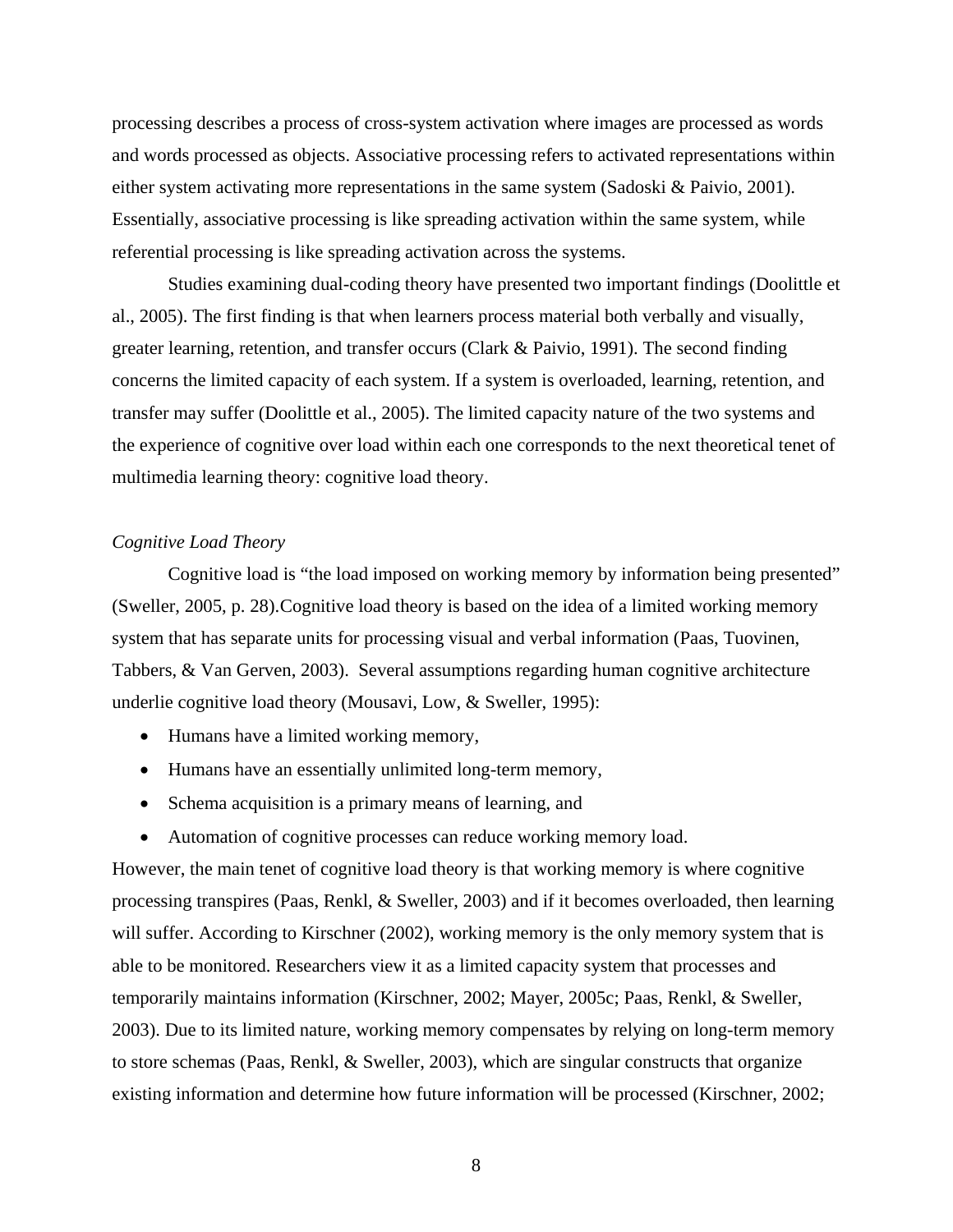Sweller, 1994). Because schemas organize multiple ideas into a singular structure, they reduce the load on working memory. Reducing this load is vital to learning. When learners' cognitive systems are overtaxed, it affects what, how much, and how well information is learned (Sweller, 1994, 2005).

 In cognitive load theory, there are three types of cognitive load that instructional materials place on the learner: intrinsic, extraneous, and germane. Working memory demands resulting from the instructional activity itself are *intrinsic cognitive loads* (Paas, Renkl, & Sweller, 2003) and cannot be reduced as the load is inherent in the task itself (Sweller, 1994). It is the working memory load required to perform a task. According to Sweller (1994, 2005), the amount of element interactivity – "the extent to which elements of information that must be processed interact" (Sweller, 2005, p. 28) – influences intrinsic cognitive load. If the elements involved in learning a task can be learned in isolation, then there is low element interactivity; however, if the elements must be learned together then there is a higher amount of element interactivity (Sweller, 1994). Thus, the instructional designer has little to no control over intrinsic cognitive load.

Extraneous load, on the other hand, is reducible. Caused by poor instructional design, *extraneous cognitive load* is the cognitive demand resulting from the way information is presented, which can interfere with learning (Paas, Renkl, & Sweller, 2003). According to Sweller (2005), there are many instructional design principles based on cognitive load theory. For example, the split attention effect occurs when a learner must split his/her attention amongst multiple sources of information that are key to learning. The use of multiple sources places a high extraneous cognitive load on the learner who must mentally integrate all of these sources to understand.

The third type of cognitive load is termed germane load. *Germane load* is also influenced by the presentation's design, but it does not interfere with learning (Paas, Renkl, & Sweller, 2003). Germane load focuses cognitive resources on forming schemas and automation which can aid comprehension. While providing several examples to demonstrate a key point may raise cognitive load, the increase is germane and will support the construction of schemas (Sweller, 2005). However, germane cognitive load can only occur when the sum of both intrinsic and extraneous cognitive loads does not exceed the limits of working memory (Doolittle et al., 2005).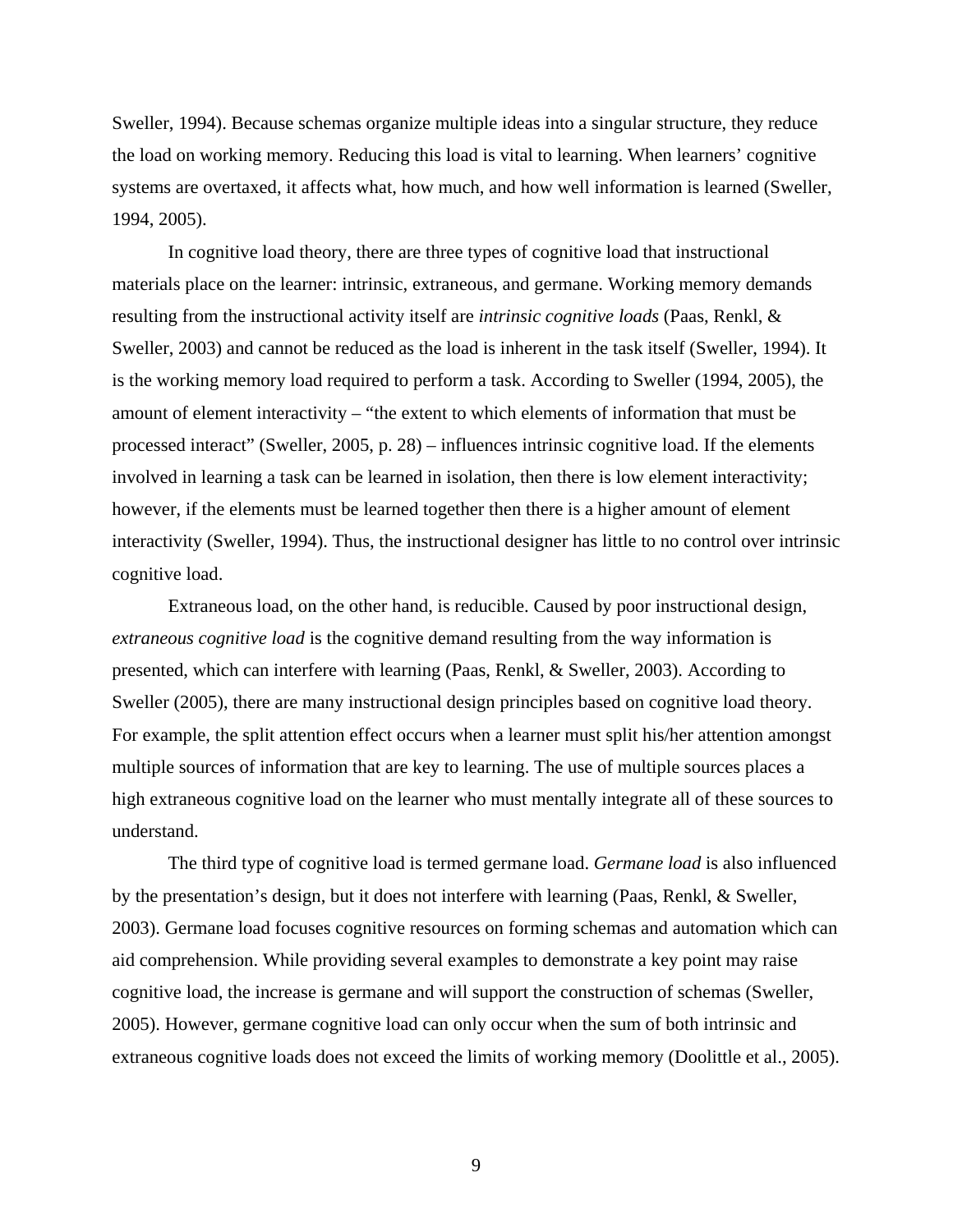Cumulatively, the three types of cognitive load cannot exceed working memory's resources. If working memory is overloaded, then active processing may not occur (Mayer & Moreno, 1998). Furthermore, instructional designers must especially consider cognitive load effects when creating design for complex material (Sweller, 2005). If the material itself results in a high intrinsic load, then the designer must be careful to ensure that his/her design does not add extraneous load and overload working memory capacities.

 The effects of instructional design and working memory capacity are equally important in multimedia learning. Richard Mayer's (2001, 2005c) cognitive theory of multimedia learning relies heavily on the theoretical foundation built by the interaction of Baddeley's (1986, 1992, 1998, 2006) model of working memory, Paivio's (1971, 1990, 1991) dual-coding theory, and Sweller's (1994, 2005) cognitive load theory. However, Mayer's (2001, 2005c) theory supplements these three theories by contextualizing learning in multimedia environments and describing the unique features that coincide with multimedia learning.

#### *Mayer's Cognitive Theory of Multimedia Learning*

 With computers and pictorial forms of instruction being heavily incorporated into today's society, it is important to understand how these multimedia instructional messages impact learning. Mayer (2005b) defines multimedia instruction as "Presenting words (such as spoken text or printed text) and pictures (such as illustrations, photos, animation, or video) that are intended to promote learning" (p. 15). Multimedia learning, then, "occurs when people build mental representations from words […] and pictures" (p. 15). Tests of retention and transfer are often the means by which learning is measured in multimedia instruction (Mayer, 2005c).

Mayer's *cognitive theory of multimedia learning* is largely influenced by cognitive psychology, including the theories previously discussed, and is based on three assumptions – (a) dual-channel processing, (b) limited channel capacity, and (c) learners' active processing – and five necessary cognitive processes.

#### *Dual-Channel Processing Assumption*

The dual-channel assumption in Mayer's (2005c) multimedia learning theory suggests that humans posses separate, distinct channels which process visually represented material and auditorily represented material. The dual-channel assumption is based heavily on Paivio's dual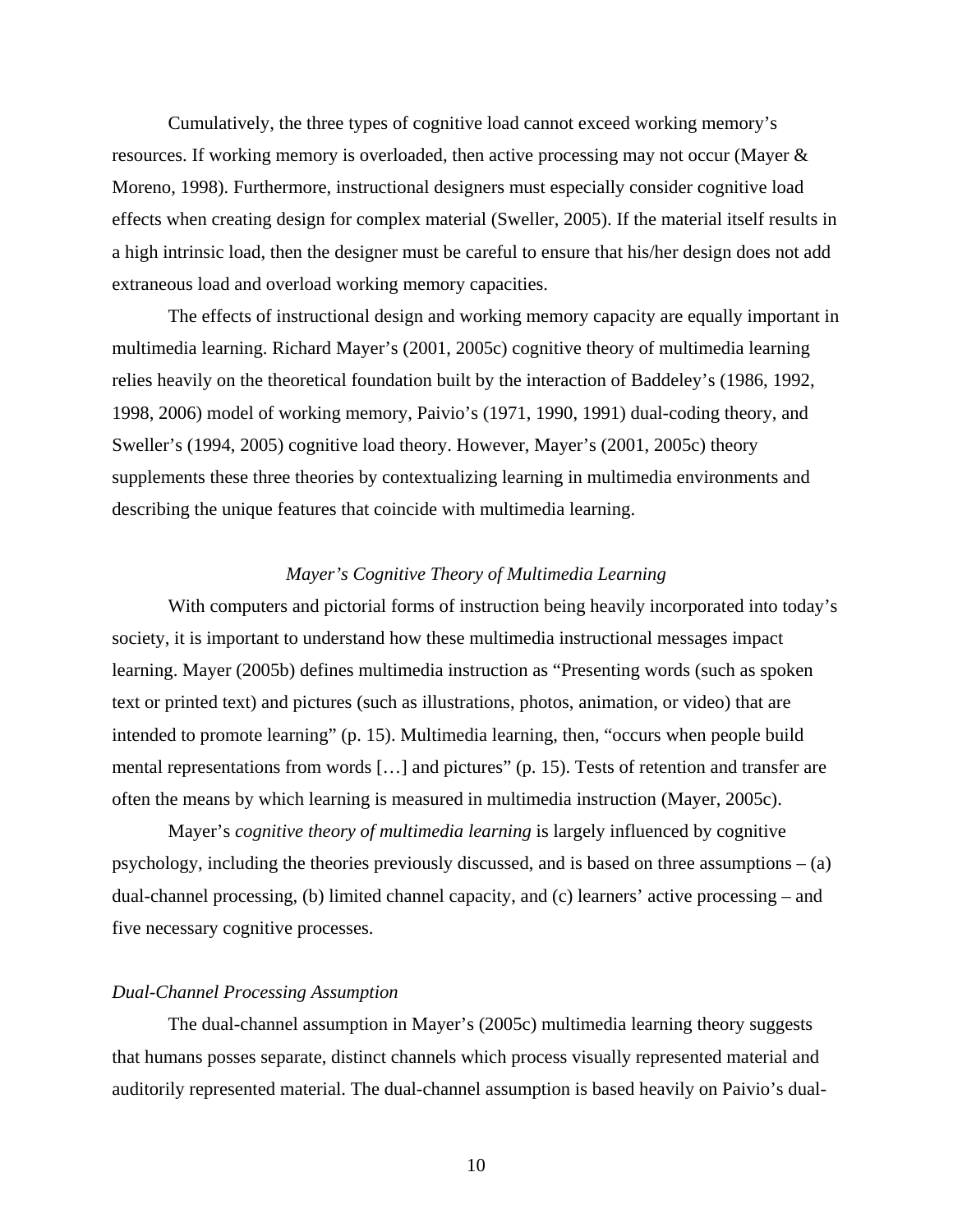coding theory and Baddeley's model of working memory. Paivio's (1990) dual-coding theory incorporates verbal and nonverbal channels by which humans process information, whereas in Baddeley's (2006) model of working memory, a phonological loop holds and processes auditory information while the visuo-spatial sketchpad holds and processes visual information. Specifically, Mayer believes humans posses an auditory/verbal channel and a visual/pictorial channel. In this belief, Mayer mixes presentation-mode and sensory-modality approaches to explain how humans process different types of information.

A sensory modality approach to how the dual channels work is most similar to Baddeley's (1986, 2006, 2007) model. This approach focuses on how learners initially process presented materials, either via their eyes or ears. In this approach, one channel handles visually represented material, much like Baddeley's visuospatial sketchpad, while the other manages auditorily represented material, like Baddeley's phonological loop.

The other approach to the channels, the presentation mode approach, resembles Paivio's (1990) dual-coding theory. This approach focuses on how the information is presented - verbal (i.e., spoken words or text) or non-verbal (i.e., pictures, animation, sounds) – and aligns with Paivio's own verbal and non-verbal channels.

Mayer (2002, 2005c) compromises and uses both approaches to explain how multimedia processing occurs. The two channels are able to interact and convert representation to process in the other channel, which reflects a feature of Paivio's dual-coding theory. By using both modes of presentation – visual and auditory – Mayer (2005c) believes multimedia instruction will be more effective as the two modes accommodate for each other's limited capacity, which is the second assumption of multimedia learning theory.

#### *Limited Capacity Assumption*

 According to Mayer (2005c), each channel is limited in the amount it can process at one time, an idea that reiterates both Baddeley's (1986, 2006, 2007) working memory model and Sweller's (1994, 2005) cognitive load theory. Mayer stresses that a learner's working memory can hold and process a few pieces of information during multimedia instruction and manages the load by utilizing the two channels.

While individual differences exist concerning working memory capacity (Baddeley, 2006), the average memory span is small and can handle from five to nine chunks of information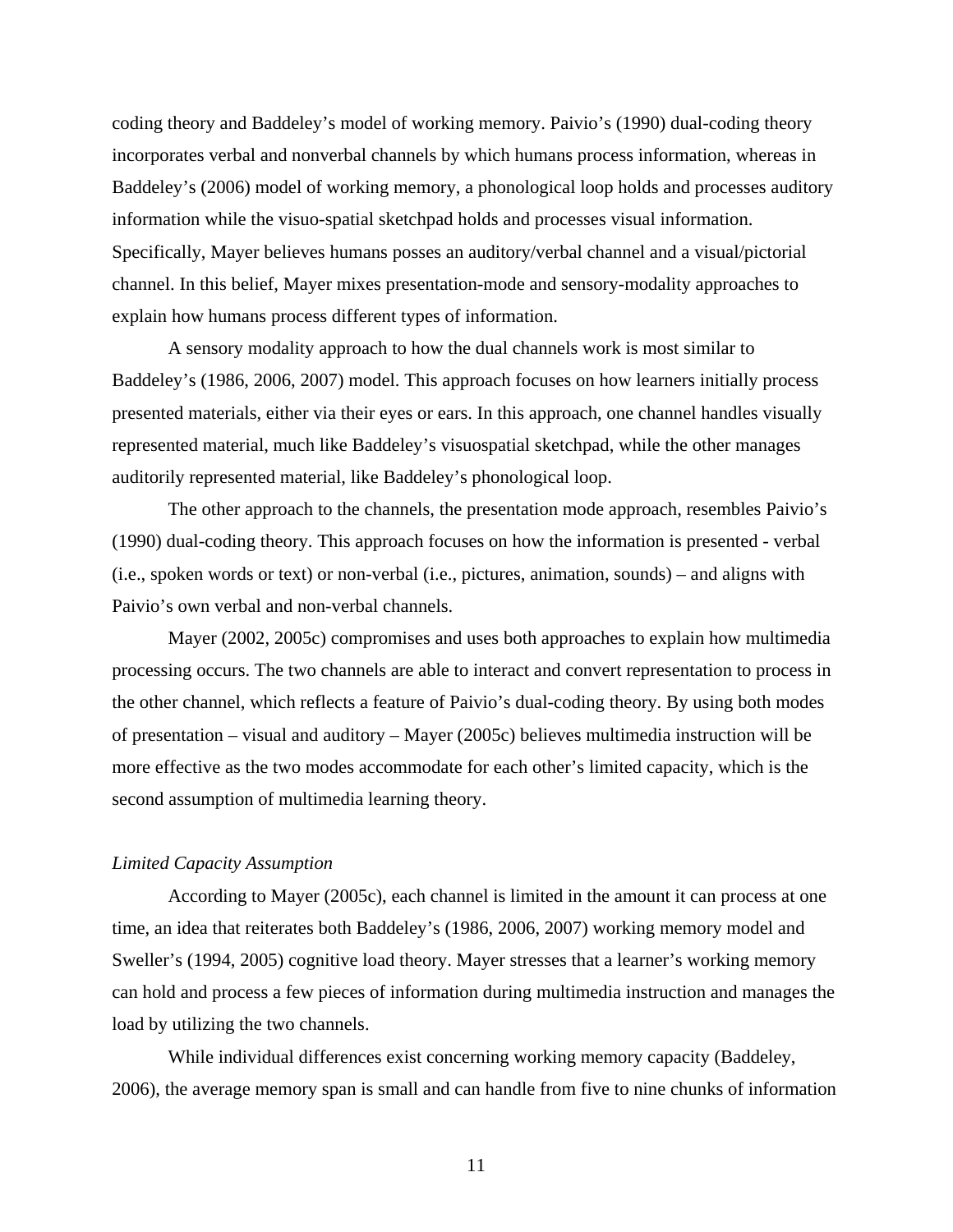(Miller, 1956). Due to the limited capacity of working memory, learners must be selective with their attention. When learners engage with a multimedia instructional message, they are only able to hold a few images and words in working memory at one time. The images and words are not exact replicas of the material; instead, learners form mental representations of the material they believe to be relevant (Mayer, 2005c).

In his working memory model, Baddeley (1999, 2006, 2007) notes that the central executive serves as an attentional control system. Through its control of working memory's attentional resources, the central executive operates metacognitive strategies which allow a learner to adjust his/her cognitive resources and may also influence learners' choices regarding what is and is not relevant towards understanding. Sweller (1994, 2005), in his cognitive load theory, reiterates the importance of leaving room for germane load to occur which increases schema acquisition and automation. Both metacognition and germane load (leading to schema acquisition and automation) are useful, powerful tools in learning. However, because of the limited capacity of working memory, instructional designers must be careful to ensure that working memory is not overloaded so learners can employ metacognitive strategies and think about how they are learning the material. Learners, with their awareness of cognition and adjustment of cognitive resources, are always actively processing information, which Mayer argues, leads to improved learning.

#### *Active Processing Assumption*

 According to Mayer (2005c, p. 36), "Humans actively engage in cognitive processing in order to construct a coherent mental representation of their experiences." The active processing assumption maintains that people participate in active learning via three steps: (a) selecting relevant information, (b) organizing the selected information into coherent mental representations, and (c) integrating these mental representations with existing knowledge (Mayer, 2005c).

Whenever a learner interacts with multimedia instruction, he/she applies cognitive processing to comprehend the instruction. The learner's active processing leads to the construction of a mental model, which is formed by the learner selecting relevant information and then organizing it into a logical structure (Mayer, Mathias, & Wetzell, 2002). When designing a multimedia instructional message then, Mayer (2005c) and van Merriënboer and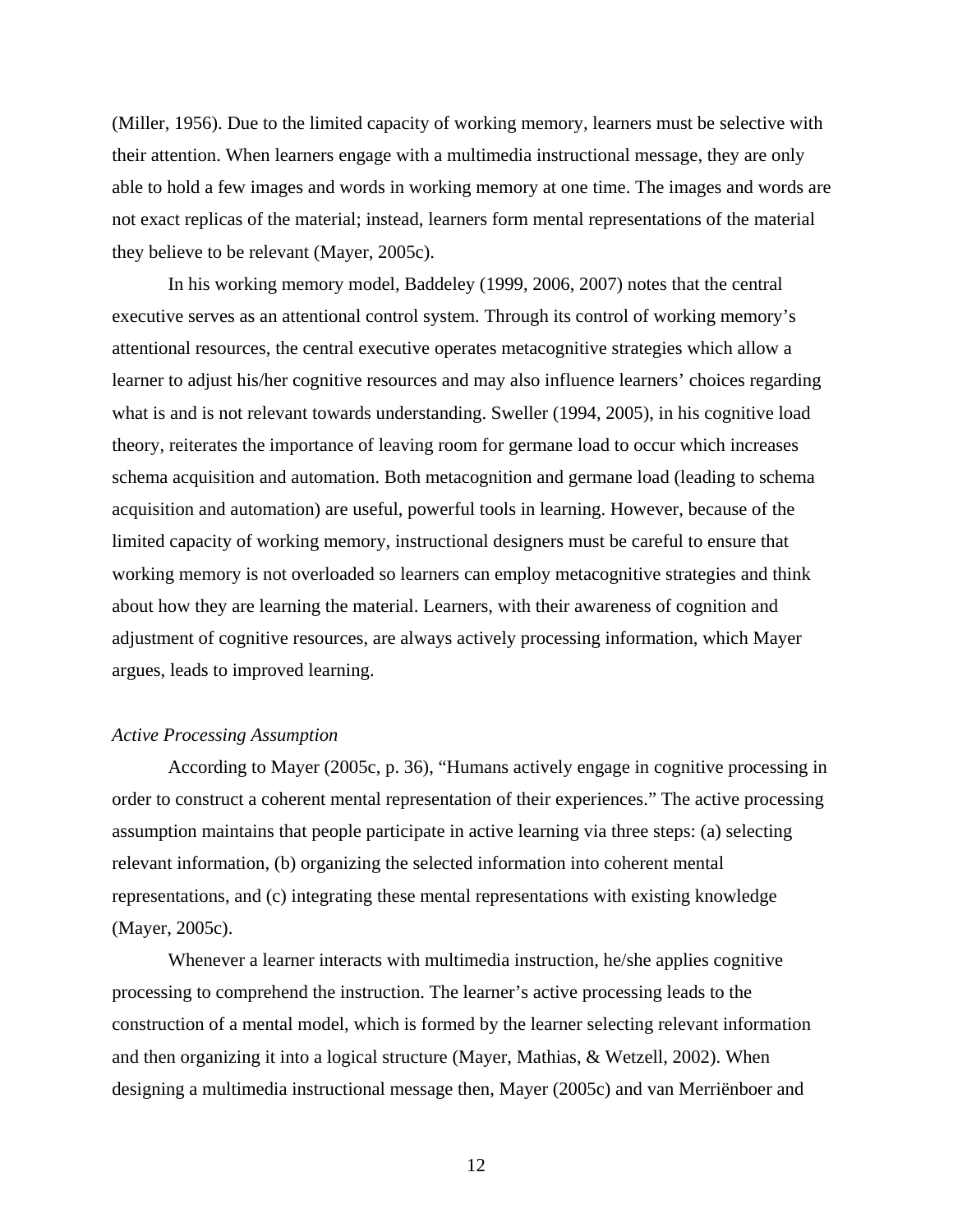Kester (2005) suggest structuring it in an organized manner which will guide the learner in forming his/her mental model.

#### *Five Processes in Multimedia Learning*

In addition to three theoretical assumptions, Mayer (2005c) postulates five cognitive processes that are key for meaningful learning to occur. These five processes are (a) selecting relevant words from the multimedia instructional message, (b) selecting relevant images from the multimedia instructional message, (c) organizing the selected words into a logical representation, (d) organizing the selected images into a logical representation, and (e) integrating both the word and image representations into a new coherent mental representation. Each of these processes may frequently occur during a multimedia instructional message as the learner processes the presented information.

Selecting relevant words, the first step in multimedia learning, involves paying attention to words presented in the multimedia instructional message while they pass through auditory sensory memory (Mayer, 2005c). Spoken words begin processing in the auditory channel, while text begins processing in the visual channel. Eventually, however, text representations may move to the auditory channel if the learner mentally articulates the words. Because of the limited capacity of the auditory channel, learners must focus their attention on what they deem is most relevant. The result of this step is a mental representation of some of the words in verbal working memory.

 After a learner selects relevant words, then he/she begins selecting relevant images (Mayer, 2005c). This process includes paying attention to relevant parts of a multimedia instructional message's animation, images, or illustrations. While this process starts in the visual channel, part of it may be converted to the auditory channel. Again, because capacity is limited, the learner must only select the most relevant images. The result is a mental representation of selected images in visual working memory.

 The third and fourth cognitive processes in multimedia learning are organizing selected words and images (Mayer, 2005c). After the learner has mental representations of words and images in his/her working memory, then the process of forming more coherent representations begins. These processes involve building connections between pieces of verbal and visual information in working memory and are constrained by limits on working memory capacity.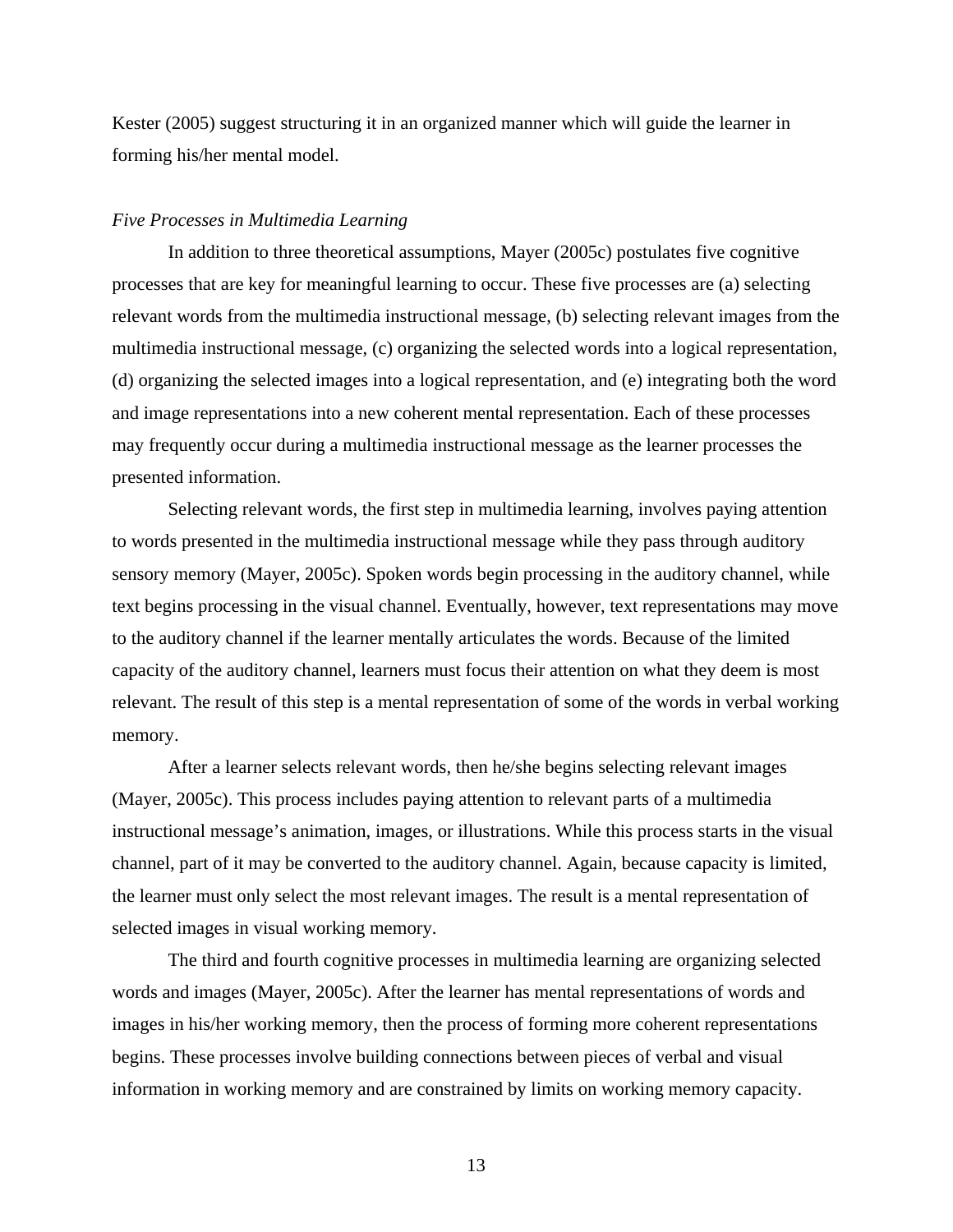After more coherent representations of the verbal and visual information have been formed, then the final process of integration occurs (Mayer, 2005c). This process is the most crucial step in multimedia learning according to Mayer (2005c). During integration the learner forms connections between the verbal and visual models and with prior knowledge obtained from his/her long-term memory. Integration occurs in both visual and verbal working memory and involves coordination between the two. Because integration is a highly demanding process, cognitive capacity becomes a concern due to limited capacity.

 The three cognitive assumptions and five cognitive processes comprising the cognitive theory of multimedia learning are founded on previous cognitive theories of working memory, dual-coding theory, and cognitive load. The theory has generated a great deal of research on multimedia learning (see Mayer, 2005a) which has led to the development of "well-proven principles of multimedia learning" (Astleitner & Weisner, 2004, p. 11). These principles have been tested to form a more comprehensive theory of multimedia learning that provides designers a stronger knowledge set on how to create their multimedia programs. Table 1 presents some of the basic principles.

#### *Reflections on Multimedia Learning Theory*

 Looking at the assumptions and theoretical basis of multimedia learning theory, it is clear that the theory is based primarily on cognitive learning aspects (i.e., dual coding, cognitive load, active processing). What is missing from multimedia learning theory, however, is a focus on other factors that may influence learning, mainly motivation. This is true for most theories of multimedia learning which tend to focus, as Clark (1999) states, "on types of knowledge and strategies for knowledge acquisition and more or less ignore motivational issues" (p. 3). As Astleitner and Weisner (2004) point out, multimedia environments may also contain elements of a "non-cognitive quality" (p. 11). While Mayer and colleagues have performed numerous studies involving multimedia and learning, few of these studies have explicitly examined motivation as a variable in the learning equation. Several studies have looked at the inclusion of seductive details in multimedia (e.g., Harp & Mayer, 1997; Mayer, Heiser, & Lonn, 2001; Moreno & Mayer, 2000; Park & Lim, 2007) as well as learner control (e.g., Lawless, Brown, Mills, & Mayall, 2003; Kettanurak, Ramamurthy, & Haseman, 2001) as means of arousing interest, yet interest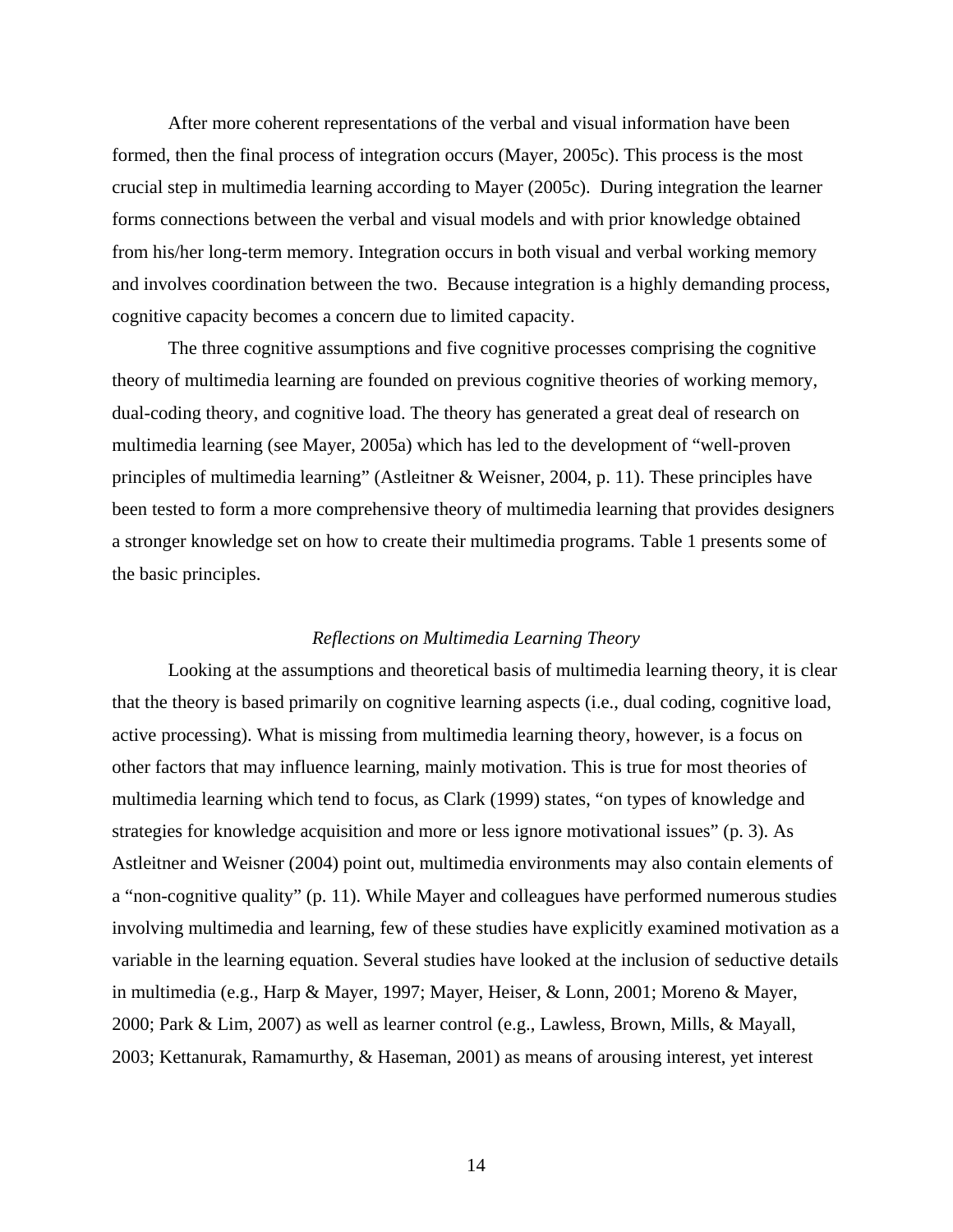itself – as a dependent variable – was not measured in all of the studies. Rather, it was assumed that interest was created as a result of certain multimedia elements.

### Table 1

| Principle                     | Definition (from Mayer, 2005a)                    |
|-------------------------------|---------------------------------------------------|
| Multimedia principle          | People learn more deeply from words and           |
|                               | pictures than from words alone. (p. 47)           |
| Split-attention principle     | Instructions in which multiple sources of         |
|                               | information are not physically or temporally      |
|                               | integrated so that working memory resources       |
|                               | need to be used for mental integration. (p.146)   |
| Redundancy principle          | Instructions that present the same information    |
|                               | in different forms or with unnecessary            |
|                               | explanatory material increase extraneous          |
|                               | cognitive load that interferes with learning. (p. |
|                               | 167)                                              |
| Segmenting principle          | People learn more deeply when a multimedia        |
|                               | message is presented in user-paced segments       |
|                               | rather than as a continuous unit. (p. 180)        |
| Coherence principle           | People learn more deeply from a multimedia        |
|                               | message when extraneous material is excluded      |
|                               | rather than included. (p. 198)                    |
| Redundancy principle          | People learn more deeply from graphics and        |
|                               | narration than from graphics, narration, and on-  |
|                               | screen text. (p. 198)                             |
| Signaling principle           | People learn more deeply from a multimedia        |
|                               | message when cues are added that highlight the    |
|                               | organization of the essential material. (p. 198)  |
| Spatial contiguity principle  | People learn more deeply from a multimedia        |
|                               | message when corresponding words and              |
|                               | pictures are presented near rather than far from  |
|                               | each other on the page or screen. (p.198)         |
| Temporal contiguity principle | People learn more deeply from a multimedia        |
|                               | message when corresponding animation and          |
|                               | narration are presented simultaneously rather     |
|                               | than successively. (p. 198)                       |

## Basic Principles of Multimedia Learning Theory

## *Motivation and Multimedia Learning Theory*

Why does multimedia learning theory need to incorporate motivational theory? Astleitner and Wiesner (2004) outline three key reasons: (a) motivation influences learning, (b)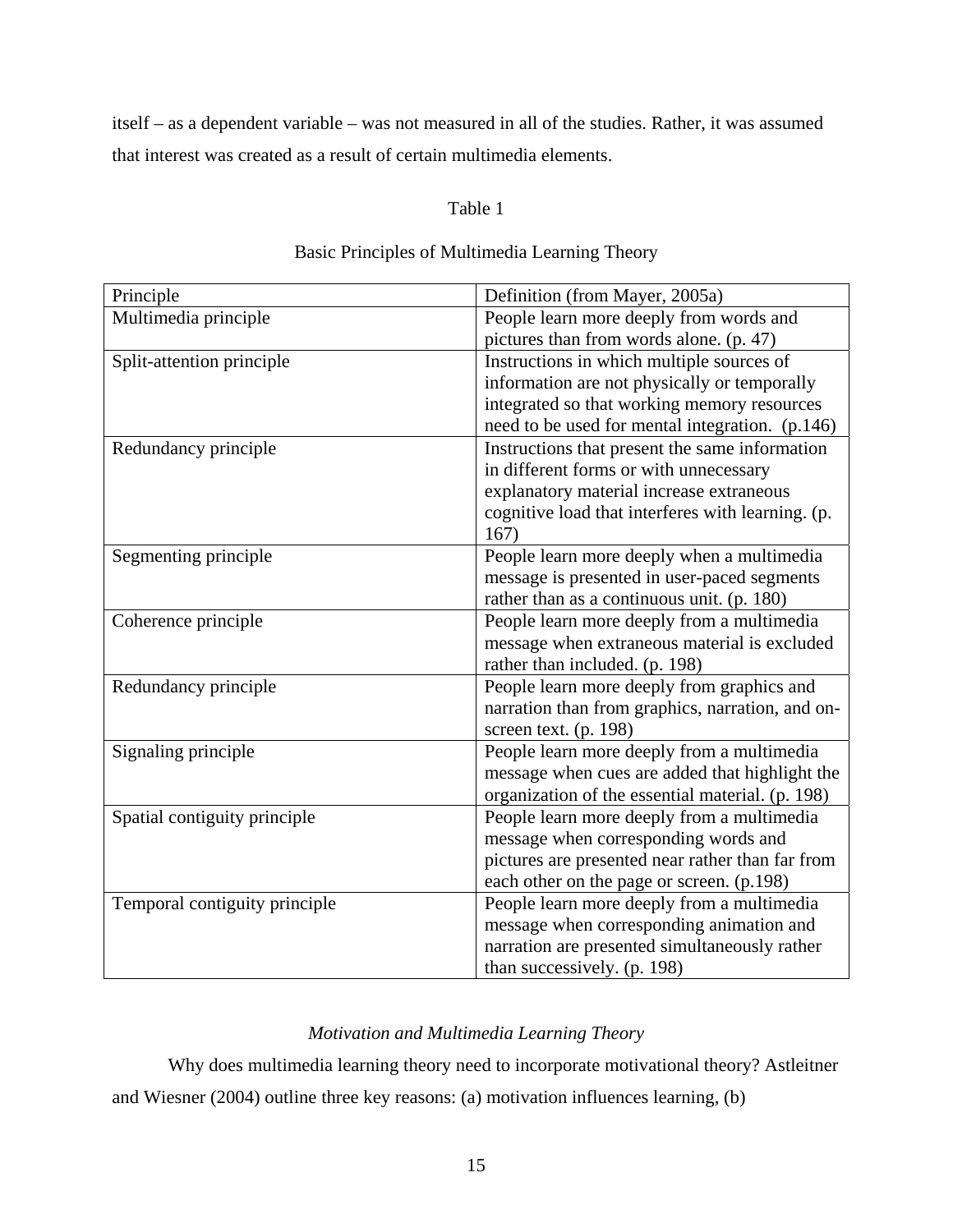motivational processes use mental resources which may influence cognitive load, and (c) cognitive and motivational variables are connected. Clark (1999) reiterates the need for motivation in multimedia learning theory by writing that appropriate levels of motivation are needed to acquire knowledge, while Deimann and Keller (2006) remark that although the cognitive processing aspects of multimedia learning are making strides, little is still known about motivation.

Currently, multimedia learning theory lacks a strong utilization of motivation in multimedia learning. While this does not mean that multimedia researchers have not considered motivation, the majority of the focus has been on the design side – creating prescriptive guides on how multimedia should be created to create or increase motivation. Few have attempted to fully integrate motivation and multimedia learning theory.

Brooks and Shell (2006) remark on the "silence" in the instructional design literature by citing the very limited number of references to motivation in instructional design books (e.g., Clark & Mayer, 2003; Dick, Carey, & Carey, 2001; Morrison, Ross, & Kemp, 2004). They note that in Dick, Carey, and Carey's (2001) *The Systematic Design of Instruction* the references to motivation refer to Keller's ARCS model, which components do not "point to learning systems intrinsic to the learner" (p. 17). On the other hand, the motivation literature does little to support studies of learning. As Brooks and Shell (2006) illustrate, one seminal book, *The Handbook of Competence and Motivation*, by Elliott and Dweck (2005), has over 5,000 citations but hardly cites any cognitive theorists (e.g., Baddeley, Schraw, Mayer, and Sweller). Thus, there is very little literature relating motivation to the concept of working memory.

Chan and Ahern (1999) note that the neglect of motivation in instructional design may be "due in part because of the complexity of human motivation, and also because motivation is traditionally viewed as a product of personality" (p. 159). In traditional instructional design, Chan and Ahern assert, motivation is viewed as a step that must occur before instruction and is not viewed as a part of the instruction itself. Instructional elements that influence motivation have not been thoroughly researched and the assumption that "good quality instruction is by itself motivating" (p. 152) permeates the field.

Additionally, Samaras et al. (2006) mention that little research in multimedia learning has looked at factors that separate individual learners. However, a new generation of multimedia research (what Samares et al. term a third generation) is rising and looking at the gaps of the first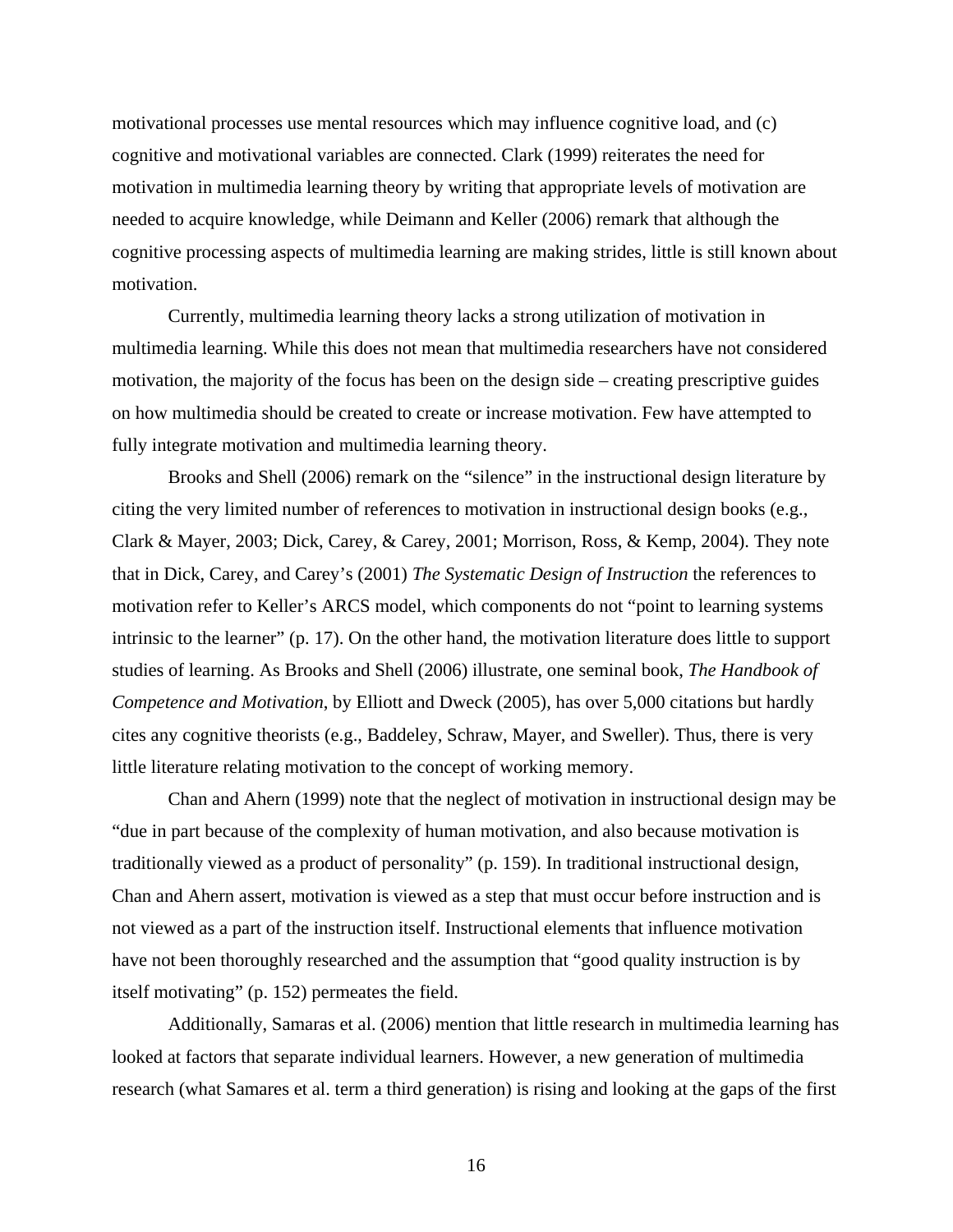two generations' research. This new generation, Samaras et al. state, is including research on motivation in the multimedia learning setting as well as topics like prior knowledge, active processing, and learning styles. Thus, while little research exists on motivation in the realm of multimedia learning, the future looks promising.

#### *Motivation and Cognition*

Motivation in the multimedia learning environment, as with any learning environment, plays a key role (Astleitner & Wiesner, 2004). While numerous theories currently exist in the field of motivation (e.g., attribution theory, value theory, interest theory, self-determination theory), they all have a common theme: learners' motivation determines what, how well, and to what extent they learn information. However, a complete understanding of how motivation impacts cognition is missing.

It is known that a learner must utilize working memory resources in order to complete a learning task. Reeve (2005) defines motivation as "those processes that give behavior its energy and direction" (p. 39). In this definition, Reeve (2005) notes that the exact processes involved are debatable: motivation researchers cannot agree if the processes are driven by needs, cognitions, or emotions.

Most motivational theories claim that higher levels of motivation increase learning and performance. In particular, intrinsic motivation theory - and theories such as self-determination theory which include intrinsic motivation - suggests stronger learning outcomes as a result of increased intrinsic motivation. Gottfried (1985) defines intrinsic motivation as "the performance of activities for their own sake in which pleasure is inherent in the activity itself" (p. 631), while Fairchild, Horst, Finney, and Barron (2005) claim intrinsic motivation is illustrated by interest in the activity. Studies examining intrinsic motivation have reported the use of deeper-level processing strategies and higher academic performance by intrinsically motivated learners (Grolnick & Ryan, 1989; Miserandino, 1996; Ryan & Deci, 2000; Sheldon & Kasser, 1998).

Because motivation research is still developing, there is still an incomplete understanding of how motivation affects cognitive processes, in particular working memory. Brooks and Shell (2006) examine motivation in terms of working memory to explore how the two interact. While an authoritative definition of motivation is lacking, Brooks and Shell (2006) believe motivation is the "process by which we consciously or unconsciously allocate working memory to a learning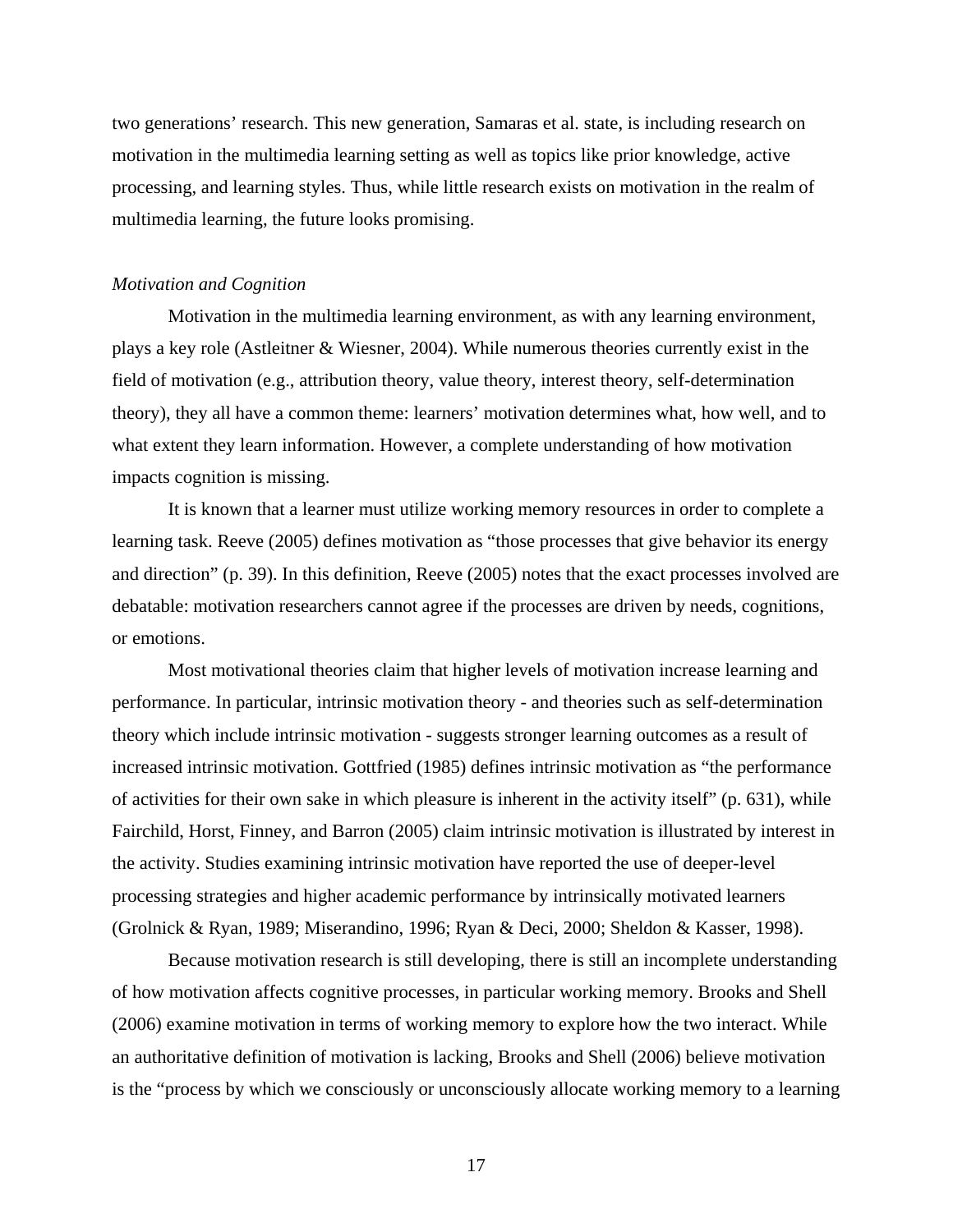task" (p. 18). Motivation, therefore, is how we choose which of our limited memory resources will be activated.

 In Brooks and Shell's (2006) model, the cerebral cortex is responsible for storage and working memory accesses that storage information, known as prior learning. Prior learning, or knowledge, is important as it is the largest contributor to new learning. Working memory limits the information that can be taken from storage while working on a problem, Brooks and Shell argue, even though the storage capacity is quite large. Motivation, then, becomes a part of the system as it influences learners to continue to put forth mental effort. In addition to the information used in working memory to solve a problem, learners also use up working memory resources for motivation purposes. These "tools" aid learning and can lead to self-regulation. While expert learners may not need to utilize many of their working memory "slots" due to automated processes, novice learners often have little automation and may be doubtful of their skills while learning new material.

While Brooks and Shell (2006) focus on working memory and motivation, Clark (1999) makes suggestions for instructional designers based on what he calls a cognitive "Yin and Yang" process model. Clark (1999) writes, "Excellent design systems for complex learning are incomplete without key motivational components" (p. 28). He reiterates Pintrich and Schunk's (1996) suggestion to observe mental effort and persistence, two important indexes of motivation.

Pintrich and Schunk's (1996) first index of motivation, *mental effort,* is the "amount of energy invested in the conscious, deliberate and cognitive elaborative processing required to learn novel declarative knowledge" (Clark, 1999, p. 28). Clark believes there is a connection between students' expectations of cognitive load, their actual experience of it, and the mental effort they must put forth to learn. In other words, learners' perception of task difficulty manipulates their amount of mental effort. Instructional designers, Clark suggests, should include ways of measuring mental effort so that students are challenged enough by the material yet not overwhelmed. Furthermore, "it seems better to attempt to measure mental effort since each student's effort will be directly related to their individual perceptions of their own cognitive load" (p. 7).

Mental effort can also affect learners' task-specific self-efficacy (Bandura, 1997). According to Clark (1999), "The experience of mental effort influences our personal efficacy expectations about a learning task" (p. 7). Mental effort has an inverted U relationship with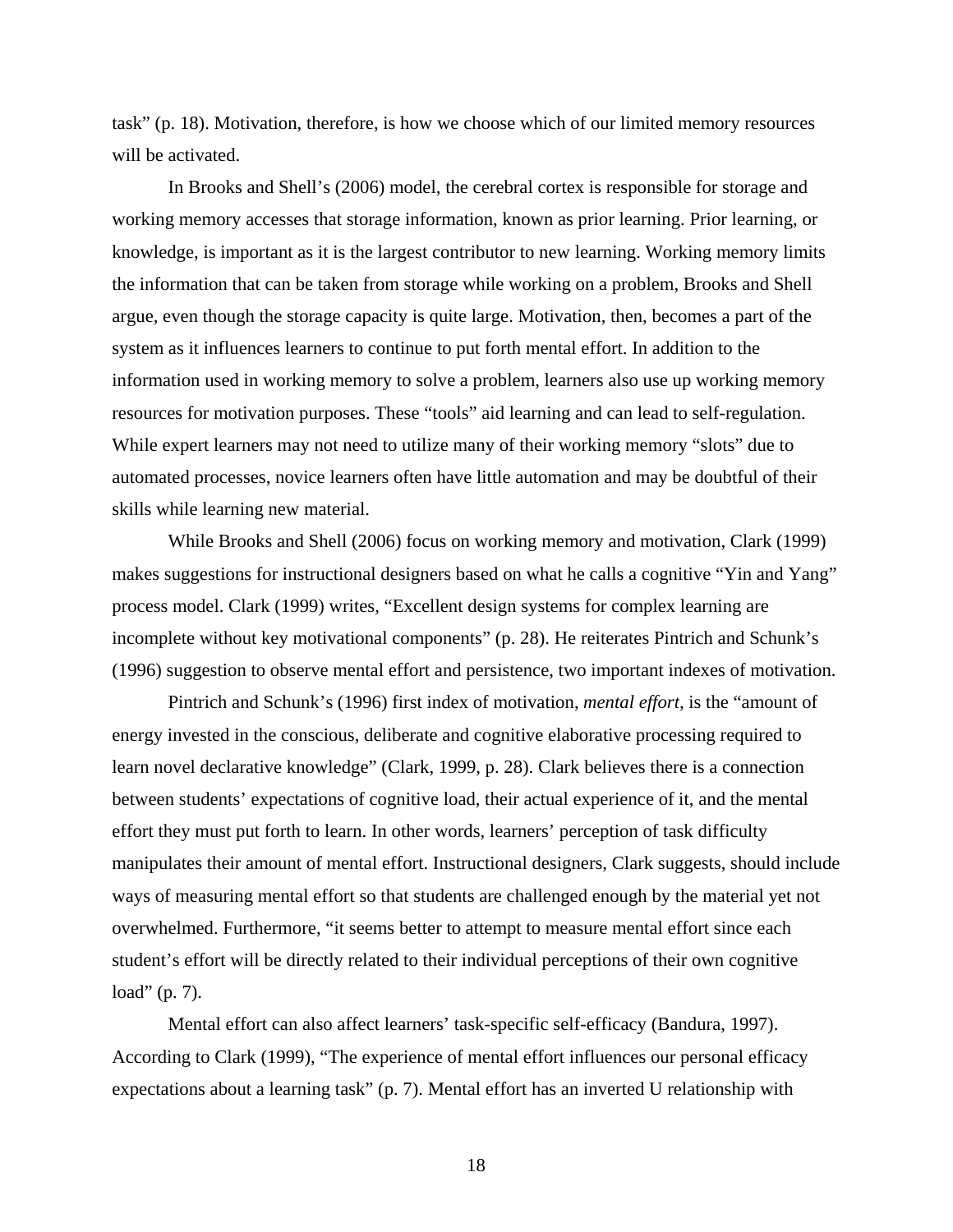cognitive load and task-specific self-efficacy. In other words, self-efficacy decreases when task novelty increases, while task novelty decreases as self-efficacy increases. However, if selfefficacy is too high or too low, mental effort can come to a halt creating learning problems. Therefore, it is necessary to ensure that the appropriate amount of mental effort is being required by the task and the learning environment it is presented within to promote learning.

*Persistence*, the second important index of motivation, is the degree to which learners will continue with a task over time. Even if mental effort is sufficient, a lack of persistence in the face of obstacles can inhibit learning (Clark, 1999). The effects of persistence on learning are also highlighted in achievement goal theory (Anderman, Austin, & Johnson, 2002; Harackiewicz, Barron, Pintrich, Elliot, & Thrash, 2002; Wolters, 2004). Achievement goal theory specifies two types of goals: mastery and performance. Learners with a mastery orientation persist at a task longer than performance oriented students in the face of difficulty, which leads to improved learning. Additionally, mastery goal oriented learners often employ deep cognitive strategies and connect new knowledge with prior knowledge leading to long-term learning (Anderman, Austin, & Johnson, 2002).

While little has been written on how motivation directly affects cognitive processes, new studies are emerging from the neurosciences that examine motivational and cognitive effects on the brain (e.g., Gray, Braver, & Raichle, 2002; Perlstein, Elbert, & Stenger, 2002; Taylor, Welsh, Wager, Phan, Fitzgerald, & Gehring, 2004). These researchers believe that the prefrontal regions of the brain may also influence motivational information in addition to executive functioning. Taylor et al. (2004) asked participants to complete a task in which a financial incentive was used as a motivational aspect. During this task, they found that "an interaction between working memory and motivation occurred in the dorsolateral [prefrontal cortex]" (p. 1051). Taylor et al. (2004) concluded that the same neural networks that process the task in working memory also interact with the motivational aspects of reward/punishment.

Although instructional design lacks a good framework for incorporating motivational elements (Chan & Ahern, 1999), designers still include certain features into multimedia design intended to bolster learners' motivation, specifically interest. Seductive details, information irrelevant to learning the material, are often added to gain learners' attention and keep them interested. Learner control, a feature which allows learners to make decisions during the instructional process, is believed to generate interest among learners. However, including these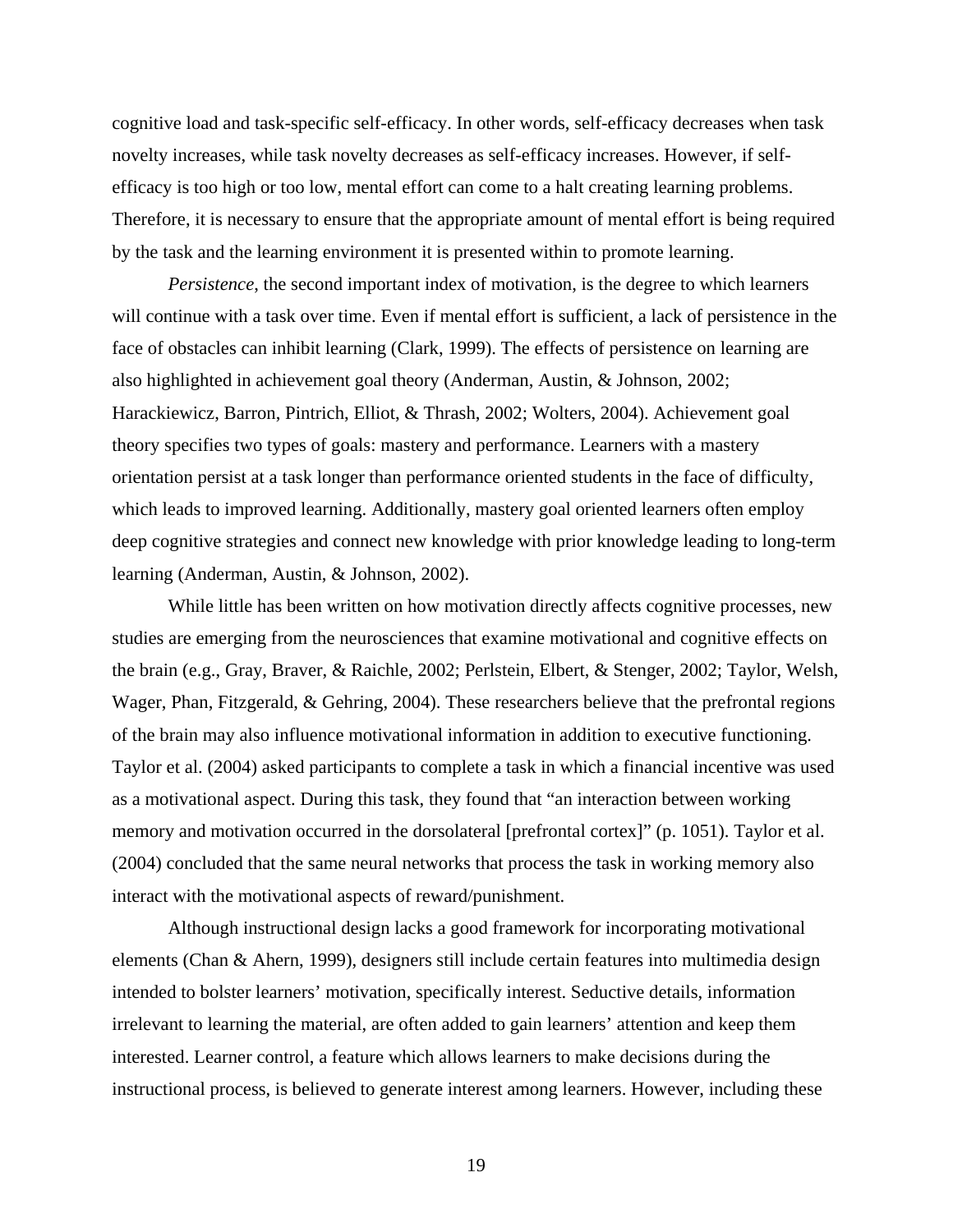extra details and learner control may overload working memory resources (Brooks & Shell, 2006; Sweller, 2005), but both features may also trigger a deeper interest in the material that goes beyond the situational interest of the multimedia instruction.

#### *Models of Multimedia Learning Incorporating Motivation*

 Because other models of multimedia learning theory exist besides Mayer's (2005c), there are a few that do incorporate some motivational theory. However, these theories lack a more comprehensive view of motivation in light of multimedia learning. Brief descriptions of these theories follow.

*Malone and Lepper's theory.* Malone and Lepper (1987) developed a theory based on four factors: challenge, curiosity, control, and fantasy. They believe that by creating multimedia learning environments that embrace these four components, instructional designers will motivate learners.

Challenge results when the activities are at a level of difficulty that is neither too easy (boring) nor too difficult (frustrating) (Malone & Lepper, 1987). By presenting information to make learners believe they have an incomplete knowledge base, multimedia presentations can generate curiosity. Additionally, by allowing learners some control and engaging them in fantasy contexts, the multimedia environment promotes intrinsic motivation.

While Malone and Lepper's (1987) theory incorporates an awareness of motivational issues in multimedia design, the theory is largely prescriptive for instructional designers (Astleitner & Wiesner, 2004). Astleitner and Wiesner (2004) criticize the theory for not representing how multimedia elements are related to motivational processes and how they affect learning. They also critique the theory for being too descriptive and not relating how motivational factors relate to multimedia learning based on psychological theory. What appears to be missing from Malone and Lepper's theory is a strong theoretical basis for how motivation affects learning in multimedia environments. Although prescriptive guidelines are useful in many ways, they must be supported with research that emphasizes why these guidelines work.

*Combined model of motivation and ARCS.* Astleitner and Wiesner (2004) note that the flaws of Malone and Lepper's (1987) theory can be decreased by combining Rheinberg, Vollmeyer, and Rollet's (2000) model of motivation in self-regulated learning and Keller's (1983, 1997, 1999) ARCS model. Keller's ARCS model is often cited by instructional designers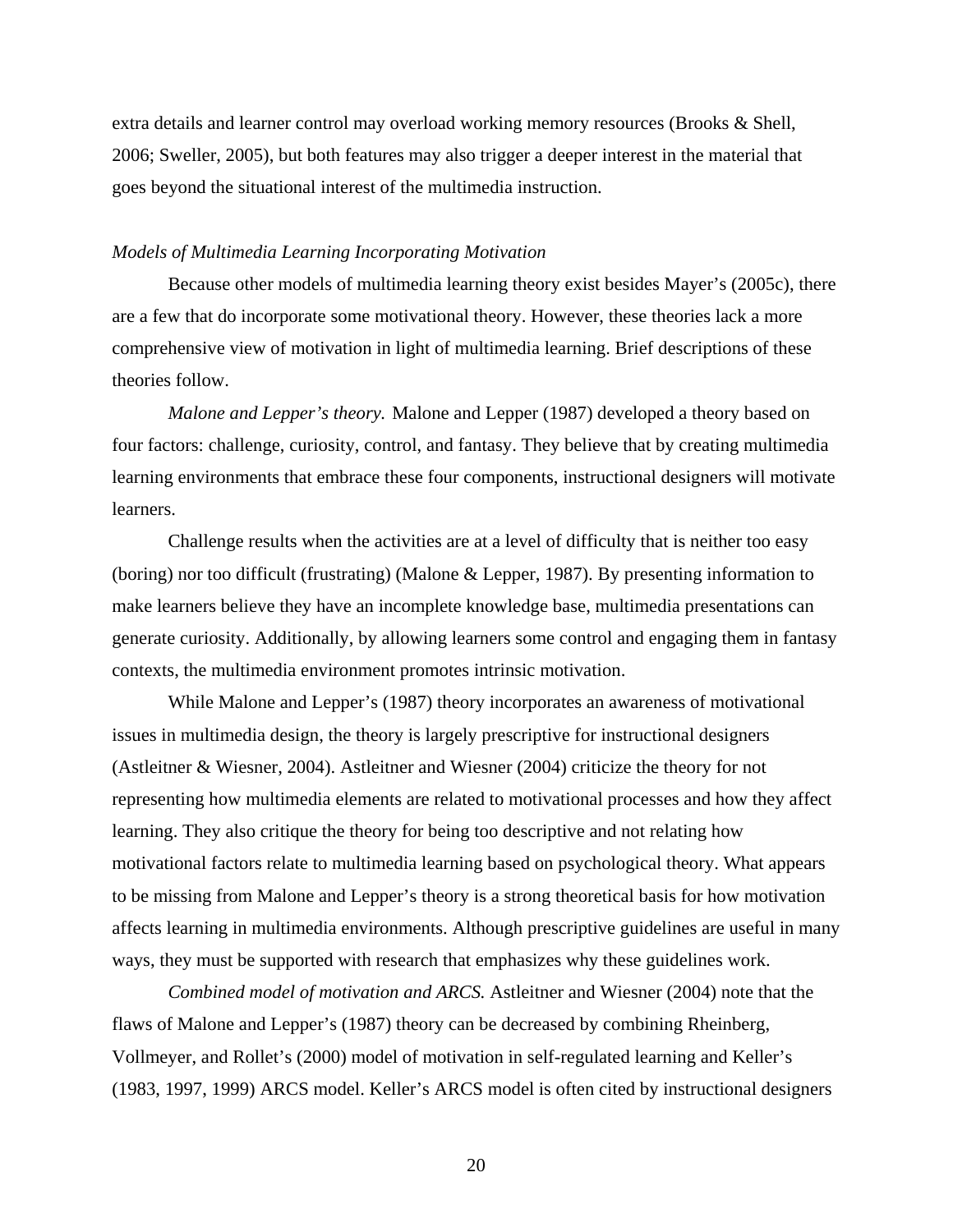as a way to influence learners' motivation. The ARCS model highlights four distinct areas: Attention, Relevance, Confidence, and Satisfaction. Keller essentially argues that these four steps will create an effective learning environment: (a) include material that gains learners' attention, (b) ensure that the material is perceived by learners as being relevant, (c) inspire confidence in the learners, and (d) satisfy learners' instructional desires and needs.

 In the combined model of the two theories, the process is iterative (Astleitner & Wiesner, 2004). A self-regulated learner who is "attracted to different goals" (p. 5) compares different goals and selects one after receiving information from the multimedia learning environment. As the learner progresses through actions to accomplish goals, the iterative process of motivation continues until all goals have been accomplished or no new goals are set. Essentially learners work through a series of goal statuses - outcome expectancies and incentives - while controlling their attention, encoding, cognition, emotion, motivation, and environment. Various instructional strategies, such as those which influence attention, confidence, relevance, and satisfaction influence the learner's actions.

 As with Malone and Lepper's (1987) model, this combined model is not without its drawbacks. First, the two models are from different theoretical backgrounds, and, secondly, they lack an incorporation of multimedia elements (Astleitner & Wiesner, 2004). Rheinberg et al.'s (2000) model is based on a cognitive theory, while ARCS is more behaviorist. In combining the two theories, it is also difficult to show which cognitive processes are affected by which instructional strategies, which may be because the ARCS model is generalized. Additionally, the absence of multimedia elements is problematic as elements such as audio-visuals can influence learning. Finally, the problem of combining two theories is that the combined theory is only as strong as its components. In this case, the ARCS model presents several problems which need to be considered when working with a multimedia learning theory that incorporates motivational aspects.

 From a design perspective, Keller (1999) makes strong points. It is important to have material that captures attention in order for any learning to occur the learners must be paying attention. Secondly, only relevant material should be covered in instruction; otherwise it's a waste of instructional time. Finally, the learners should feel confident that they can perform the tasks or know the material and leave feeling satisfied. If the learners do not feel confident or satisfied with the instruction, then most likely learning has suffered.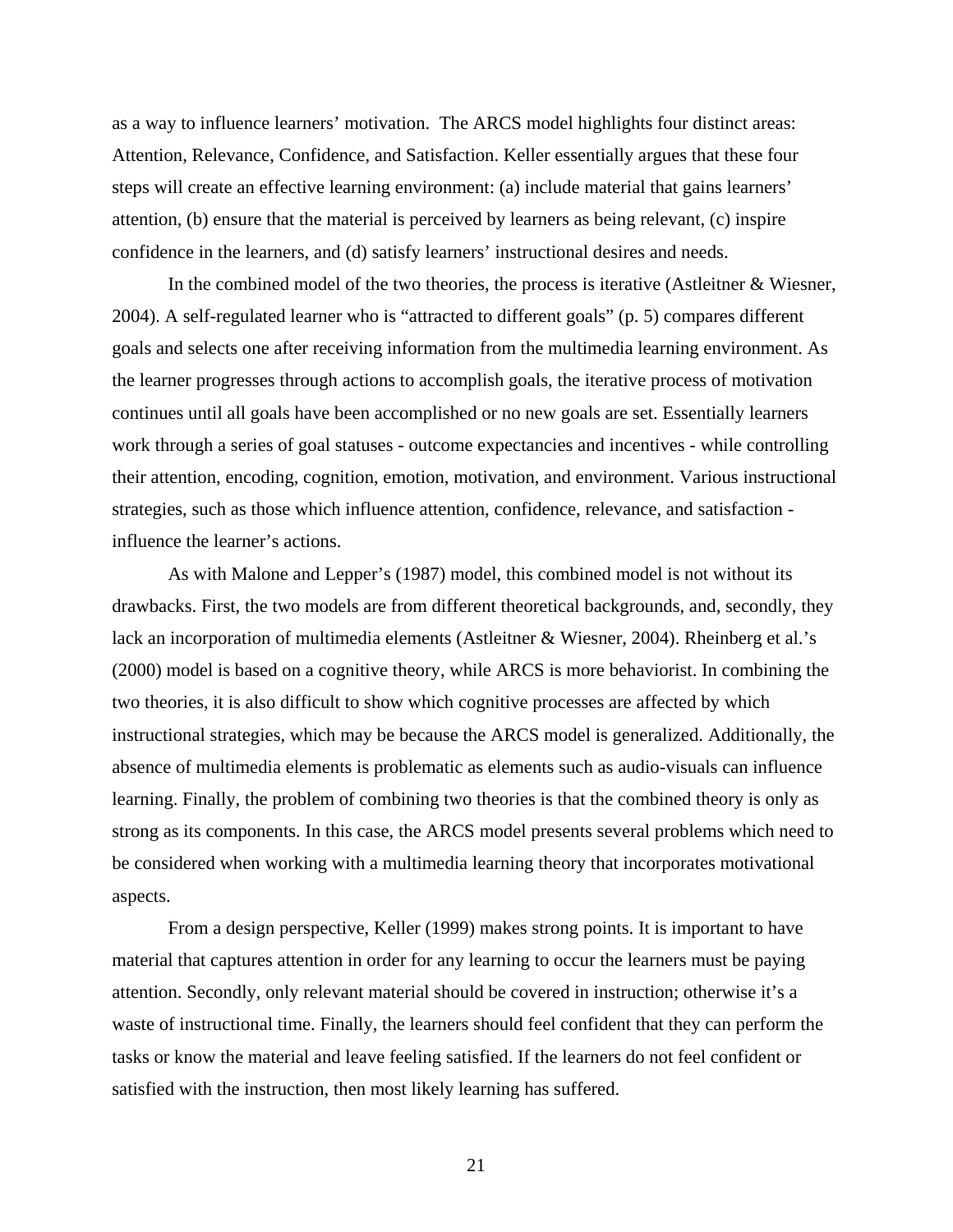What is missing from Keller's ARCS model, however, is an intrinsic motivational focus (Brooks & Shell, 2006). The ARCS model is highly extrinsic with the focus being on the instruction's ability to inspire these things versus the learner being able to generate them. As Brooks and Shell comment, the first step is to gain the learner's attention; after that, the other steps "are involved in both the first capture of attention as well as sustaining that attention" (p. 11). As a result, the ARCS model does not suffice motivational theorists who are more concerned about what is occurring with the learner versus how the material is designed.

*Hede's integrated model.* A third model that attempts to incorporate both multimedia learning and motivation is Hede's (2002) integrated model. Hede groups the elements of his theory into four elements: multimedia input, cognitive processing, learner dynamics, and knowledge and learning. Each of these elements has its own features which work into the theory (see Figure 1).

 The first element is multimedia input and focuses on the two primary input modalities: vision and hearing. Visual inputs could include text, diagrams, pictures, and video, while auditory inputs may include narration, music, and cues. This theoretical aspect reiterates Mayer's (2005b) multimedia learning theory which suggests learners have two modes in which they work: visual and verbal. However, a unique aspect of Hede's (2002) theory is the inclusion of learner control over the inputs. Aspects of learner control in Hede's theory include time on task, interactivity, and navigation. Hede does point out that learner control is not always positive in regards to learning and needs to be viable with the learner's capacities (Stemler, 1997).

 After the multimedia input factors, cognitive processing factors must be considered. In Hede's (2002) model, attention and working memory are the main cognitive factors that shape learning. Attention focuses the learner's concentration, while working memory handles the main processing. Hede relies on Baddeley's (1992) model of working memory in espousing his theory. The factors which affect working memory, Hede notes, include modality effects, dual-coding, cognitive overload, interference, retention, and cognitive linking. Again, this aspect of Hede's theory aligns with Mayer's (2005c) theory in regards to multiple modalities, dual-coding, and cognitive load, yet goes beyond Mayer's theory to include interference during processing, rehearsal and retention, and referential associations that learners make.

 Learner dynamics, the third element of Hede's (2002) theory, focuses on motivation, learner style, and cognitive engagement. Motivation in this theory includes both extrinsic and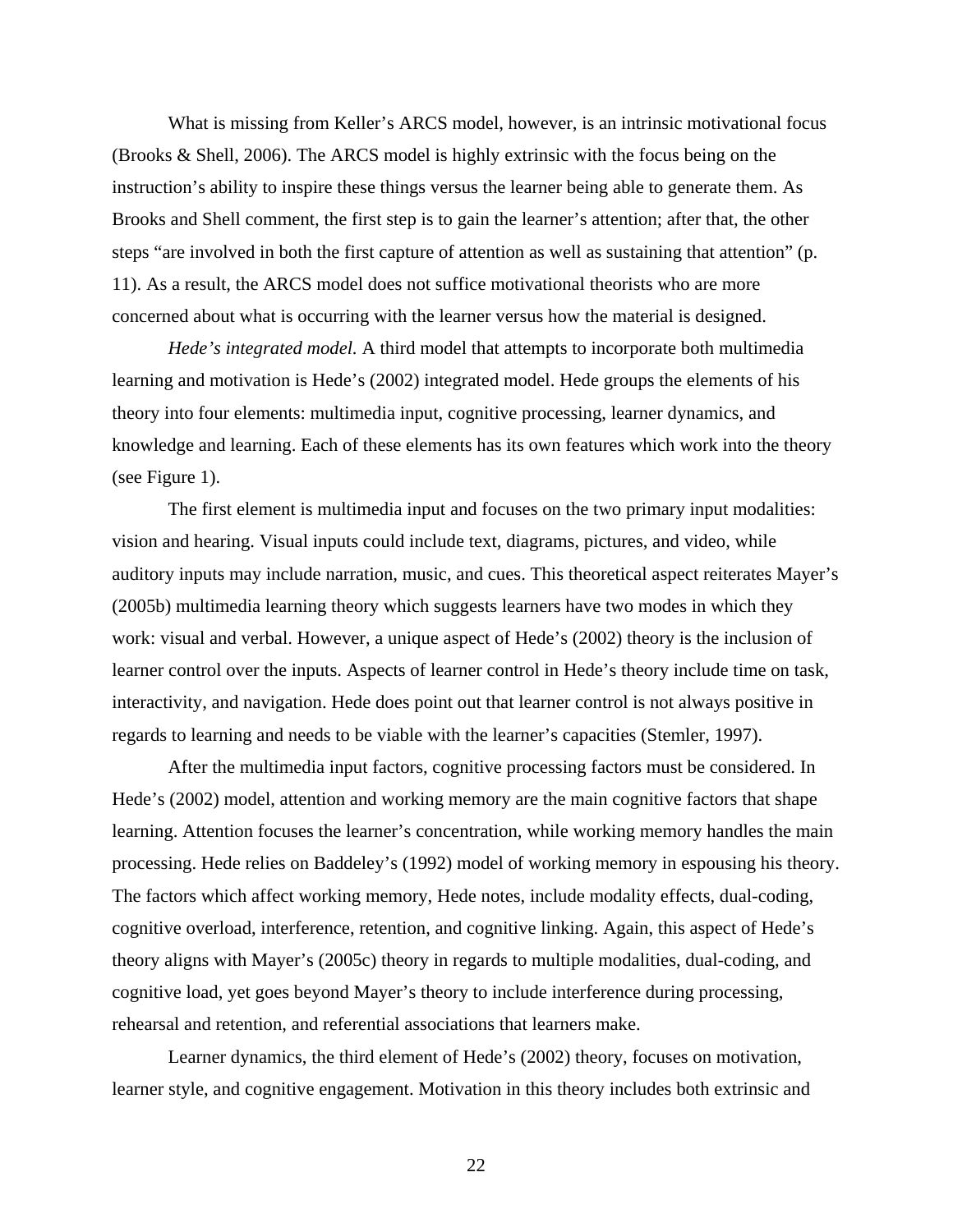intrinsic forms. Extrinsic motivational factors generate interest for learners to use the multimedia and include the multimedia's design features. However, without intrinsic motivation inspired by "interesting and challenging content" the learners will not persist with the multimedia instruction. The motivational factors influence learner control as they affect how much time and effort learners spend with multimedia. Intrinsic motivation also leads to cognitive engagement, "which is the process whereby learners become motivated to take full control of their own learning" (Hede, 2002, p. 183).

Learner style, while it can refer to numerous characteristics of learners, in Hede's theory refers to these specific types: field dependence/independence, surface/deep processing, active/passive learning, visual/verbal processing, and the four Kolb Learning Style Inventory types (divergers, assimilators, convergers, and accommodators). Hede notes, "These different approaches to learning style need to be accommodated by an integrated model" (p. 184).

 Finally, knowledge and learning supplement Hede's (2002) integrated theory. Under this category, four elements are vital: intelligence, reflection, long-term storage, and learning. Intelligence refers to both general and specific intelligence. Hede incorporates Fetherston's (1998) argument concerning a multi-faceted view of intelligence that includes seven different kinds. Reflection, in this theory, refers to self-directed learning and metacognition. Next, longterm storage factors in by holding declarative, procedural, and conditional knowledge and allowing working memory to access this storage to create new cognitive links. Lastly, learning completes the model and "comprises the immediate level of comprehension of material accessed through multimedia plus the ability to recall and apply one's acquired knowledge" (Hede, 2002, p. 184).

 Hede (2002) admits that his integrated model is "more classificatory and descriptive than explanatory and predictive" (p. 185). Hede also comments that he designed the theory to "accommodate a wide range of contradictory research results." The inclusion of such a wide range makes the theory eclectic and ornate (Astleitner & Wiesner, 2004). The incorporation of a variety of theoretical backgrounds and a lack of explanation regarding how they specifically relate to multimedia research makes Hede's (2002) theory incomplete.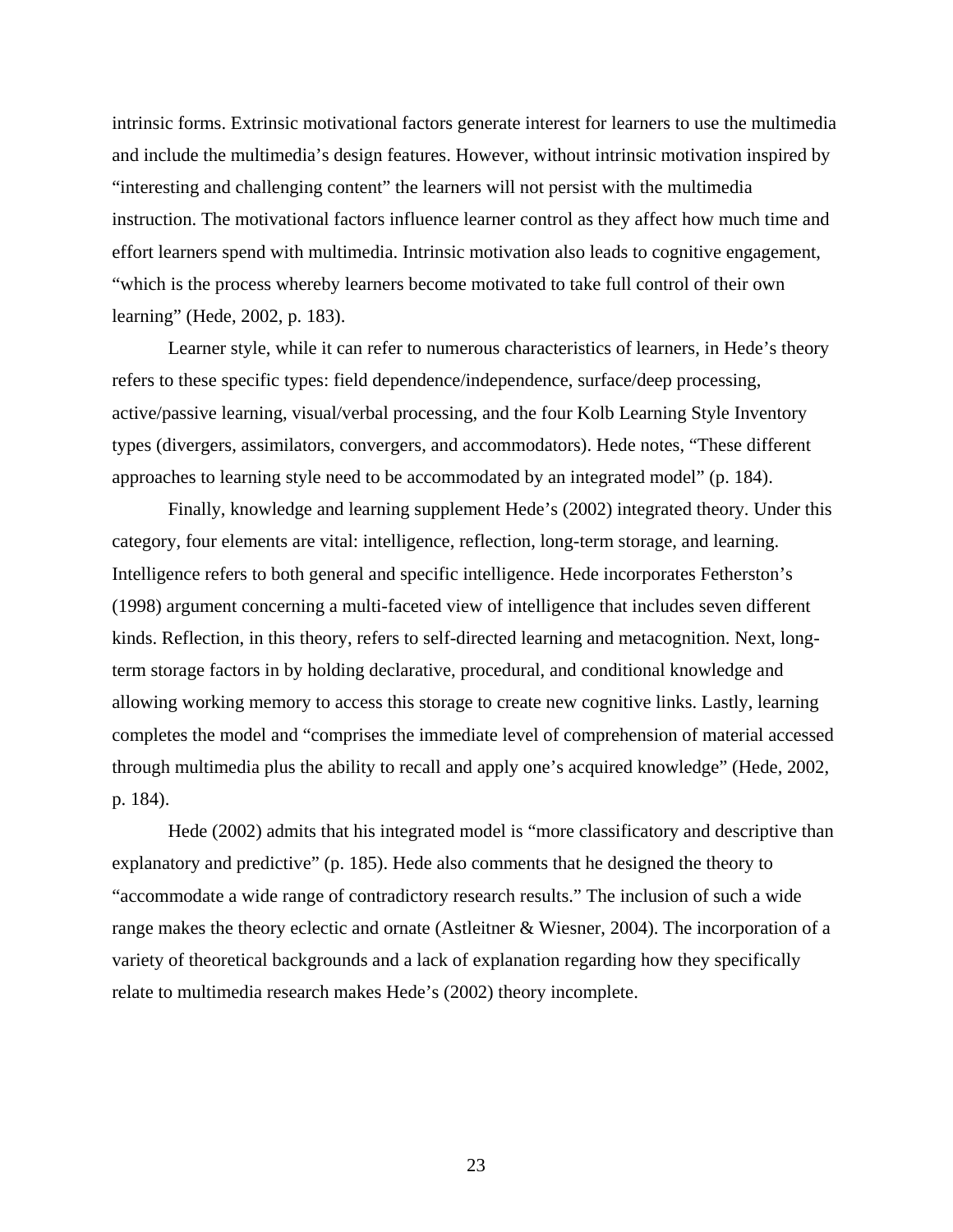## Figure 1



Hede's Integrated Model of Multimedia Learning

*Note*. Adapted from Hede, A. (2002). An integrated model of multimedia effects on learning. *Journal of Educational Multimedia and Hypermedia, 11*(2), 177-191.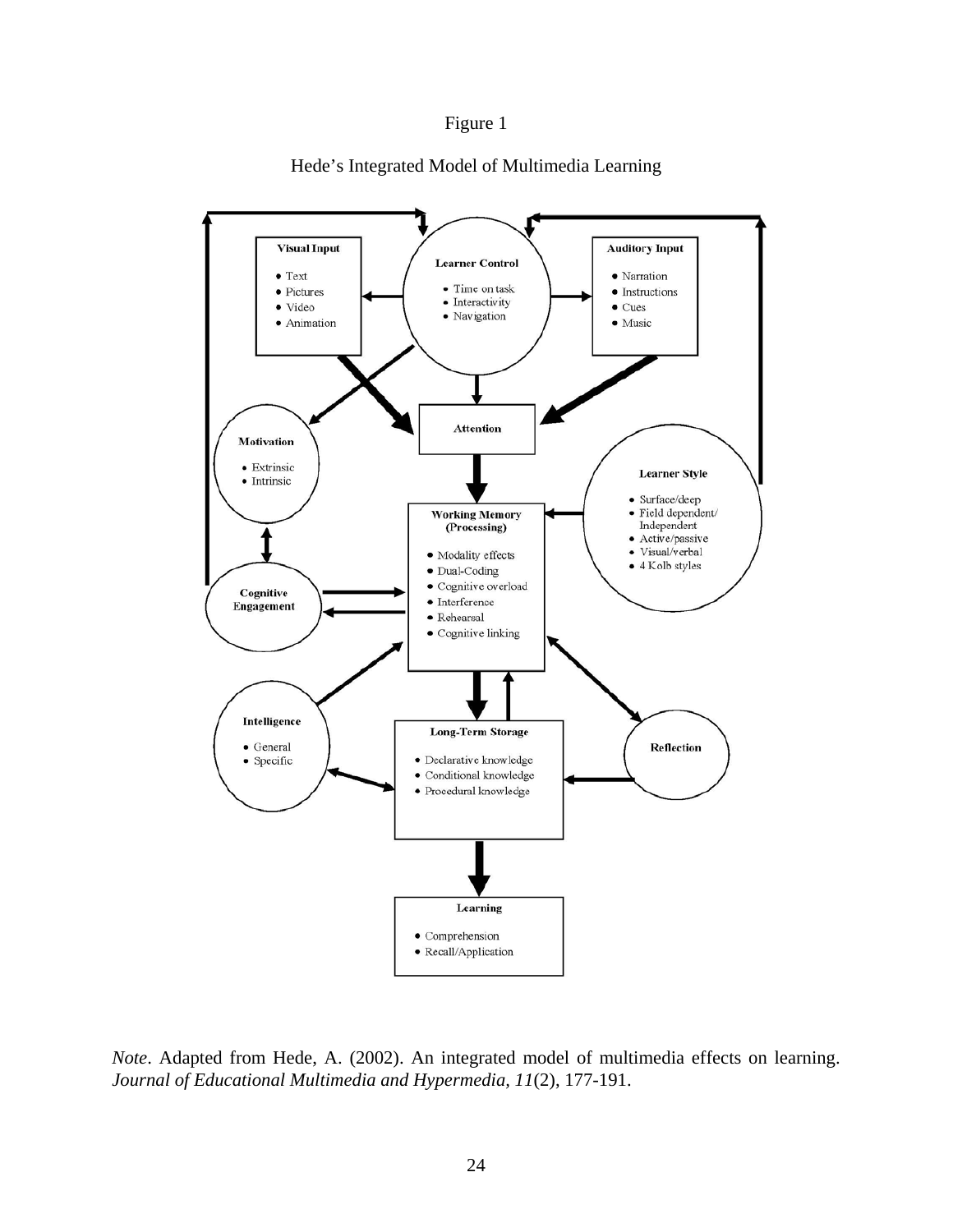*Astleitner and Wiesner's expanded model.* Astleitner and Wiesner (2004) expand Mayer's (2005c) multimedia learning theory to develop a model where cost and benefit analysis, action control, and noncognitive elements are part of working memory's processing. In the development of their model, Astleitner and Wiesner (2004) also borrowed elements from other researchers, specifically Brunken, Plass, and Leutner (2002), Keller (1983, 1997), Hoogeveen (1997), and Hede (2002). Figure 2 illustrates the resulting model of multimedia, learning, and motivation.

In this model, mental resources management and motivational processing affect the mental activities and the mental models involved in multimedia learning. Astleitner and Wiesner (2004) consider goal setting and action control under the motivational processing component. Goal setting involves the "expectancies and values related to a certain task and selecting that task as intention for carrying out" (p.14). Action control refers to Kuhl's (1985) model which illustrates a view of working memory that includes volitional aspects in addition to cognitive aspects. Volition helps goal acquisition by preventing competing goals from interfering. Six components compose the volitional processes: (a) active attentional selectivity, (b) encoding control, (c) emotion control, (d) motivation control, (e) environmental control, and (f) parsimony of information-processing (as cited in Astleitner & Wiesner, 2004).

 Together, mental activities, mental resources management, and motivational processing affect the availability of working memory capacity, the number of activities that can occur, and the quality of those activities. Attention, engagement, and monitoring all influence if a mental activity will be completed and if it will be completed well. Goal setting and action control work to make sure the task responds to the goal and the mental resources needed to complete the task are active.

 Astleitner and Wiesner (2004) provide recommendations for future research based on the model, including more research on the motivational quality of multimedia elements. They also note that, in relation to seductive details, more clarification on what motivational strategies are seductive is needed along with how these strategies can be implemented without overloading the learner.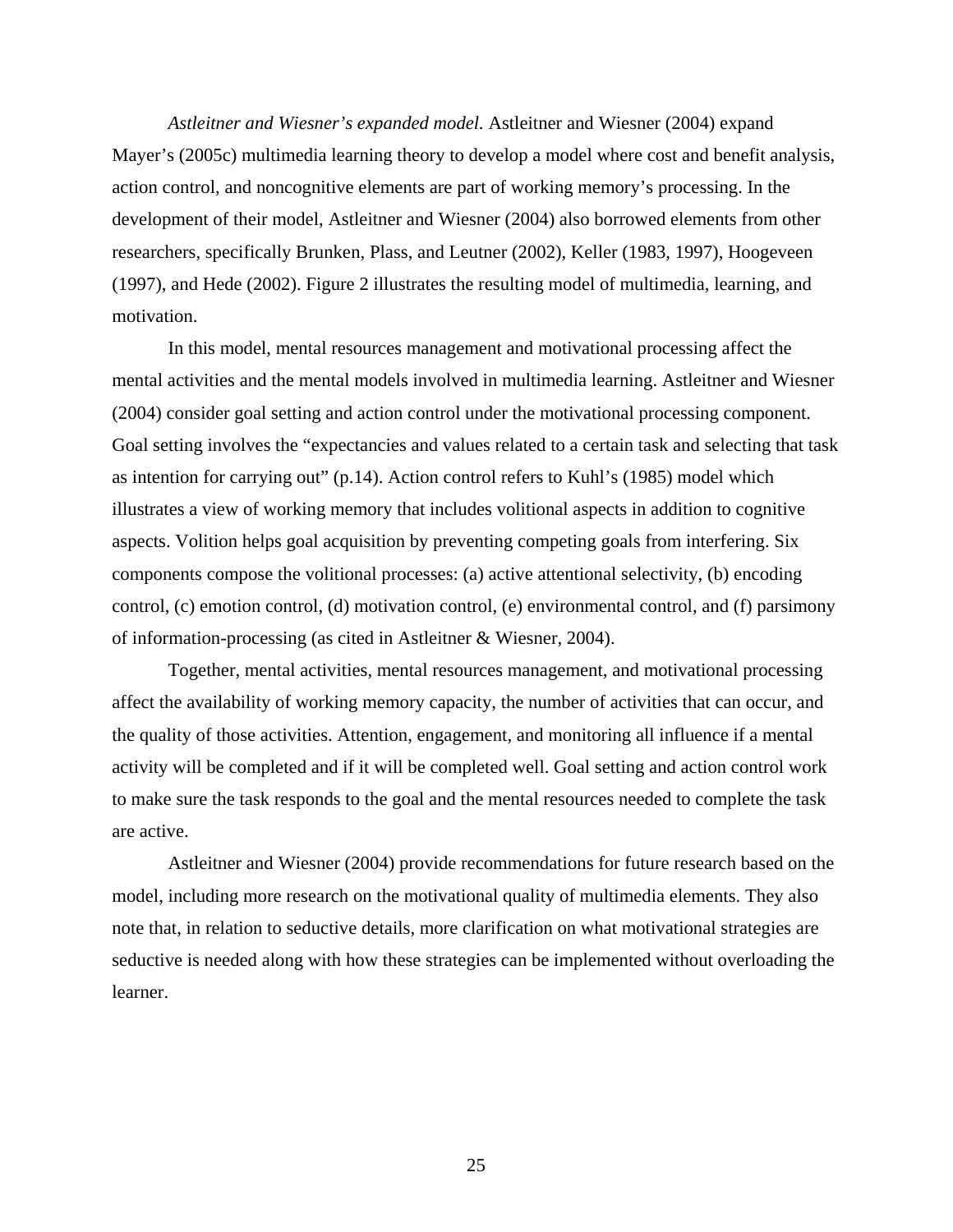Figure 2 Astleitner and Wiesner's Expanded Model



*Note.* Adapted from Astleitner, H., & Wiesner, C. (2004). An integrated model of multimedia learning and motivation. *Journal of Educational Multimedia and Hypermedia, 13*(1), 3-21.

 While Astleitner and Wiesner's (2004) model is probably the best out of the four theories, it is not without its drawbacks. Perhaps the most prevalent flaw is the assumption that motivational processes include only goal setting and action control as the authors rely only on two theories. However, there are numerous motivational theories that explain how certain elements of motivation influence learning. In particular, interest and self-efficacy are two "mini" motivational theories that are important in the multimedia learning environment. Learning factors resulting from learners' interest and self-efficacy are not readily apparent in this model. Admittedly, it would be difficult to develop a multimedia learning model that includes all motivational theory as such a model would be very broad and may not integrate all theoretical aspects effectively. Perhaps new theories of multimedia learning need to be developed which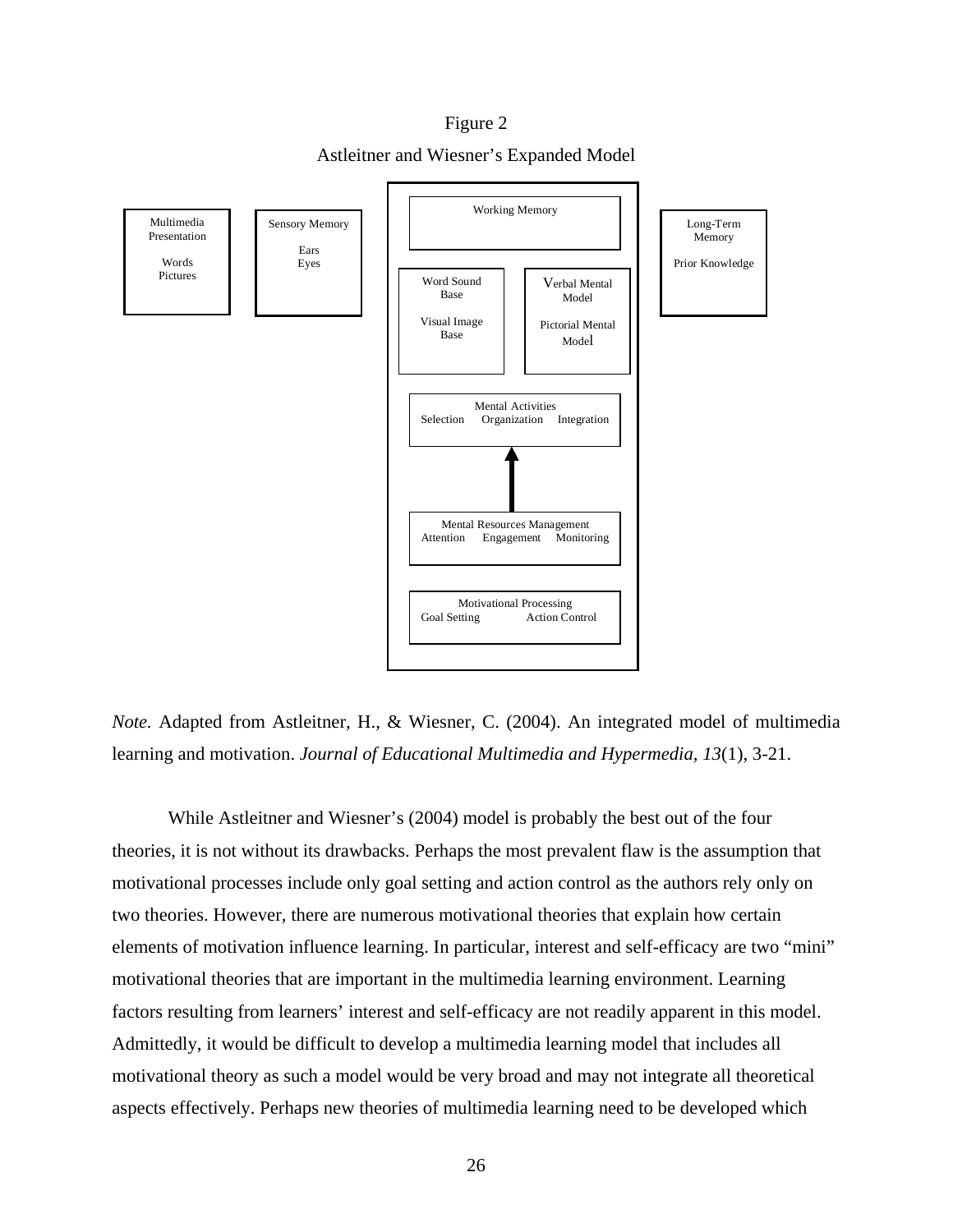assimilate motivational theories (e.g., an integrated model of multimedia learning and interest, an integrated model of multimedia learning and self-efficacy, and an integrated model of multimedia learning and attribution theory). However, more research is needed before these theories can be developed. The following looks at interest theory specifically and what studies have been conducted on multimedia elements which may manipulate learners' interest.

#### *Multimedia Learning and Interest Theory*

 Hidi and Renninger (2006) describe interest as "a motivational variable [that] refers to the psychological state of engaging or the predisposition to reengage with particular classes of objects, events, or ideas over time" (p. 112). Research on interest has found an influence of interest on attention, goals, and levels of learning (see Hidi & Renninger, 2006). Hidi and Renninger differentiate interest from other motivational variables in three ways. The first difference is that interest includes separate affective and cognitive components. Affective components describe the positive emotions which come with interest, while cognitive components describe perceptual and representational activities associated with interest.

The second manner in which interest differs from other motivational variables is in the way that both the affective and cognitive components of interest have biological roots (Hidi & Renninger, 2006). Neuroscientific research on approach circuits in the brain has suggested that interested activity has a biological basis for all mammals. When a person is interested with an object, he/she is engaged physically, cognitively, or symbolically.

The third way in which interest is unique is that it is the result of an interaction between a learner and particular content (Hidi & Renninger, 2006). Although the potential for interest resides within the learner, the content of the material and the environment can affect the development of interest. In this regard, other individuals, the environments' organization, and the learner's efforts all factor into the development of interest. Because of this, interest does not apply across all content and activities, but rather it is always content specific.

Hidi and Renninger (2006) and Renninger and Hidi (2002) focus on two types of interest: situational and individual. *Situational interest* is a result of environmental stimuli and may not last, while *individual interest* "refers to a person's relatively enduring predisposition to reengage particular content over time as well as to the immediate psychological state when this predisposition has been activated" (Hidi & Renninger, 2006, p. 113). Both types of interest are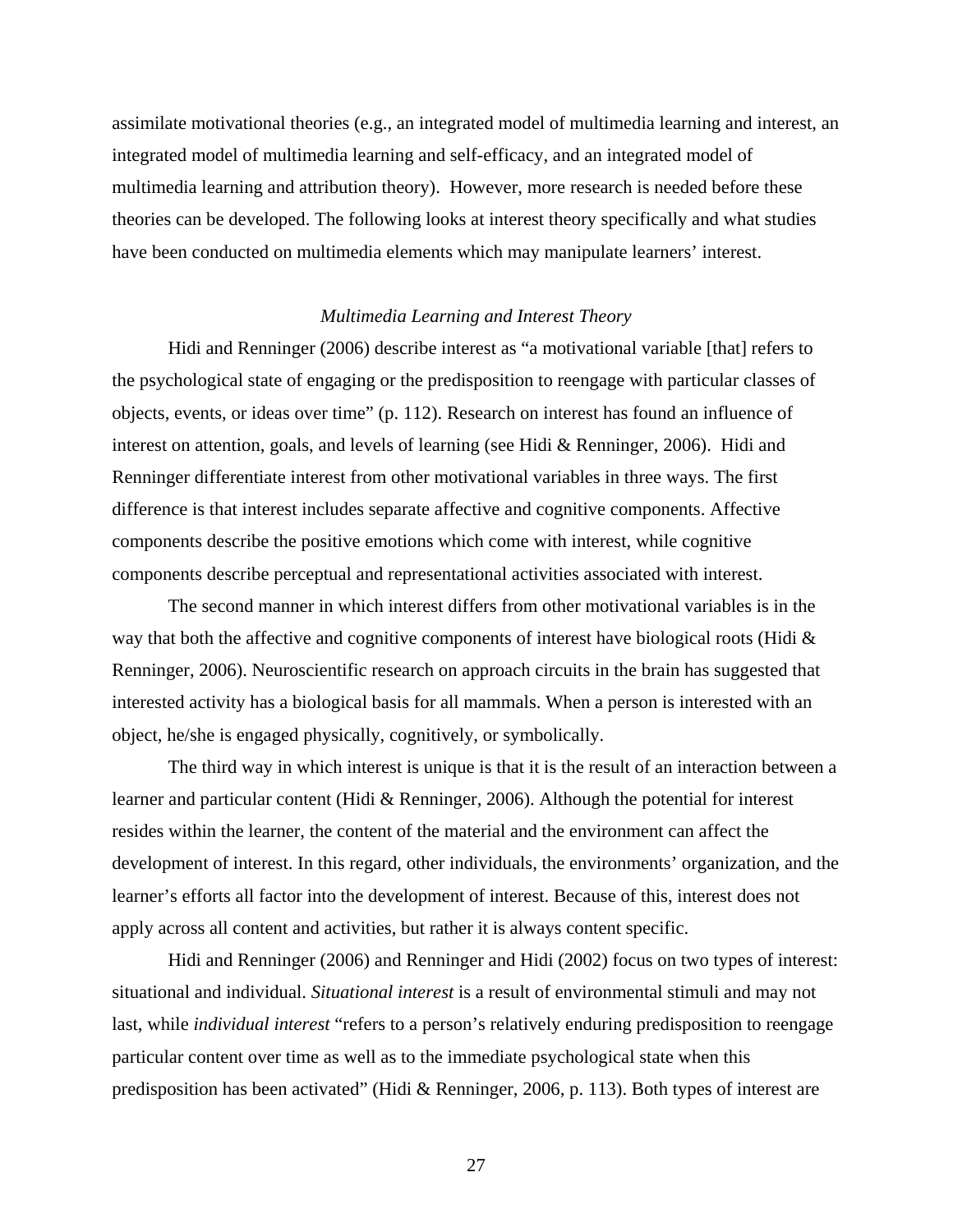always motivating, but individual interest focuses more on a person's perceptions and cognitive representations which makes it more intrinsically driven than situational interest which is encouraged by extrinsic situations.

Both types of interest have been shown to have positive effects. Studies examining situational interest and cognitive performance have shown increased reading comprehension (Hidi, 1990; Hidi & Baird, 1988) and work with computers (Azevedo, 2004; Cordova & Lepper, 1996). Hidi and Renninger (2006) also mention research on situational interest's influence on narrowing inferencing (McDaniel, Waddill, Finstand, & Bourg, 2000), enabling the intergration of new information with prior knowledge (Kintsch, 1980), and enhancing levels of learning (Mitchell, 1993; Schraw, Bruning, & Svoboda, 1995). Studies focusing on individual interest have revealed positive effects on attention, recognition, and recall (Renninger & Wozniak, 1985); persistence and effort (Krapp & Lewalter, 2001; Renninger & Hidi, 2002); academic motivation (Ainley, 1998); and levels of learning (Renninger & Hidi, 2002).

Hidi and Renninger (2006) note that both situational interest and individual interest consist of two phases. Situational interest is subdivided into triggered and maintained phases, while individual interest has emerging and well-developed phases.

The first phase of situational interest is triggered situational interest. *Triggered situational interest* is a state of interest resulting from temporary changes in affective and cognitive processing (Hidi & Renninger, 2006; Hidi & Baird, 1986). Triggered situational interest can be initiated by the environment or certain textual features, including inconsistent or surprising information, intensity, or personal relevance. It is typically externally supported, and may be an antecedent to developing a predisposition to reengage with content (Renninger & Hidi, 2002; Renninger et al., 2004).

The second phase of situational interest is maintained situational interest. *Maintained situational interest* is a state of interest following a triggered state and includes focused attention and persistence over an extended period of time (Hidi & Renninger, 2006). This type of situational interest can be preserved through meaningfulness or personal involvement (Harackiewicz, Barron, Tauer, Carter, & Elliot, 2000). Like triggered situational interest, maintained situational interest is typically externally supported (Renninger & Hidi, 2002) and may also be an antecedent to developing a stronger predisposition to reengage with content in more developed forms of interest (Harackiewicz et al., 2000).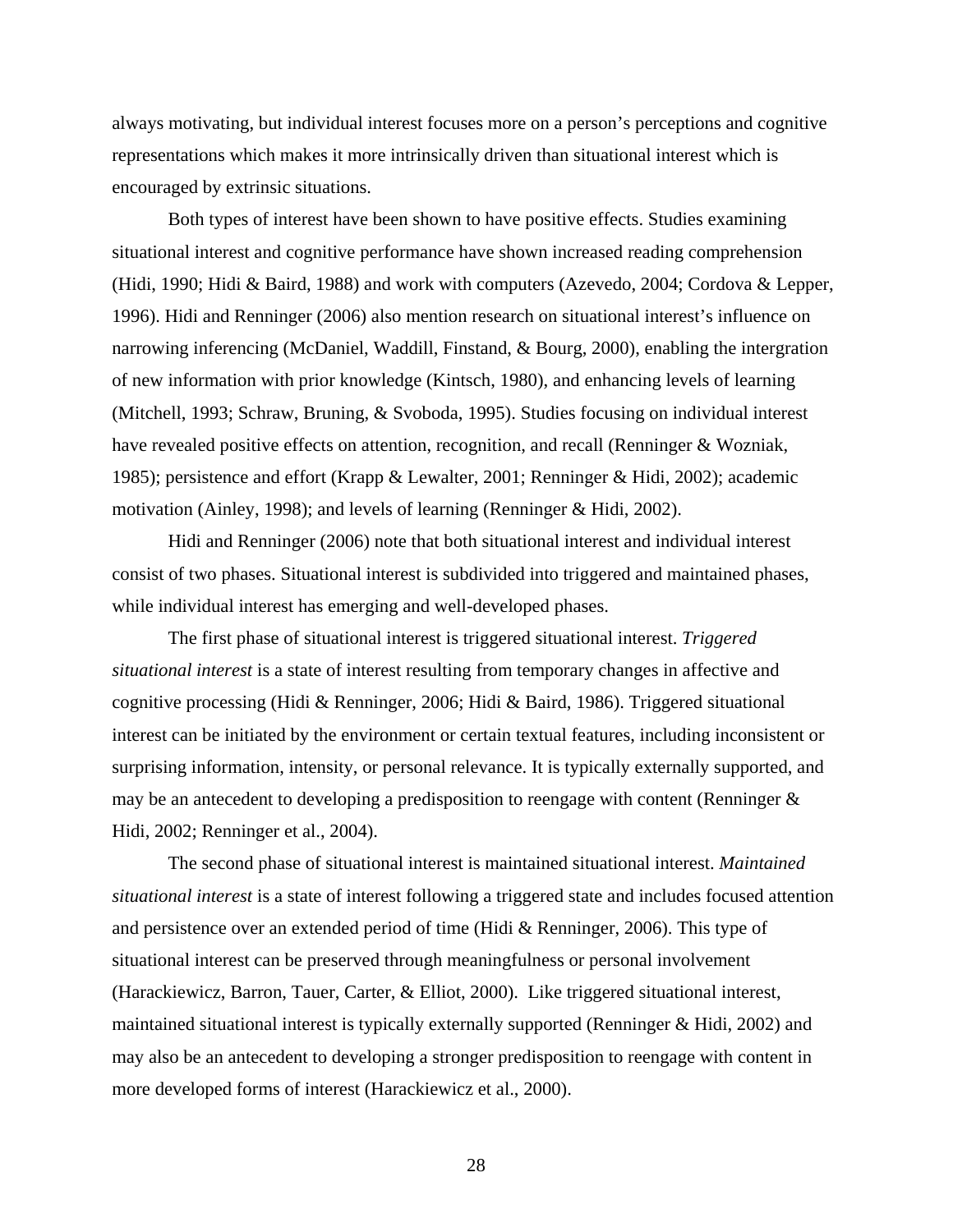The first phase of individual interest is the emerging individual interest phase. *Emerging individual interest* is a state of interest which highlights an "enduring predisposition to seek repeated reengagement with particular classes of content over time" (Hidi & Renninger, 2006, p. 114). This phase is characterized by positive feelings as well as stored knowledge and value (Renninger, 2000). An emerging individual interest requires some external support, but it is usually self-generated (Renninger & Shumar, 2004). Learning environments can affect the development of an emerging individual interest as can instruction (Renninger & Shumar, 2002, 2004). Reaching this phase of interest development does not, however, guarantee that an individual will cultivate a well-developed individual interest (Lipstein & Renninger, 2006).

The second phase of individual interest is the well-developed individual interest phase. A *well-developed individual interest* is a state of interest which refers to a continuing predisposition to reengage with particular content over extended periods of time (Hidi & Renninger, 2006). Like the emerging individual interest phase, this phase is characterized by positive feelings, stored knowledge, and stored value. However, in well-developed individual interest these concepts surpass the levels maintained at an emerging individual interest phase (Renninger, 2000). Additionally, well-developed interest is mostly self-generated, but external support can help foster the interest (Renninger, 2000). Finally, well-developed interest can be facilitated by instruction and learning environments which challenge the learner and provide more opportunities to interact with the content (Renninger & Hidi, 2002).

 Interest is influential in the learning process as people gravitate towards activities that interest them (Lawless, Brown, Mills, & Mayall, 2003). For those focusing on improving educational practice, interest is an important consideration. Because interest influences attention, goal setting, and learning strategies (Hidi & Renninger, 2006), instructional designers need to consider instructional features which can generate and maintain interest in the content.

#### *Multimedia Attributes That Influence Interest*

Scholars of both cognition and motivation have pointed out the importance of attention in learning. Of course, gaining learners' attention is largely based on gaining and sustaining learners' interest in the material (Hidi & Renninger, 2006; Lawless et al., 2003); however, as Silvia (2006) warns, interest goes beyond attention. Manipulating interest does not guarantee more attention. In fact, some studies have shown learners pay less attention to interesting texts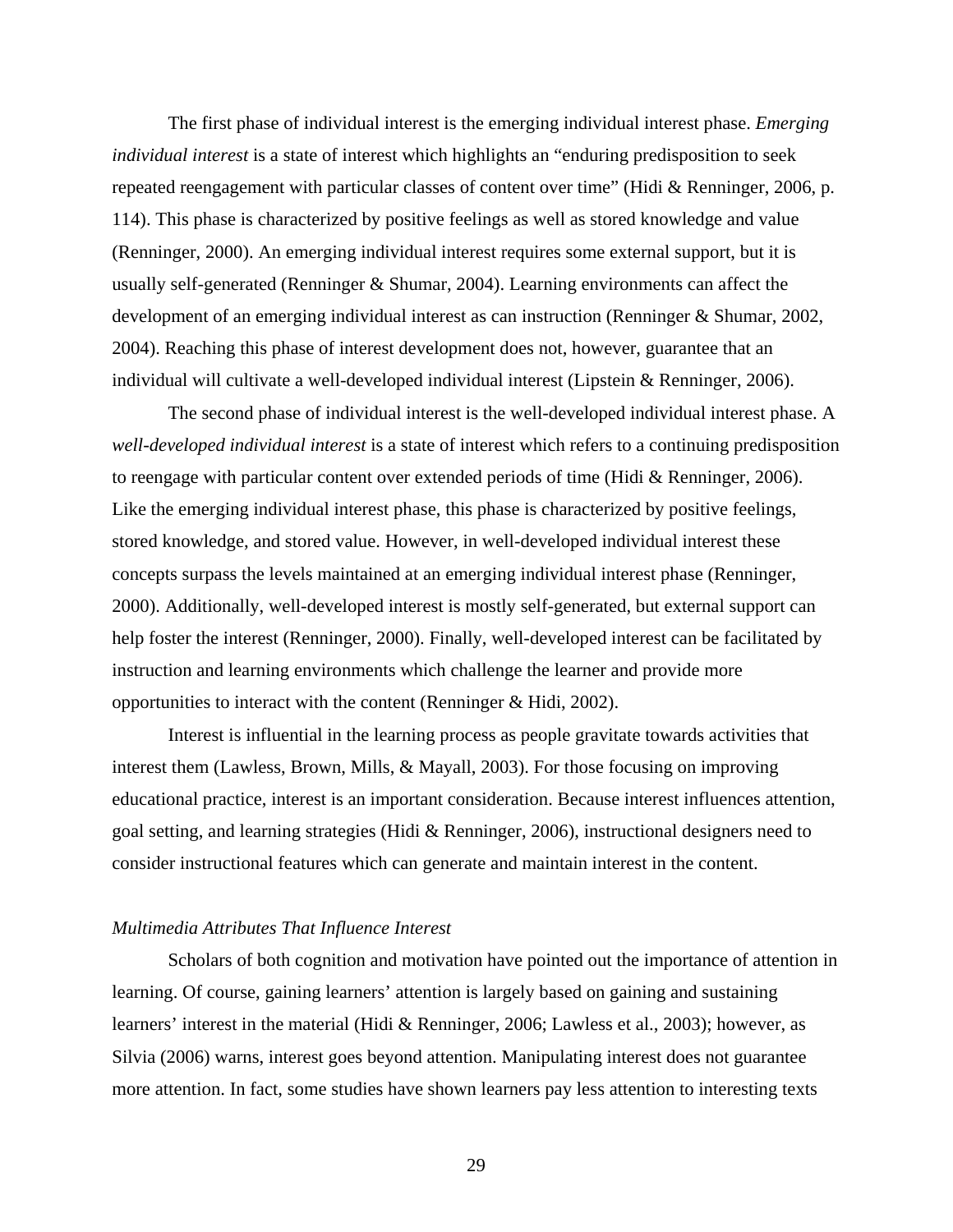versus uninteresting texts (McDaniel et al., 2000), perhaps due to the increased amount of attention learners feel they have to pay in order to understand the material or stay on track.

In the realm of multimedia instruction, designers have followed prescriptive guidelines for designing features that gain user's attention and hopefully keep their interest. Keller's (1983, 1997, 1999) ARCS model is often cited by instructional designers as a framework. However, few studies have explicitly examined specific features of multimedia in terms of learners' interest and their effects on learning. Studies that have looked at interest in a multimedia learning environment have mainly focused on two features: seductive details and learner control.

*Seductive details.* The term *seductive details* refers to intriguing information added to make instructional content more interesting to the learner but is unnecessary for learning to occur (Harp & Mayer, 1997). Seductive details serve as "interest-getters" and can "undermine effective learning if they interfere with the coherence of a text" (Pugh & Bergin, 2006, p. 152). Harp and Mayer (1997) examined seductive details with scientific texts and illustrations based on Kintsch's (1980) distinction between emotional interest and cognitive interest. Emotional interest theory supports the use of seductive details to increase enjoyment, which subsequently helps the learner to pay more attention and encode the material. Therefore, the learner will retain and transfer more information.

 Cognitive interest theory, on the other hand, is based on the idea that when a learner structurally understands the material he/she will pay more attention and enjoy it more. The learner essentially develops a causal chain when presented with explanative summaries. However, if seductive details are included in an explanative summary, learning will be decreased because the seductive details will distract the learner from key information to form the causal chain necessary for understanding (Harp & Mayer, 1997).

 In order to test this hypothesis, Harp and Mayer (1997) conducted two experiments. The first experiment examined the cognitive effects of adding seductive details to a scientific passage about lightning. (The passages for this study were printed handbooks and not computer based tutorials. However, this meets Mayer's guidelines for multimedia – words and pictures.) Four treatment groups consisting of a base text (control group), base text plus seductive text, base text plus seductive illustrations, and base text plus seductive text and illustrations were used. The control group outperformed all other groups on tests of retention and transfer. Interest was measured with a four question inventory: (a) While reading the passage I felt interested, (b)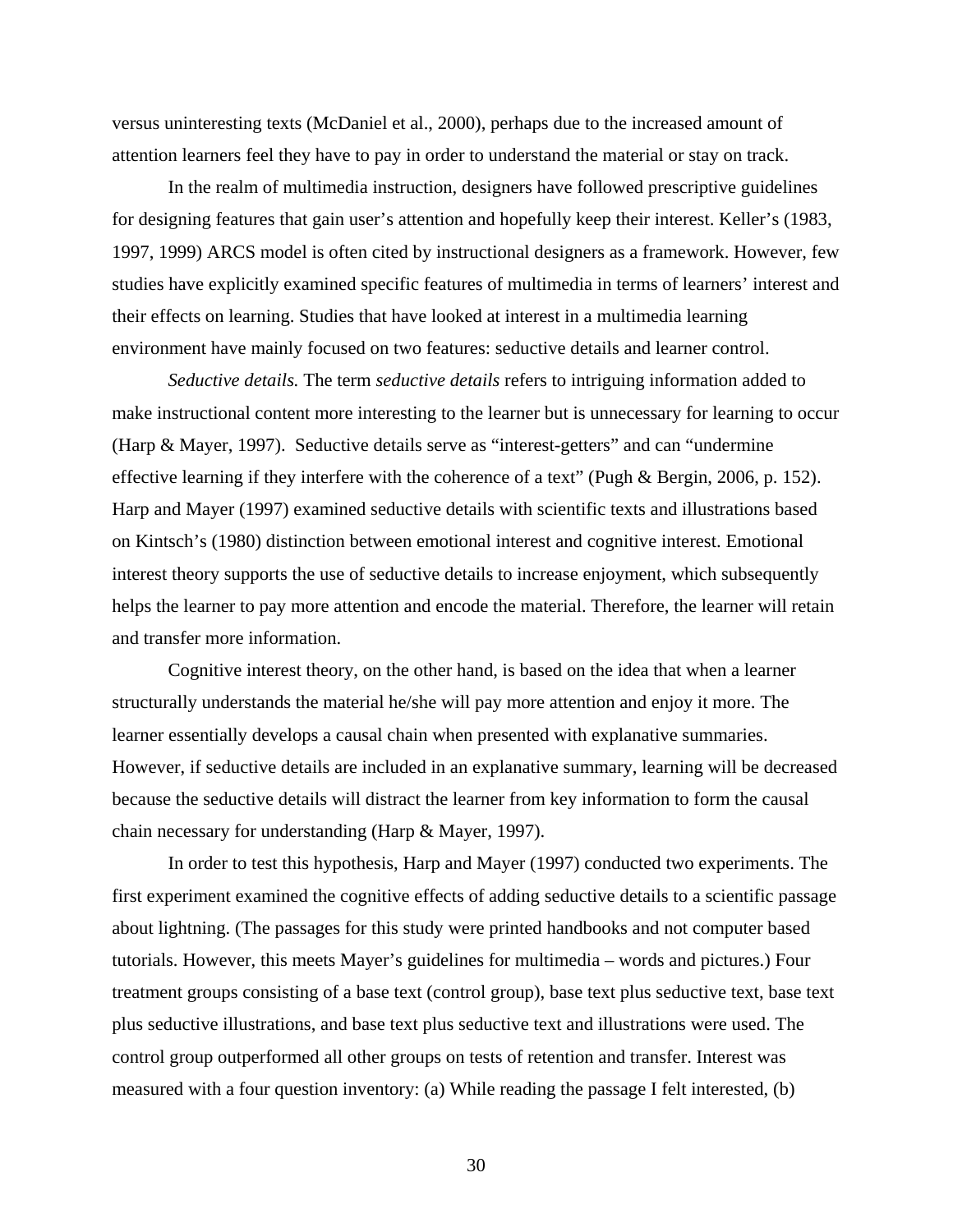While reading the passage I felt bored, (c) I found the information in the passage to be useful, (d) I found the information in the passage to be worthless. Participants answered these questions on a scale of 0 to 3 with 0 being the least interested and 3 being most interested. However, the interest ratings did not show statistically significant differences between the groups; the researchers believed this lack of difference was due to the instrumentation used to measure interest and its failure to distinguish between cognitive and emotional interest. Thus, a second experiment was conducted to differentiate issues surrounding emotional and cognitive interest that may have confounded the results in experiment 1.

 Experiment 2 utilized a new interest survey which rated emotional and cognitive interest instead of general interest. The new scale contained six questions followed by a 10-point scale (Harp & Mayer, 1997). Four portions of text – a base text, base text with explanative illustrations, base text with seductive text, and base test with seductive illustrations – were used. All students read each portion, in various orders, and rated those portions based on their interestingness using the new questionnaire (see Table 2). As predicted, the seductive text and seductive illustrations portions had much higher levels of emotional interest, while the base text and explanative illustrations portions had much higher levels of cognitive interest. Recall and transfer were not measured in this study. Harp and Mayer (1997) concluded that seductive details geared towards increasing emotional interest hinder learners' comprehension of scientific explanations, but skilled readers possess the metacognitive skills necessary to "weed out" unnecessary details.

#### Table 2

| <b>Emotional Interest Questions</b>   | 1. How interesting is this material?               |
|---------------------------------------|----------------------------------------------------|
|                                       | 2. How entertaining is this material?              |
| <b>Cognitive Interest Questions</b>   | 3. How much does this material help you to         |
|                                       | understand the process of lightning?               |
|                                       | 4. How helpful is this material for organizing the |
|                                       | steps involved in the process of lightning?        |
| Questions Regarding the Importance of | 5. How important is this material for explaining   |
| the Information                       | how lighting works?                                |
|                                       | 6. How necessary is this material for explaining   |
|                                       | the process of lightning?                          |

#### Interest Survey Questions from Harp and Mayer (1997) Study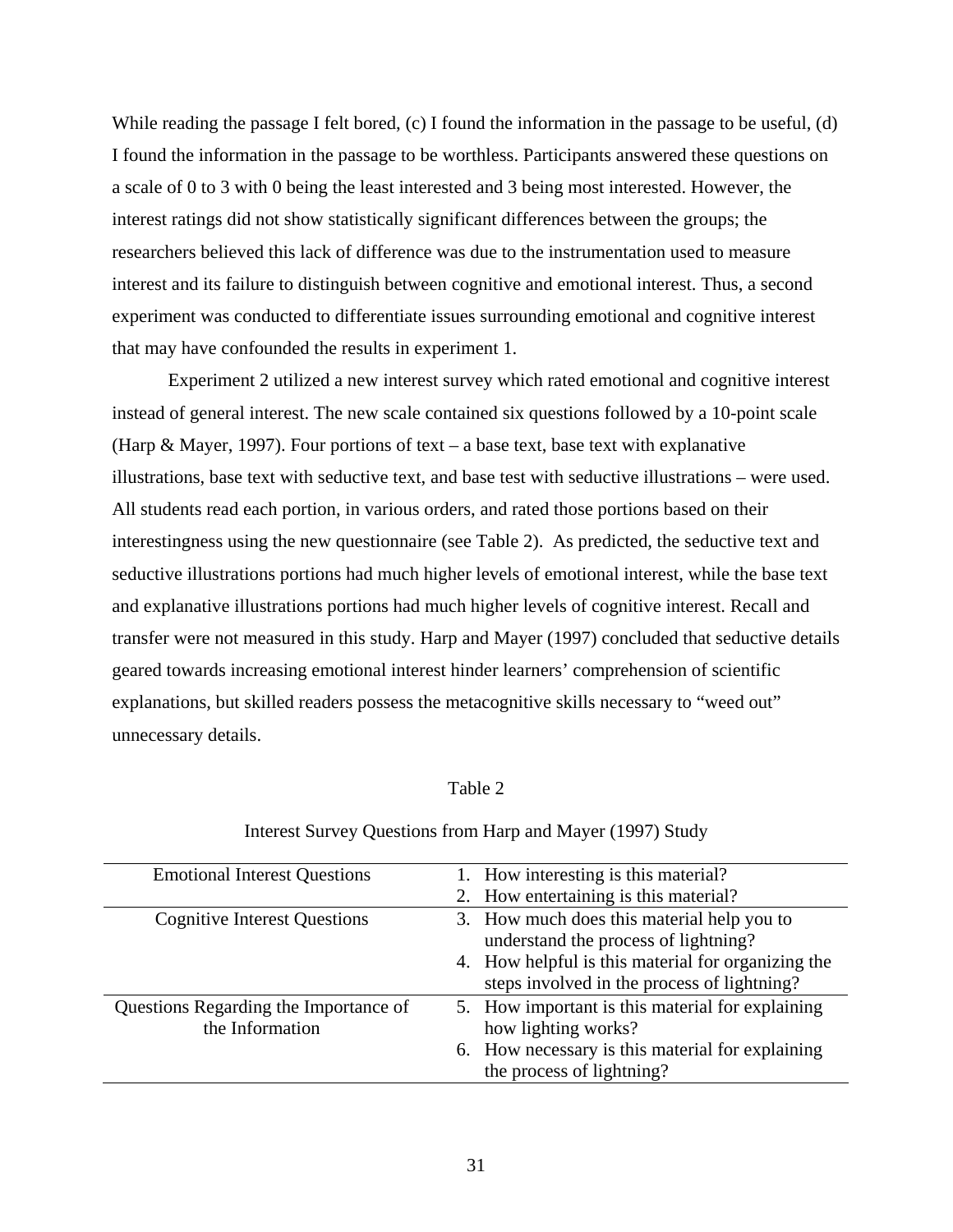There are a few limitations to this study. First, in context of multimedia learning, the printed workbooks, while technically multimedia with words and pictures, are not quite the same as computer aided multimedia learning. Second, even with correcting interest confounds from the first study, the second study is problematic. All participants read all portions of the text and rated them based on interest. At some point, participant fatigue begins to set in. A stronger study would have separated the participants into portion groups to rate interest and measured recall and transfer ability. Furthermore, both interest inventories used in the studies do not adequately measure interest. In addition to interest, Harp and Mayer (1997) ask about the importance and usefulness of the information presented. While one's interest could possibly affect his/her response to these questions, usefulness and importance are *not* the same as interest. For instance, one could be uninterested in the subject material, yet still find the material useful.

 In another study, Moreno and Mayer (2000) looked at seductive details, specifically auditory adjuncts, in multimedia instruction. Part of the experiment focused on testing the coherence principle of multimedia learning theory: "people learn more deeply from a multimedia message when extraneous material is excluded rather than included" (Mayer, 2005d, p. 184). Two experiments were conducted with multimedia tutorials explaining the formation of lightning and how car brakes work. Four groups – a control group, a group with additional background music, a group with additional sounds, and a group with both music and sounds – were used. Framing the study in the context of the coherence principle and arousal theory, Moreno and Mayer found that learners in groups with the seductive details performed worse on tests of retention and transfer than the control group. The auditory adjuncts, Moreno and Mayer (2000) believed, overloaded the users' working memory. Interest, however, as implicitly referenced by arousal theory was not measured in this study. Moreno and Mayer made a large assumption that the auditory adjuncts increased interest in the multimedia tutorials, while in fact they may not have.

 A similar study that builds upon Moreno and Mayer's (2000) findings was conducted by Mayer, Heiser, and Lonn (2001). The trio carried out four experiments to determine if presenting more information in a multimedia instructional message resulted in less understanding of the formation of lightning. These experiments included the addition of textual seductive details (Experiment 1), irrelevant video clips interspersed throughout the tutorial (Experiment 3), and irrelevant video clips presented before or after the multimedia instruction (Experiment 4). In all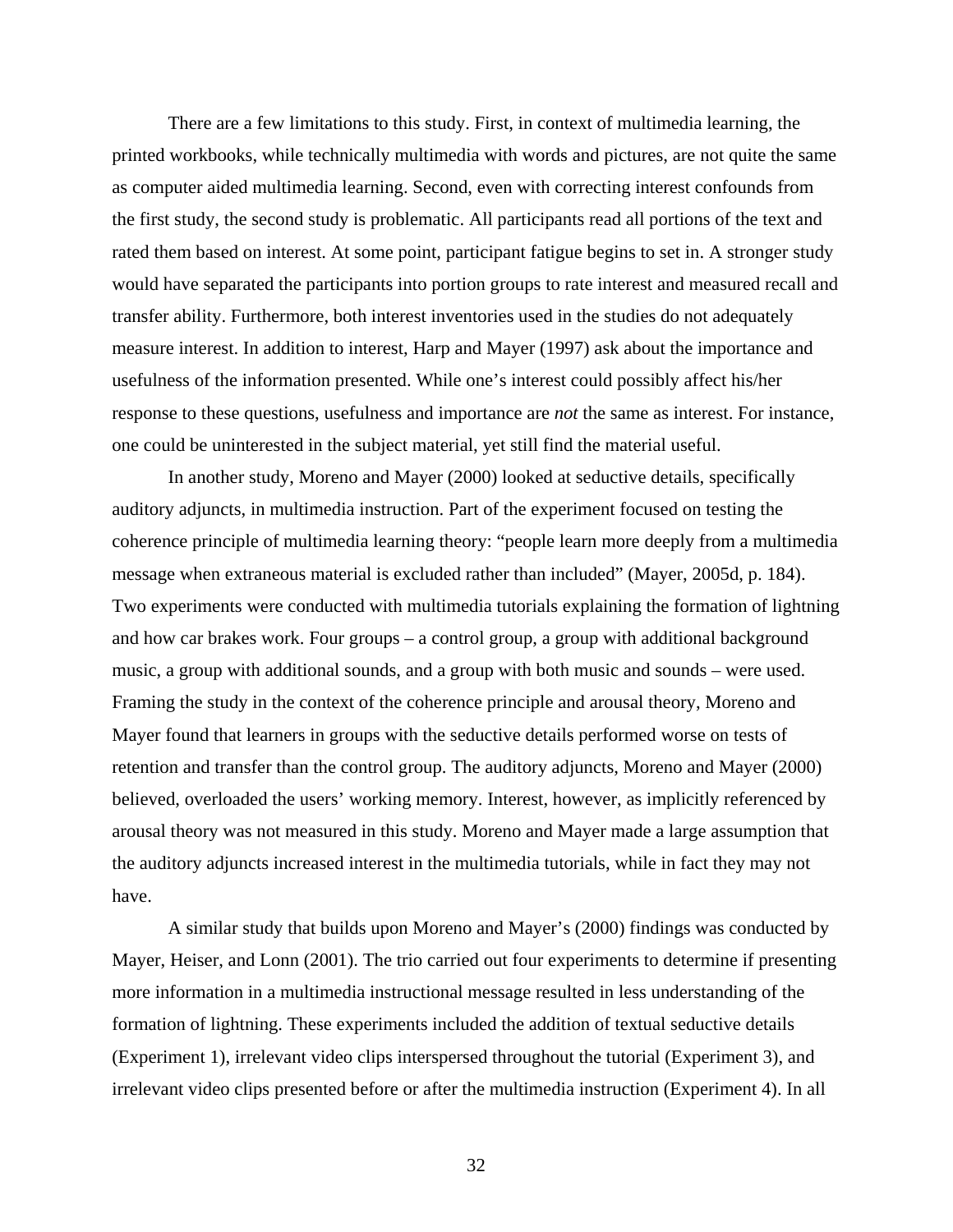instances, the seductive details hurt students' recall and transfer scores, implying that, while possibly interesting, it does not help learning. As with Moreno and Mayer's (2000) study, the researchers did not measure interest before or after the tutorials.

While Mayer and his fellow researchers have examined auditory adjuncts (Moreno  $\&$ Mayer, 2000), text and illustration (Harp & Mayer, 1997), and additional narration and video clips (Mayer, Heiser, & Lonn, 2001), some researchers have chosen to focus on only illustrative adjuncts and their influence on interest. The use of illustration in instructional materials is not a new concept. Illustrations are believed to help learners interpret and remember material while providing support for interest (Park & Lim, 2007). Anglin, Towers, and Levis (1996) reviewed studies involving illustrations and concluded that simultaneous use of illustrations with text aids learning.

Park and Lim (2007) have examined interest in multimedia settings in relation to graphical representations (or visual illustrations). Park and Lim (2007) looked at illustrations aimed at cognitive interest and emotional interest in the context of a multimedia tutorial on hurricanes. Three groups – cognitive interest illustration, emotional interest illustration, and textonly no illustration – were utilized as the researchers measured post-interest, achievement, and motivation. Interest was measured by a one question item regarding learners' level of interest toward the instructional material, while motivation as a whole construct was measured by Keller's Instructional Material Motivation Survey (IMMS). Achievement was measured by a recall and comprehension test.

Results indicated that learners who had illustrations were more interested than learners with no illustrations. No significant difference was found between the cognitive and emotional illustration groups however. The text-only group had a mean interest of 3.05, while the cognitive interest and emotional interest illustration groups both had means of 3.87. Park and Lim (2007) conclude that the illustrations did increase interest in the multimedia instructional message, regardless of whether of not the illustrations were intended for cognitive or emotional interest.

On the IMMS scale, the emotional illustration group had the highest score followed by the cognitive illustration group indicating that the inclusion of illustrations boosts learners' motivation while participating in a multimedia instructional tutorial. However, learners' motivation and interest prior to multimedia instruction were not measured and the possibility remains that learners were highly interested in the content before engaging with it.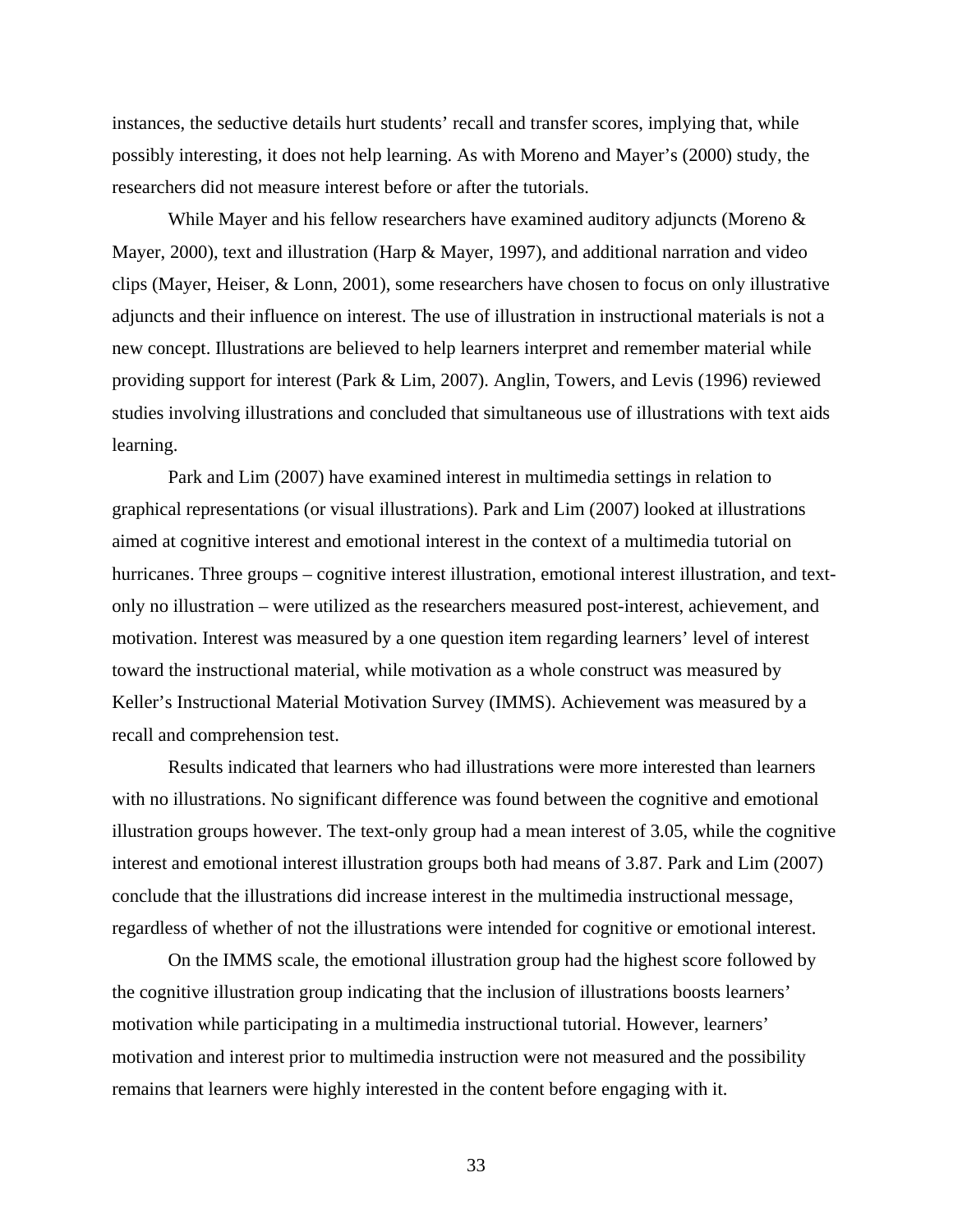In regards to achievement and recall, the effects were limited. The text-only group actually outperformed the two illustration groups. However, the recall test scores overall were low – with the cognitive interest illustration group scoring the highest mean with 5.64 out of a maximum of 11 - a fact Park and Lim (2007) neglect to mention. Overall achievement scores were 12.88 for the test-only group and 12.78 and 12.00 for the cognitive interest and emotional interest illustration groups respectively. The maximum score for the achievement test was 19.

*Learner control.* Learner control, sometimes called interactivity, is a term used to describe a feature in which learners make decisions about the instructional process (Kettanurak, Ramamurthy, & Haseman, 2001). However, learner control, while in the same realm as interactivity, is more focused than a truly interactive environment (Betrancourt, 2005). Betrancourt defines it as "the capacity of the learner to act upon the pace and direction of the succession of frames" (p. 288). The most common features include control over pace, sequence, and branching (Kettanurak, Ramamurthy, & Haseman, 2001), while levels of learner control include browsing, searching, connecting, collecting, and generating (Lawless & Brown, 1997).

Researchers who have studied learner control note that this attribute allows the instruction to accommodate the learner instead of the learner accommodating to the instruction (Friend & Cole, 1990). From a motivational standpoint, the benefits of incorporating user control include allowing a learner to match instruction to his/her needs or interests (Lawless & Brown, 1997) and increase intrinsic motivation (Kennedy, 2004). The risks, however, are that many learners lack an understanding of how they learn best (see Lawless & Brown, 1997, and Kennedy, 2004, for a review).

Studies that have examined the effects of learner control in regards to its influence on learning have found mixed results. In a study examining sequence control, Gray (1987) found that students who were in the learner control group performed better than the control group (computer controlled presentation) on an immediate test of recall. However, they performed worse on a recall test given a week later and also perceived the instruction more negatively than the control group.

Milheim (1990) used an interactive video program to study sequencing and pacing control on participants' learning. Pacing control allowed participants to determine the length of time they spent on each screen, while the sequencing control allowed the participants to determine the lesson order. The pacing control group performed better on both posttests: one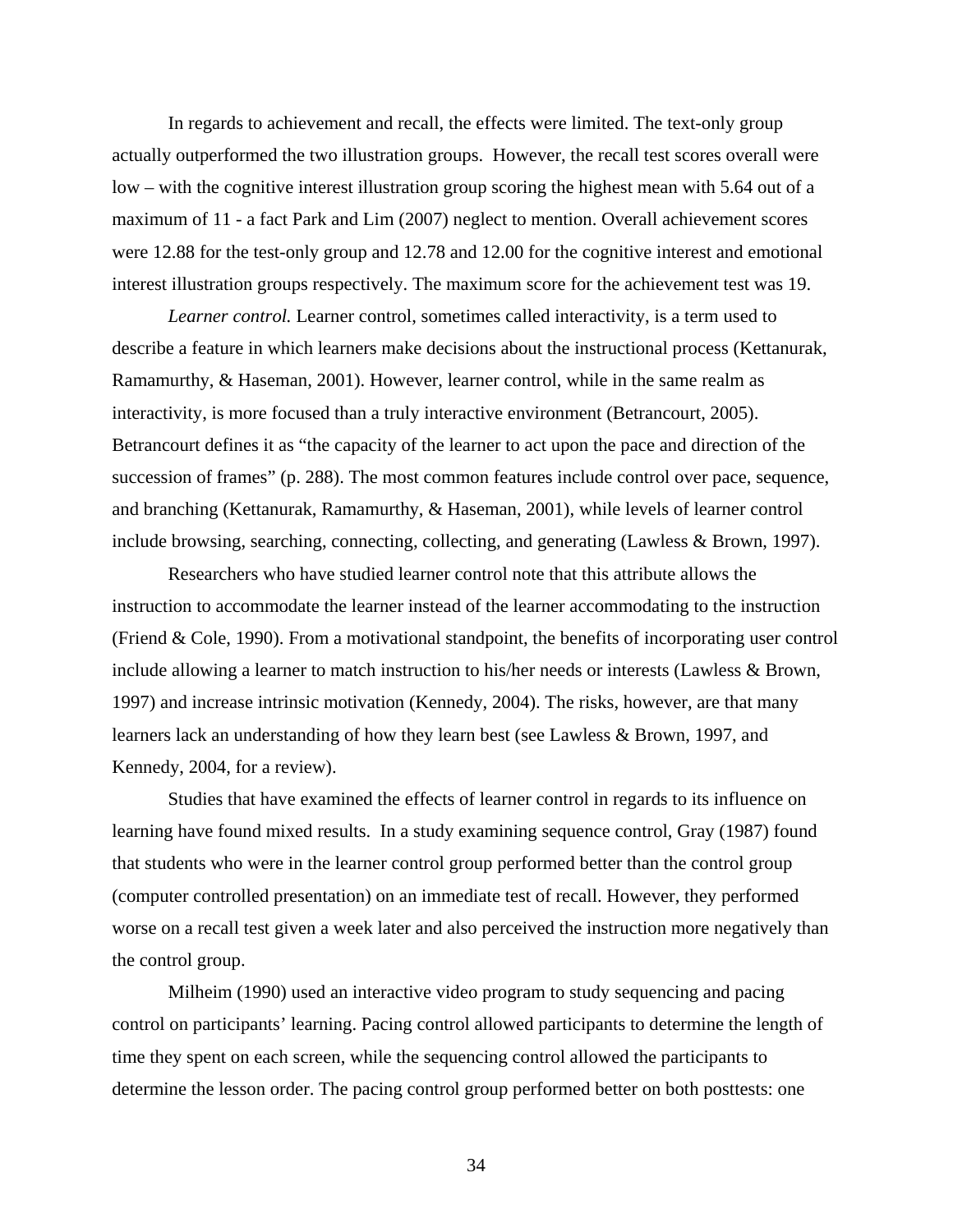immediately following the video and one given a week later. The sequencing control group did not present any significant differences on the tests of recall. It is possible that the pacing control in this study made the participants feel more in control of their learning, while the sequencing control was perhaps too much for learners to accommodate in addition to retaining the information.

In two other studies, learner control was shown to have negative effects. Coldevin, Tover, and Brauer (1993) studied the effects of three levels of control: linear (least control), designer (moderate control), and learner (most control). The linear control group was given control over pacing only; the designer control group was given control over pacing and some instruction; the learner control group had a full range of pacing and sequencing options. They found that the students with the least amount of control, the linear control group, performed better than those given more control. Coldevin et al. (1993) suggested that a lack of prior knowledge about the topic could have contributed to participants making poorer choices and thus reducing their chances to learn more. Gay's (1986) results support Coldevin et al.'s conclusions. Gay examined how prior knowledge affected learning in addition to learner control Two groups were used: a program group which only had control over pacing and a learner control group which could control pacing, sequencing, presentation mode, and the amount of practice. Those students with high amounts of prior knowledge performed equally under both the learner and program control conditions. However, the participants in the learner control group who had low levels of prior knowledge performed the worst on the posttest. The results support the view that learners need some prior knowledge to effectively make choices regarding their own instruction. However, prior knowledge may not be all that is necessary in order to perform well with learner control; other studies have examined such factors as learner characteristics (e.g., Carrier & Williams, 1988), time on task (e.g., Kulik & Kulik, 1991), and learning strategies (e.g., Relan, 1995). In regards to learner control and motivation in multimedia environments, a few studies have been conducted, yet much improvement remains in understanding how learner control as a multimedia attribute can influence interest.

 Lawless, Brown, Mills, and Mayall (2003) studied interest in the realm of hypermedia. The hypermedia environment lends itself to a higher level of learner control. Participants in this study were allowed to read a hypertext in any order they chose. The researchers looked at the participants' levels of interest and knowledge about Lyme Disease before engaging with the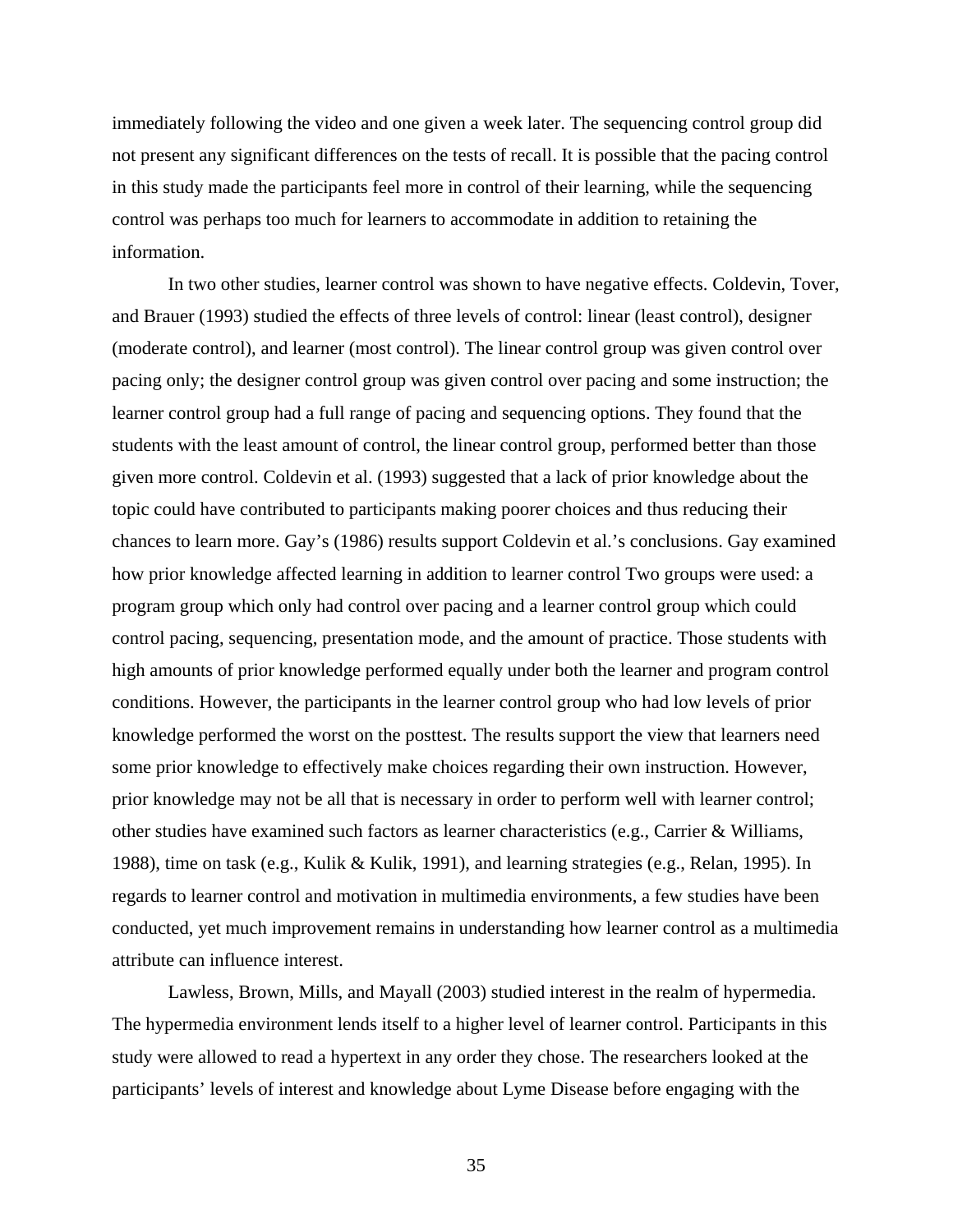hypertext. Afterwards, unstructured and structured recall tests were given. Individual interest related to Lyme Disease was measured by a questionnaire as was situational interest in the learning environment (computer graphics). Lawless et al. (2003) found that neither individual nor situational interest had an effect on recall. However, it should be noted that the participants were instructed to read the material carefully because they would be asked questions about it afterwards. This likely primed even uninterested students to pay more attention and remember key details. Furthermore, this study does little to show if certain features of the learning environment influenced interest. Interest was not measured after the hypertext reading so comparisons even among how navigational patterns affected interest could not be obtained.

 Another study by Kettanurak, Ramamurthy, and Haseman (2001) examined motivation and learning in relation to degrees of interactivity. In a quasi-experimental study, participants were divided into no, low, and high interactivity groups. The groups were exposed to different levels of interactive features with the system they used; afterwards, their posttest attitudes were measured. Participants in the high interactivity group reported having the highest motivation. It is unclear, however, how exactly motivation was measured and if the researchers were looking at any specific motivational theory.

*Segmentation.* Segmentation refers to a specific type of learner control in which the learner has control over the pacing of a multimedia tutorial through the use of a Start/Stop button or a Continue button (Mayer, 2005). The instruction is divided into meaningful segments by the designer (Hasler, Kersten, & Sweller, 2007). According to the segmentation effect of multimedia learning, a tutorial with this type of pacing control will generate more learning than a tutorial which plays from beginning to end with no control over the pace (Mayer & Chandler, 2001). The cognitive theory of multimedia learning (Mayer, 2005) includes the segmentation effect, which is believed to improve learning because it allows the learner the opportunity to stop the flow of information when necessary. Thus, the learner should be less likely to experience cognitive load and process the information more deeply.

Mayer and Chandler (2001) examined the segmentation effect by using a segmented (S) and non-segmented (NS) version of a 140 second tutorial about the formation of lightning. In the first experiment, participants viewed both versions successively, either S-NS or NS-S. Mayer and Chandler found that the S-NS group performed better on a transfer task; however, they performed poorer on the recall task than the NS-S group. Mayer and Chandler determined that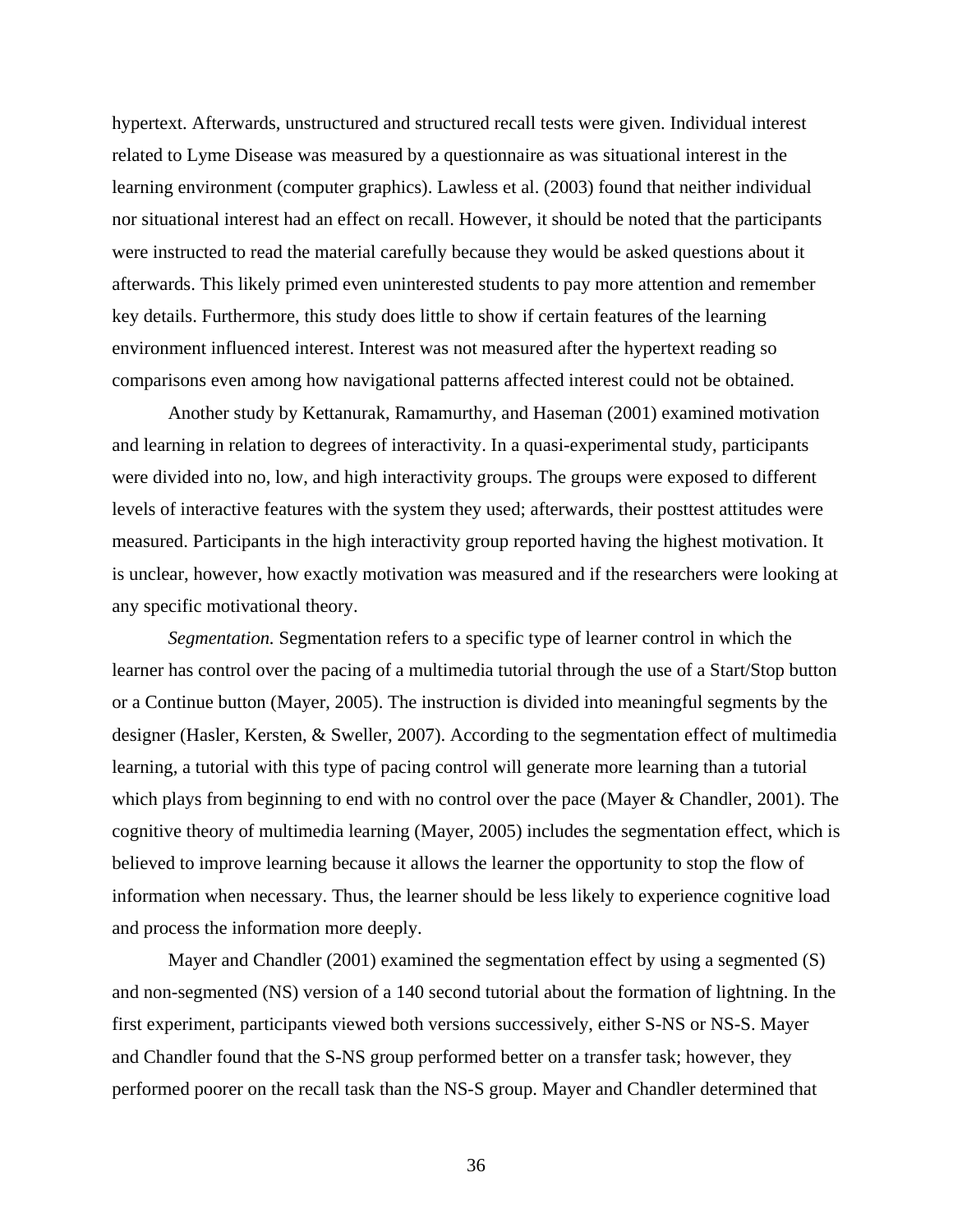the S-NS group's stronger transfer performance was due to the avoidance of cognitive overload. Also, the S-NS group was likely able to build stronger mental models of the lightning cause-andeffect relationship during the first engagement with the segmented version of the tutorial. The second engagement with the NS version allowed participants to connect the component parts of the lightning process.

Mayer, Dow, and Mayer (2003) found similar results using a tutorial on electric motor with segmented and non-segmented instructional groups. Participants engaged in a 20-minute tutorial on how an electric motor works. Participants in the segmented group outperformed those in the non-segmented group on tests of transfer; recall was not measured in this study.

As a form of learner control, segmentation may influence participants' interest in multimedia tutorials. Since segmentation allows the learner the opportunity to process the information more deeply, it is possible that it may also influence interest in a positive manner. However, interest was not measured as a variable in Mayer and Chandler's (2001) or Mayer, Dow, and Mayer's (2003) segmentation studies.

## *Reflections on Existing Studies*

 Although the literature on interest in multimedia learning generally supports the position that seductive details negatively affect learners, still more research is needed to examine (a) if seductive details generate interest, and (b) the extent to which seductive details can be used.

 On the other hand, the learner control literature is not conclusive about the effects of learner control on interest or on learning. Future research needs to clarify these issues, specifically (a) what effect does adding learner control to multimedia have on interest and learning, and (b) to what extent can learners effectively handle control over multimedia instructional messages?

While these questions will not be answered in a singular study, it is important to begin exploring these issues now. As research on individual differences in multimedia learning increases, the inclusion of motivation as one of these differences needs to be a focus.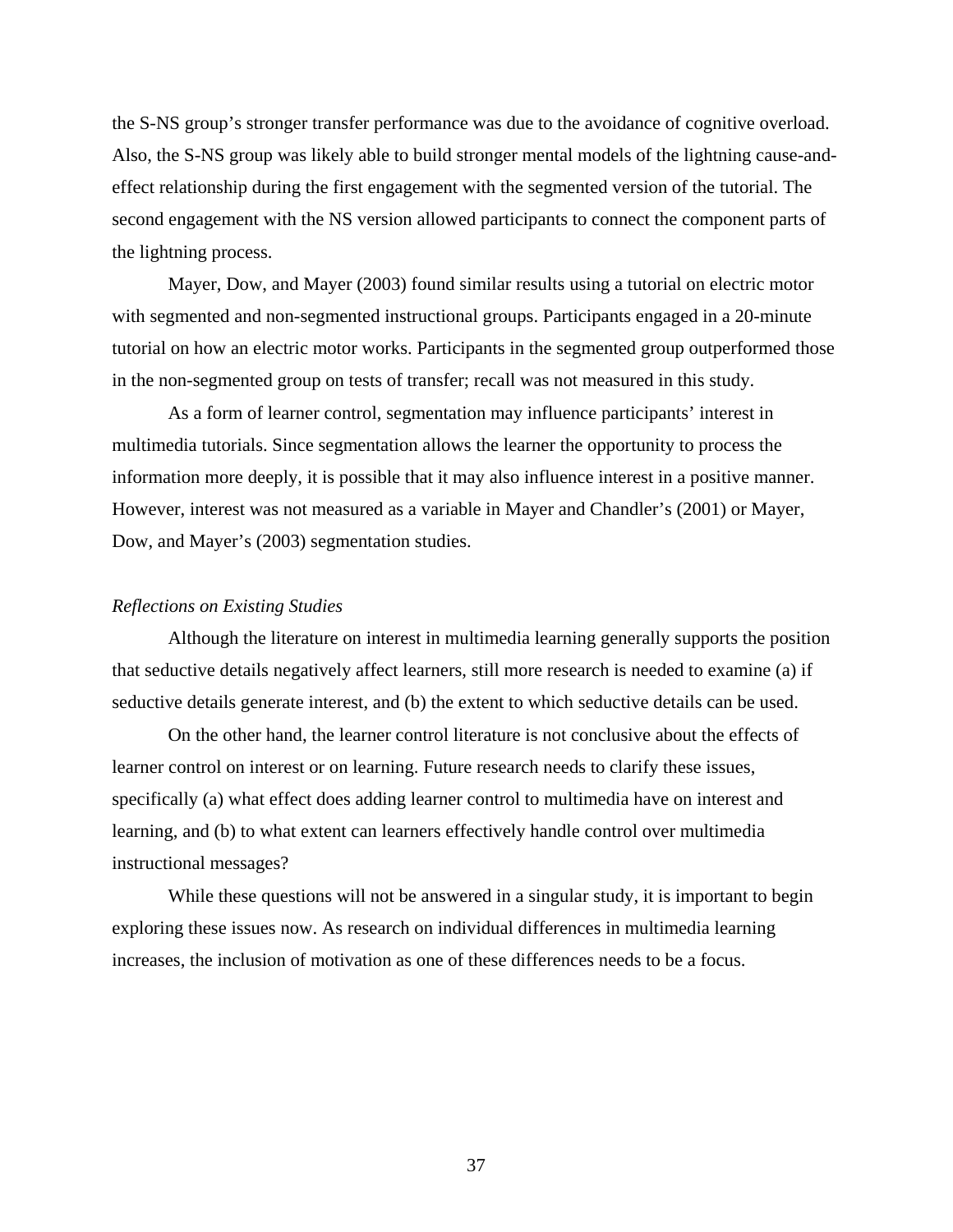### Research Questions

 While multimedia learning theory is moving into a new "generation" of research (Samaras et al., 2006), more research on individual differences, specifically in the realm of motivation, is needed. As most of the existing literature in multimedia learning focuses on cognitive information processing, the effects of motivation on learning in multimedia environments is needed to promote a deeper understanding of how learning occurs.

 Although a few integrated models of multimedia learning and motivation exist, these models do not specifically take into account users' interest and how it may influence learning. Additionally, research on how particular multimedia design attributes affect users' interest is minimal. Therefore, this study will investigate the following research questions:

- (a) Does the inclusion of seductive details affect recall and transfer?
- (b) Does the inclusion of segmentation affect recall and transfer?
- (c) Does the inclusion of seductive details affect student interest?
- (d) Does the inclusion of segmentation affect student interest?
- (e) What is the relationship between interest and recall?
- (f) What is the relationship between interest and transfer?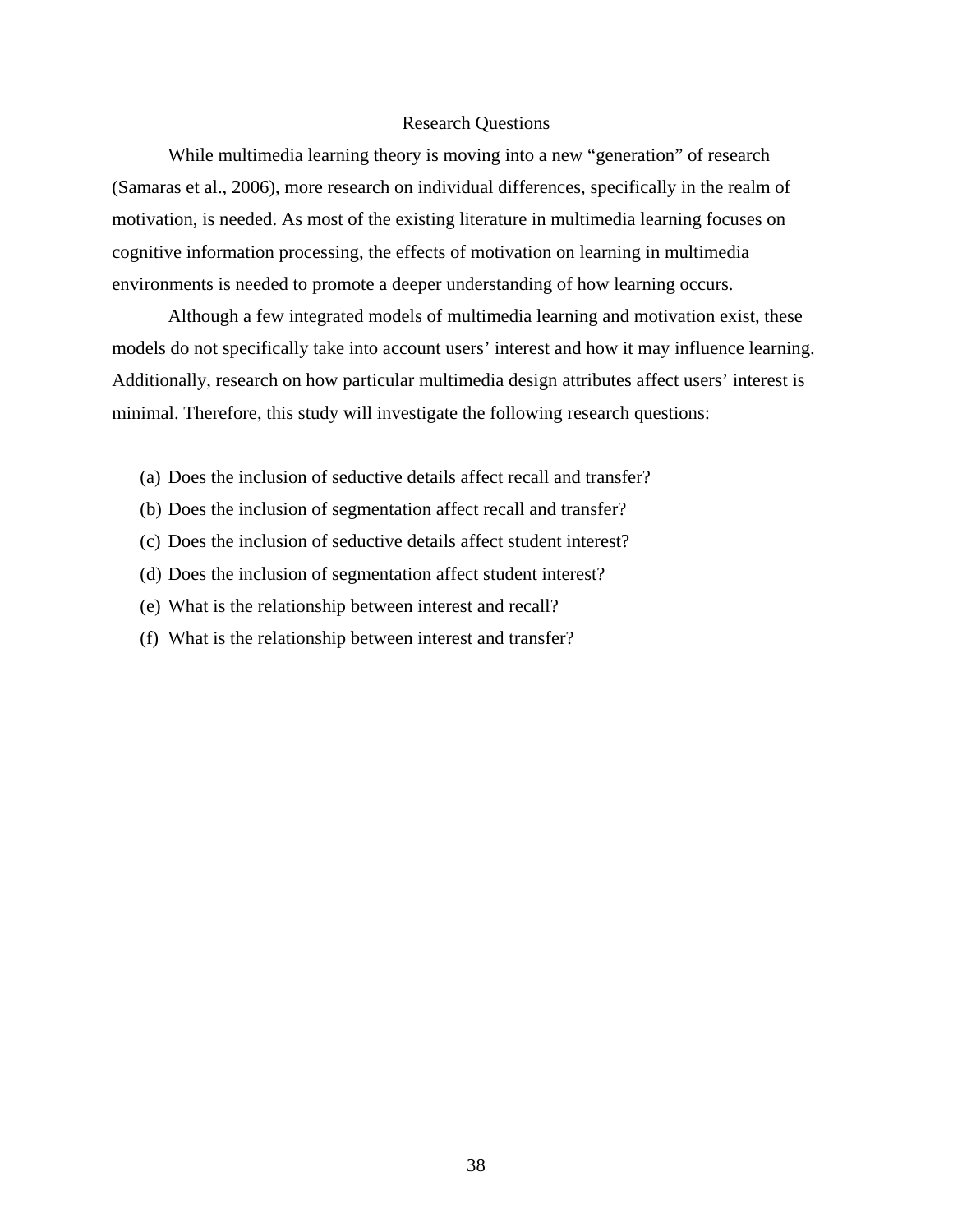# CHAPTER THREE **METHOD**

The purpose of this study was to examine the influence of seductive details and segmentation on learners' interest, recall, and transfer. The study extended the work of Moreno and Mayer (2000) and Mayer and Chandler (2001) by measuring interest as a variable in the multimedia learning process. Moreno and Mayer (2000) postulated that seductive details may affect interest; however, interest was not measured as a variable in either of their studies. Mayer and Chandler (2001) proposed that segmentation would improve participants' recall and transfer, but they did not measure if segmentation – which is a form of user control – influenced interest.

#### *Participants and Design*

The participants in this study were 167 undergraduate students enrolled in a non-majors' health education course at a large research university in the Mid-Atlantic region. Participants received course credit for participating in the research study. The experimental design was a 2 X 2 factorial design with seductive details (yes, no) and segmentation (yes, no) as between-subject variables. Participants were randomly assigned to one of the following groups: no seductive details + no segmentation (NSD+NS), seductive details + no segmentation (SD+NS), no seductive details + segmentation (NSD+S), or seductive details + segmentation (SD+S).

#### *Materials and Apparatus*

The materials used in this study included a demographics questionnaire, situational interest inventory, multimedia tutorial describing the formation of lightning, recall test, and a transfer test.

*Situational interest inventory.* A situational interest inventory was used to measure participants' interest regarding how lightning forms, the subject of the multimedia tutorial, prior to and immediately following their engagement with the tutorial. Schraw's (1995, 1997; see also Flowerday, Schraw, & Stevens, 2004) Perceived Interest Questionnaire (PIQ) was adapted semantically to measure situational interest in the lightning formation multimedia tutorial. Semantic changes included substituting the words *story* and *read* for *multimedia tutorial* and *watch*. For example, the original PIQ read, "I thought the story was very interesting." The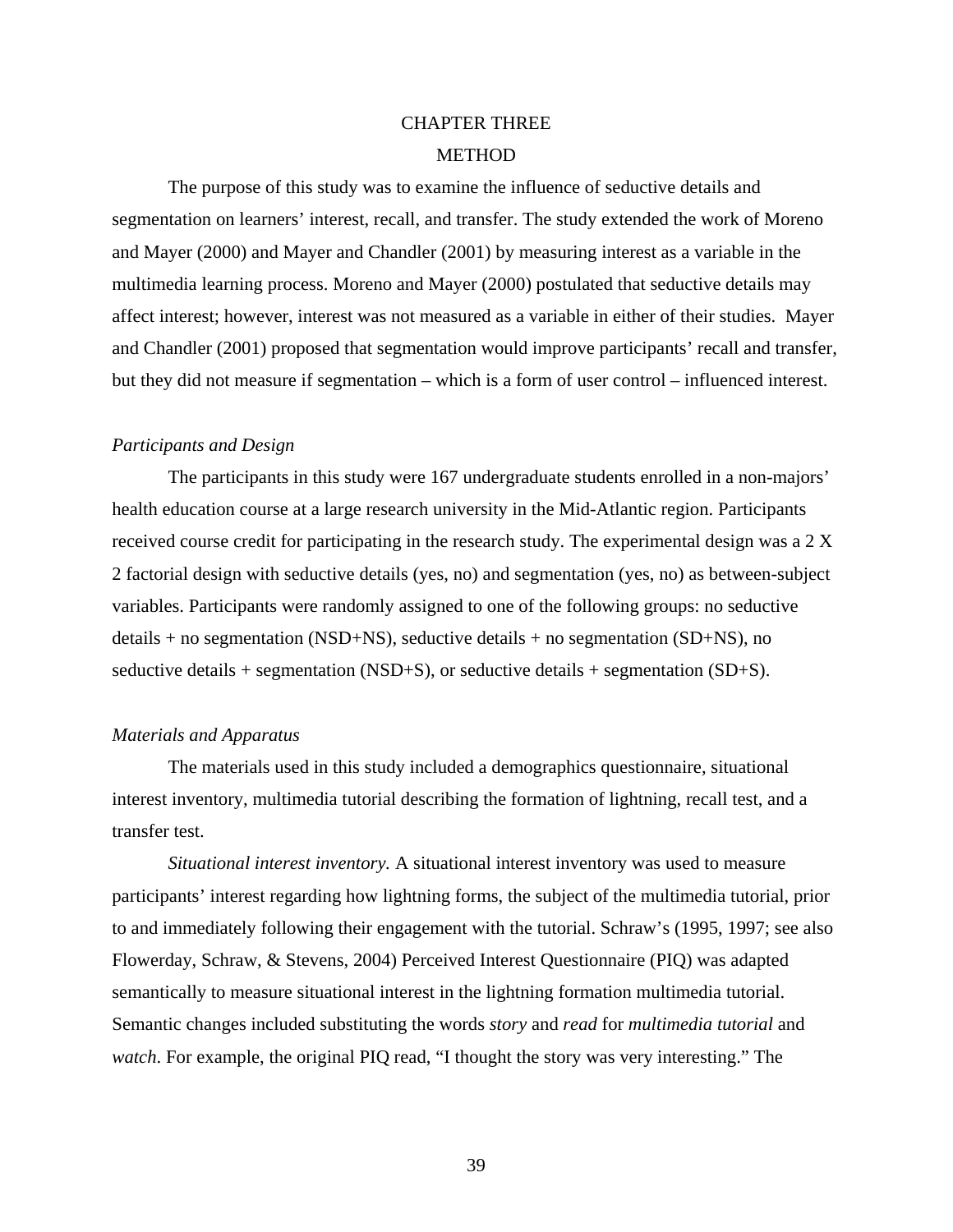adapted PIQ for this study read, "I thought the multimedia tutorial on the formation on lightning was very interesting."

 The PIQ was determined to have a coefficient alpha of .83 (Schraw, Bruning, & Svoboda, 1995) and, in another study, reached a .92 Cronbach's alpha (Schraw, 1997). In order to assess participants' situational interest before engaging with the tutorial, participants were asked to respond to 10 statements on a scale of 1 (strongly disagree) to 5 (strongly agree) (see Appendix A). Participants' self-reports were summed to determine their level of situational interest concerning lightning formation with scores on the PIQ ranging from 10 to 50.

 After completing the tutorial, participants took a post-tutorial version of the PIQ. This version was the same as the previous version with changed verb tenses (present tense to past tense) to reflect the participants' current situation of having just watched the tutorial (see Appendix B). For example, the pre-tutorial version read, "I think a multimedia tutorial on the formation of lightning would be very interesting," while the post-tutorial version read, "I thought the multimedia tutorial on the formation of lightning was very interesting."

*Multimedia tutorial.* The lightning formation multimedia tutorial was an Adobe Flash™ file based on Mayer and Chandler's (2001) description of their animation depicting how lightning forms. The tutorial described the formation of lightning via the following process. First, drawings are shown of cool air moving from the ocean to land. The air then becomes heated, rises, and forms a cloud. This cloud rises above the freezing level and to form ice crystals, which then rise and fall inside the cloud to generate electrical charges. The negatively charged particles drop to the bottom of the cloud and then towards land, while positively charged particles rise up from land to meet the descending negative charge. Finally, positive charges move up the new charged pathway to form lighting (see Appendix C).

Four different versions of the tutorial were created to accommodate the four different treatment groups. All tutorial versions contained auditory narration and animation. The seductive detail versions (SD+NS, SD+S) contained the same lightning animation and auditory narration; however, additional sounds (i.e., electrical charges, rain, thunder, wind) and images (i.e., darkening skies, excessive clouds, flashes of lightning) were added as seductive details. These details were unnecessary for comprehension of the material and were, instead, intended to create interest. The non-seductive details versions (NSD+NS, NSD+S) did not contain these additional sounds or images.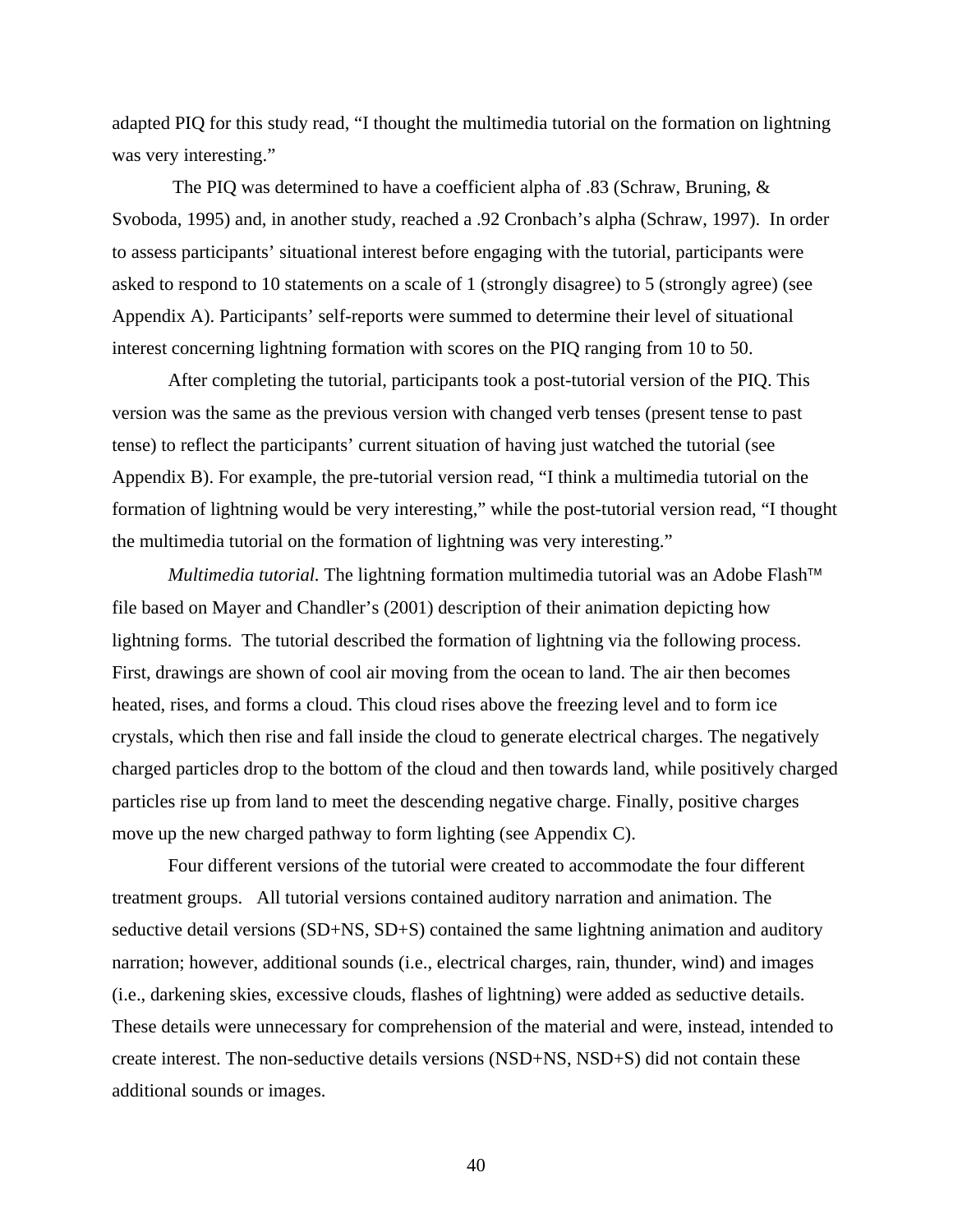The segmentation (NSD+S, SD+S) versions both contained an additional attribute which allows for learners to control the pace of the tutorial through use of a continue button at the end of each segment of the tutorial. Participants pressed the continue button when they were ready to move to the next section of the tutorial. There were 16 segments, as established by Mayer and Chandler (2001), each about 10 seconds in length. The non-segmented versions (NSD+NS, SD+NS) did not contain this continue button and ran continuously through the tutorial without stopping. Each version of the tutorial lasted 140 seconds with the exception of those including segmentation which may affect the length of the tutorial.

*Recall test.* After the tutorial, participants were given a recall test of how lightning forms. The recall test contained one open-ended question: "Please provide an explanation of what causes lightning." The question was provided on its own screen with a response box below for participants to answer. Two trained raters evaluated each participant's recall response (interrater reliability,  $r = .95$ ) and calculated a recall score by counting the presence of 8 idea units. Disagreements in scoring were settled by negotiation. One point was given to participants for including each of the following idea units: "(a) air rises, (b) water condenses, (c) water and crystals fall, (d) wind is dragged downward, (e) negative charges fall to the bottom of the cloud, (f) the leaders meet, (g) negative charges rush down, and (h) positive charges rush up" (Mayer et al., 2001, p. 191).

*Transfer test.* In addition to the recall test, participants were given a test to measure transfer. The transfer test included the four questions used by Moreno and Mayer (2000, p. 119): (a) "What could you do to decrease the intensity of lightning?"; (b) "Suppose you see clouds in the sky, but no lightning. Why might this happen?; (c) "What does air temperature have to do with lightning?"; and (d) "What do electrical charges have to do with lightning?" The four transfer questions were provided on the same computer screen with each question followed by its own response box.

Two trained raters evaluated each participant's transfer response (inter-rater reliability, r = .94) and calculated a transfer score by adding the number of valid responses to the four transfer questions. Acceptable answers for the transfer questions were those established by Moreno and Mayer (2000) and Mayer et al. (2001). For the first transfer question, "What could you do to decrease the intensity of lightning?," acceptable answers included decreasing the quantity of positively charged particles on land and increasing the quantity of positively charged particles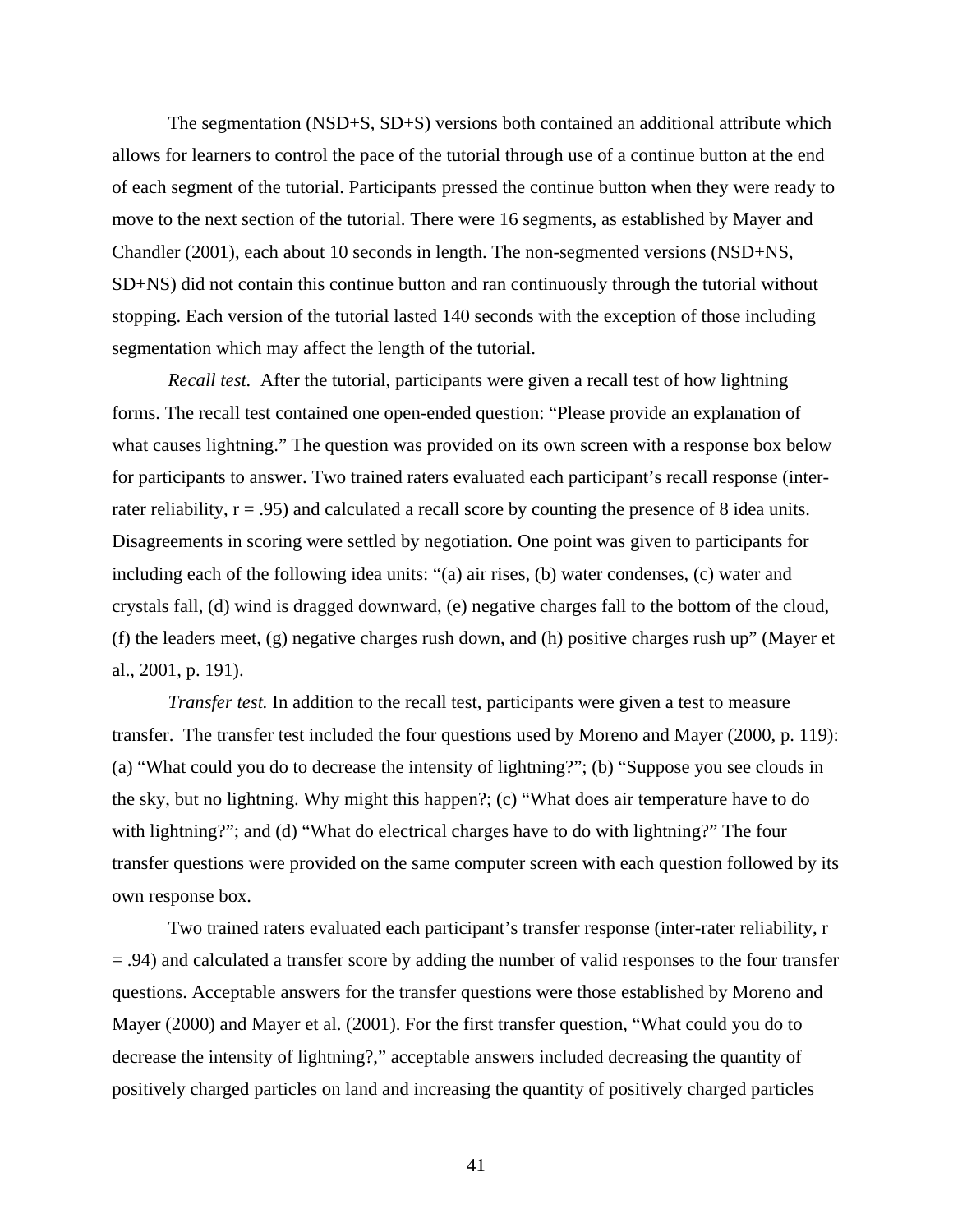next to the cloud. For the next question, "Suppose you see clouds in the sky but no lightning, why not?," acceptable answers included the cloud not rising above the freezing level and ice crystals not forming. Acceptable answers to the third transfer question, "What does air temperature have to do with lightning?," included needing both warm land and cool air and the cloud's position (bottom part below the freezing level and the top part above the freezing level). For the final question, "What causes lightning?," answers included the differences in electrical charges present within the cloud itself and the temperature differences within the cloud.

#### *Procedure*

 Before participating in the experiment, participants registered for the study via the Internet. During registration, participants completed a demographics questionnaire. On the day of their scheduled participation in the study, participants came to a computer lab where the data was collected. Upon arriving at the lab, participants were greeted and assigned to individual laptop computers equipped with wireless Internet. The study was conducted via a database-driven Internet site which collected and stored the data on a server as the participants progressed through the study. As participants continued through the study, they were taken to the proceeding webpage which contained the next step in the study.

Participants were first presented with an opening screen which instructed them to login using their university email address. After participants successfully logged in, they were given a brief set of instructions concerning the research by the lab assistant. Participants then proceeded to begin the study with the pre-tutorial situational interest inventory. Next, participants viewed their assigned version of the multimedia tutorial (i.e.,  $NSD+NS$ ,  $SD + NS$ ,  $NSD+S$ ,  $SD+S$ ). Following the tutorial, participants took, in the following order, the post-tutorial interest inventory, recall test, and transfer test. Participants were allowed 5 minutes for the pre-tutorial interest inventory and 5 minutes for the post-tutorial interest inventory. Participants were then allowed 5 minutes for the recall test and 10 minutes for the transfer test. Each data collection session lasted approximately 40 minutes.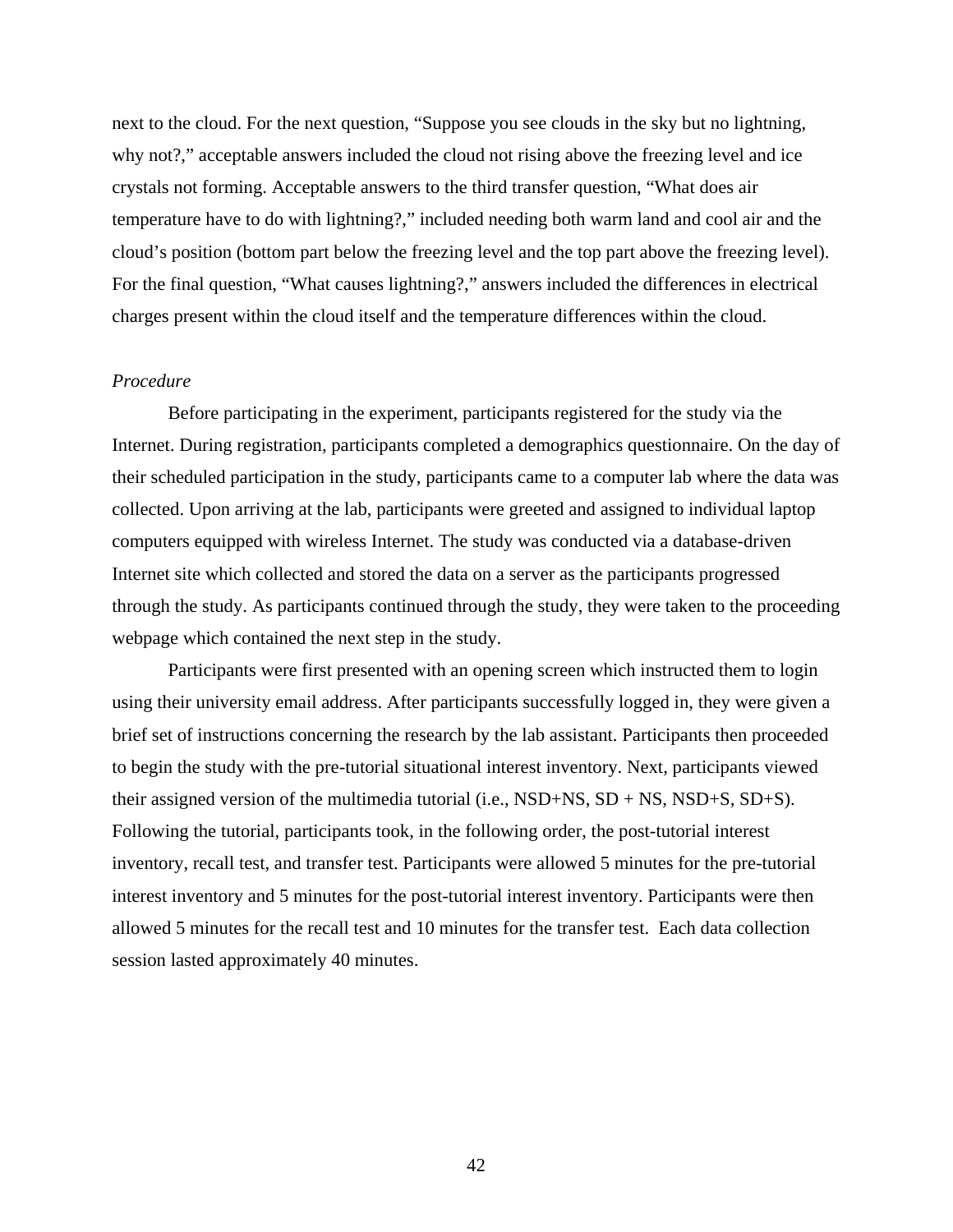# CHAPTER FOUR ANALYSIS

The present study was designed to examine the effects of seductive details and segmentation on participants' interest, recall, and transfer. Previous studies have revealed seductive details and segmentation effects (Mayer & Chandler, 2001; Mayer et. al, 2001; Moreno & Mayer, 2000); however, interest was not measured in these studies to examine if seductive details or segmentation have an effect on interest.

#### *Validation of Seductive Details and Segmentation*

The first analysis of the data was designed to validate the previous findings regarding the effects of seductive details and segmentation on student recall and transfer. According to the coherence principle of the cognitive theory of multimedia learning (Mayer, 2005), students who watch multimedia tutorials not including seductive details should perform better on tests of recall and transfer than those students who watch tutorials which do include seductive details. These two questions were analyzed using two 2 (SD, NSD) X 2 (S, NS) factorial ANOVAs based on the recall and transfer data. The coherence principle was not confirmed for recall (see Table 3), resulting in no significant main effect for seductive details,  $F(1, 157) = 0.58$ ,  $p = 0.44$ , and Cohen's  $d = 0.11$ . Likewise, there was no significant effect of seductive details on transfer,  $F(1, 1)$  $157$ ) = 0.99, p = 0.32, and Cohen's  $d = 0.16$ . These results are inconsistent with the predictions of the cognitive theory of multimedia learning.

According to the cognitive theory of multimedia learning (Mayer, 2005), students who watch segmented tutorials should perform better on tests of recall and transfer than students not receiving segmented instruction. The segmentation effect was not confirmed for recall (see Table 3), resulting in no significant main effect for segmentation on recall,  $F(1, 157) = 0.84$ ,  $p = 0.35$ , and Cohen's  $d = 0.14$ . Likewise, there was no significant effect for segmentation on transfer,  $F(1,157) = 1.09$ ,  $p = 0.29$ , and Cohen's  $d = 0.15$ .

There was also no significant interaction between seductive details and segmentation with recall,  $F(1,157) = 0.13$ ,  $p = .71$ , and no significant interaction between seductive details and segmentation with transfer,  $F(1,157) = 0.53$ ,  $p = 0.46$ .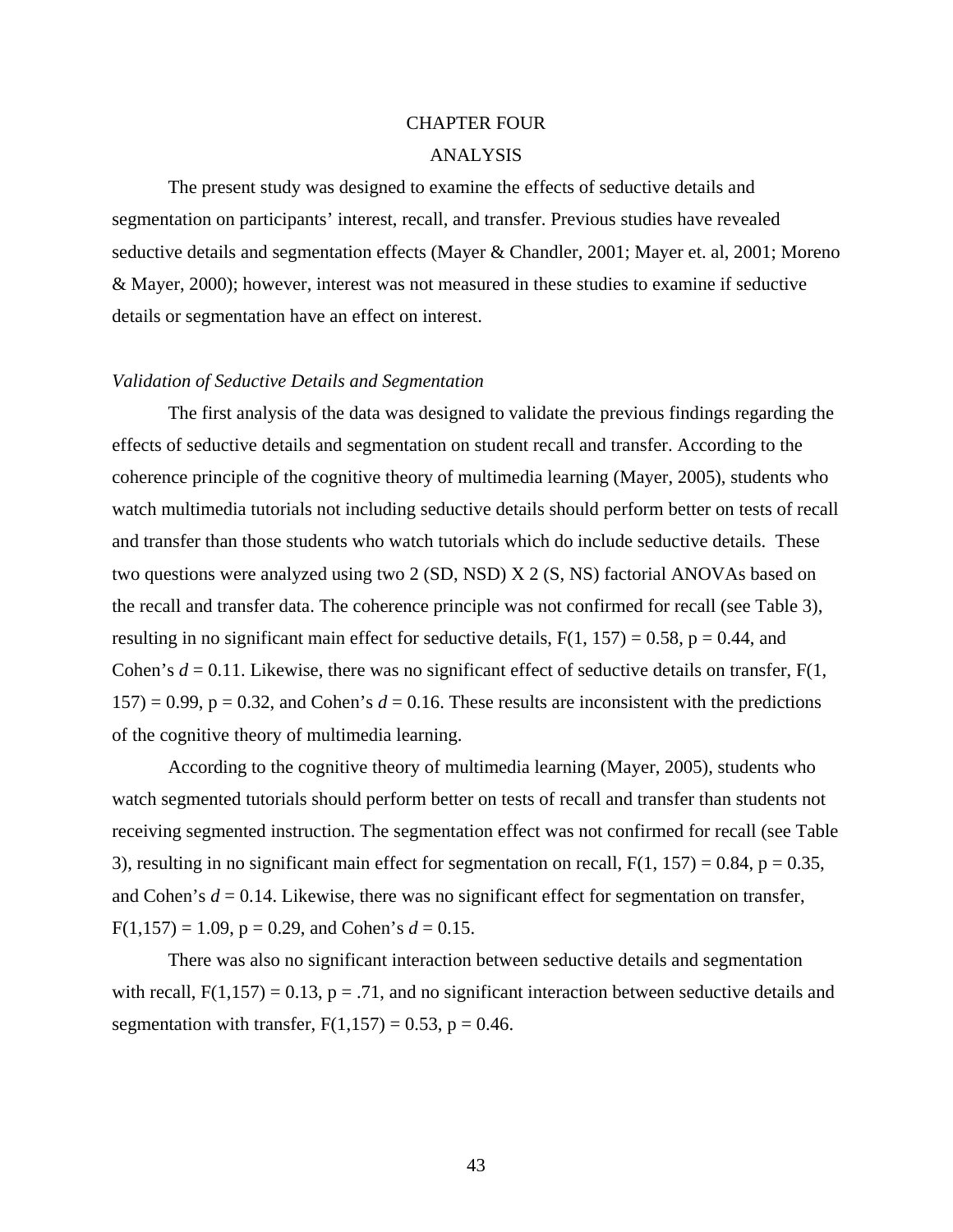## Table 3

|                         | Recall       |                |      |              | Transfer |                |      |              |  |
|-------------------------|--------------|----------------|------|--------------|----------|----------------|------|--------------|--|
|                         |              | N <sub>o</sub> |      |              |          | N <sub>o</sub> |      |              |  |
|                         | Segmentation |                |      | Segmentation |          | Segmentation   |      | Segmentation |  |
|                         | М            | <b>SD</b>      | M    | <b>SD</b>    | M        | <b>SD</b>      | М    | <b>SD</b>    |  |
| No Seductive<br>Details | 3.72         | 2.14           | 3.31 | 2.07         | 1.81     | 1.32           | 1.46 | 1.04         |  |
| Seductive<br>Details    | 3.36         | 1.81           | 3.18 | 2.07         | 1.86     | 1.29           | 1.80 | 1 21         |  |

Means and Standard Deviations of Recall and Transfer Scores

*Note.* Maximum recall score = 8. Maximum transfer score =  $8$ .

# *Effect of Seductive Details and Segmentation on Interest*

Previous researchers hypothesized that seductive details and segmentation may have a positive effect on interest (Mayer & Chandler, 2001; Mayer, Heiser, & Lonn, 2001; Moreno & Mayer, 2000). These two research questions were addressed through the use of interest gain scores. The pre-tutorial situational interest scores were subtracted from participants' post-tutorial situational interest scores to yield a measure of the effects of the multimedia tutorial on participants' interest levels. The gain scores were then analyzed using a 2 (NSD, SD) X 2 (NS, S) ANOVA to compare the interest gain scores of participants (see Table 4). There was no significant difference between gain scores for seductive details,  $F(1,157) = 0.51$ ,  $p = 0.47$ , and Cohen's  $d = 0.11$ . There was also no significant difference between gain scores for segmentation,  $F(1,157) = 0.65$ ,  $p =$ 0.65, and Cohen's  $d = 0.13$ . Finally, there was no significant interaction between seductive details and segmentation on interest,  $F(1,157) = 0.04$ ,  $p = .83$ .

|                             |         | TUOIVI                                                |                      |              |  |
|-----------------------------|---------|-------------------------------------------------------|----------------------|--------------|--|
|                             |         | Means and Standard Deviations of Interest Gain Scores |                      |              |  |
|                             |         |                                                       | <b>Interest Gain</b> |              |  |
|                             |         | No Segmentation                                       |                      | Segmentation |  |
|                             | M       | <b>SD</b>                                             | M                    | <b>SD</b>    |  |
| <b>No Seductive Details</b> | 0.83    | 6.61                                                  | 1.49                 | 7.97         |  |
| <b>Seductive Details</b>    | $-0.19$ | 6.72                                                  | 0.93                 | 6.35         |  |

| Table 4                                               |
|-------------------------------------------------------|
| Means and Standard Deviations of Interest Gain Scores |
| Interest Gain                                         |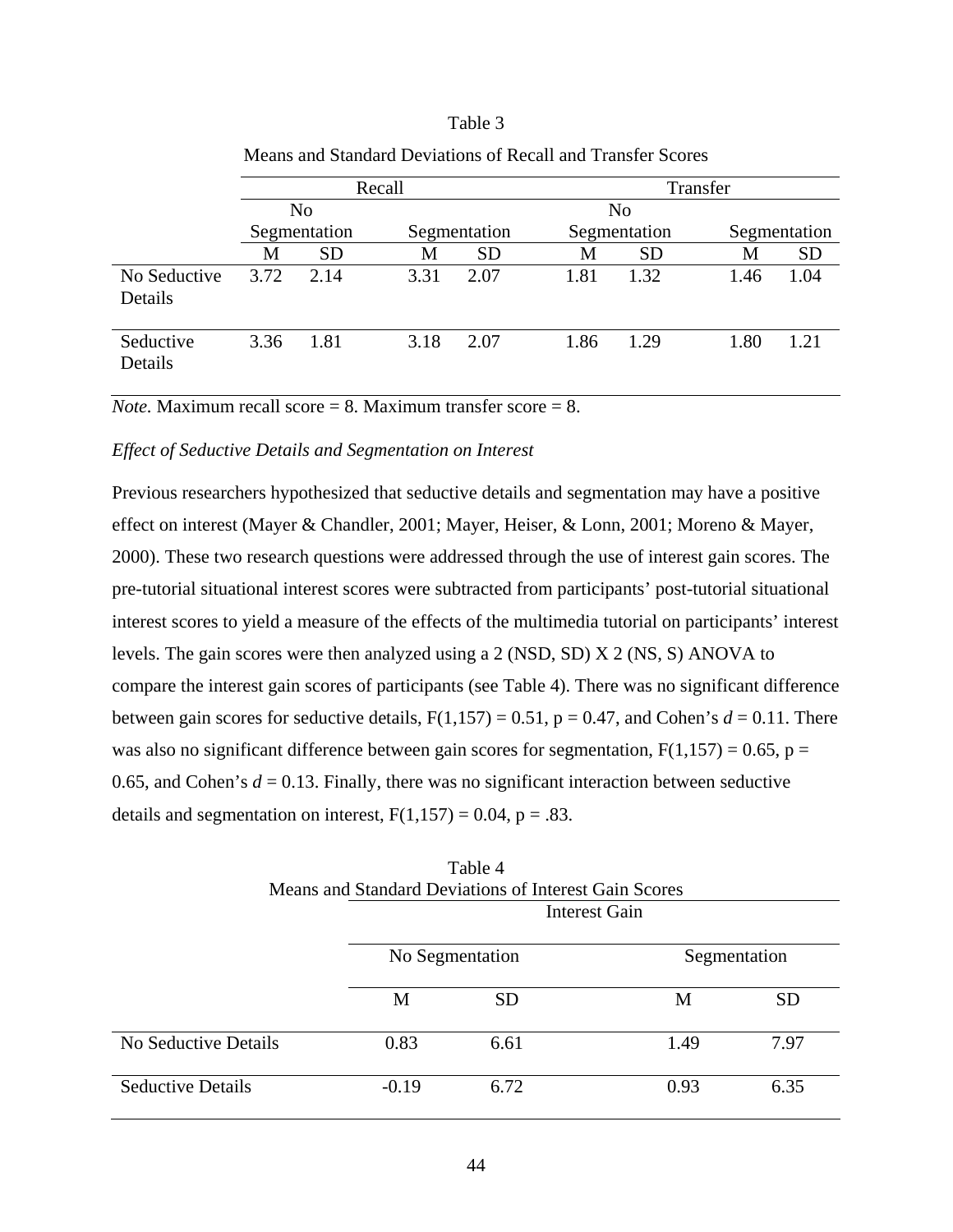## *Relationship Between Interest and Recall and Transfer*

Many researchers have hypothesized that interest affects learning, including recall and transfer (Hidi & Renninger, 2006; Mitchell, 1993; Renninger & Hidi, 2002; Schraw, Bruning, & Svoboda, 1995). In the realm of multimedia learning, however, studies measuring participants' interest and interest levels' relationship with recall and transfer have not been conducted. This analysis was conducted using two Spearman's p (rho) correlations, one correlation for the recall data and one correlation for the transfer data. The correlation between post-tutorial interest and recall was  $0.05$ ,  $p = 0.46$ , while the correlation between post-tutorial interest and transfer was  $0.11$ ,  $p = 0.16$ . Thus, there was no significant relationship between interest and recall or interest and transfer.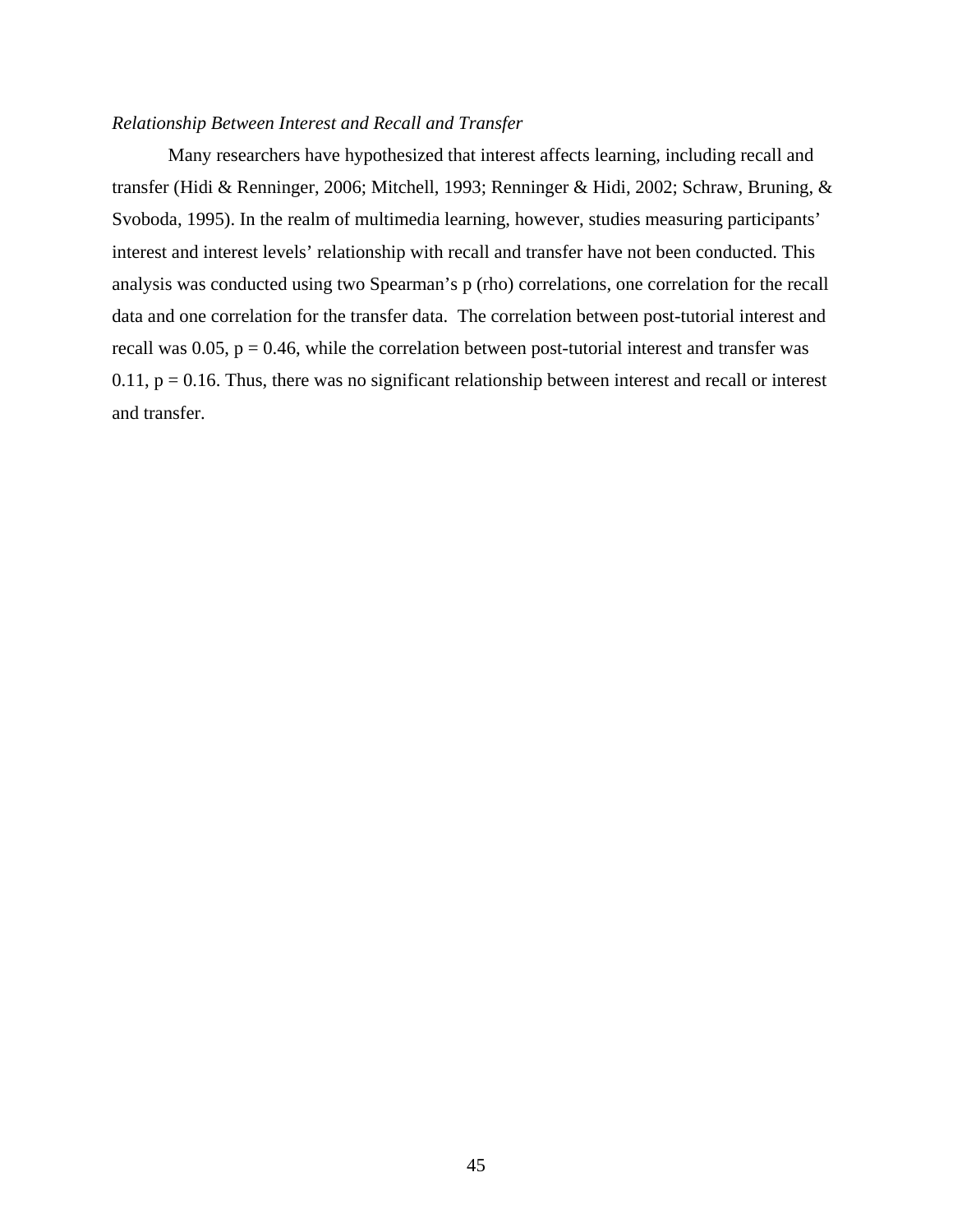# CHAPTER FIVE **DISCUSSION**

 The goal of this research was to examine the influence of seductive details and segmentation on learners' interest, recall, and transfer in a multimedia learning environment. The study was based upon the coherence and segmentation effects of the cognitive theory of multimedia learning (Mayer, 2005) and interest theory (Hidi & Renninger, 2006).

 The overall effects of seductive details and segmentation were assessed via two tests. Participants were assessed on their ability to recall information on lightning formation and their ability to apply what was learned to problem solve (transfer). Interest was measured through the use of an interest questionnaire both prior to the animation and after the animation.

#### *Seductive Details and the Coherence Effect*

Previous research has indicated that the presence of seductive details within multimedia learning environments decreases students' recall and transfer (Mayer et al., 2001; Moreno & Mayer, 2000). This previous research was designed to compare two hypotheses: (a) seductive details increase participants' interest in a multimedia tutorial leading to increased recall and transfer, and (b) seductive details increase participants' cognitive load leading to a decreased recall and transfer. Moreno and Mayer (2000) as well as Mayer et al. (2001) determined that seductive details led to decreased recall and transfer, concluding that seductive details did not affect participants' interest but instead increased cognitive load. However, neither interest nor cognitive load was measured in Mayer's studies.

 The results of the present study do not support the conclusions of Moreno and Mayer (2000) and Mayer et al. (2001) that seductive details lead to decreased recall and transfer, resulting in a coherence effect. Research revealing that seductive details decrease learner recall and transfer includes illustrated, scientific text studies conducted by Harp and Mayer (1997) and Mayer and Jackson (2005). Harp and Mayer (1997) found that recall and transfer performance suffered when additional, yet irrelevant, text and pictures were added to an illustrated booklet on the formation of lightning. Mayer and Jackson (2005) reported similar results for a text about the cause of waves.

Although a coherence effect was expected in this study, other research studies have shown the inconsistency of the coherence effect (Mayer et al., 2001; Moreno & Mayer, 2000).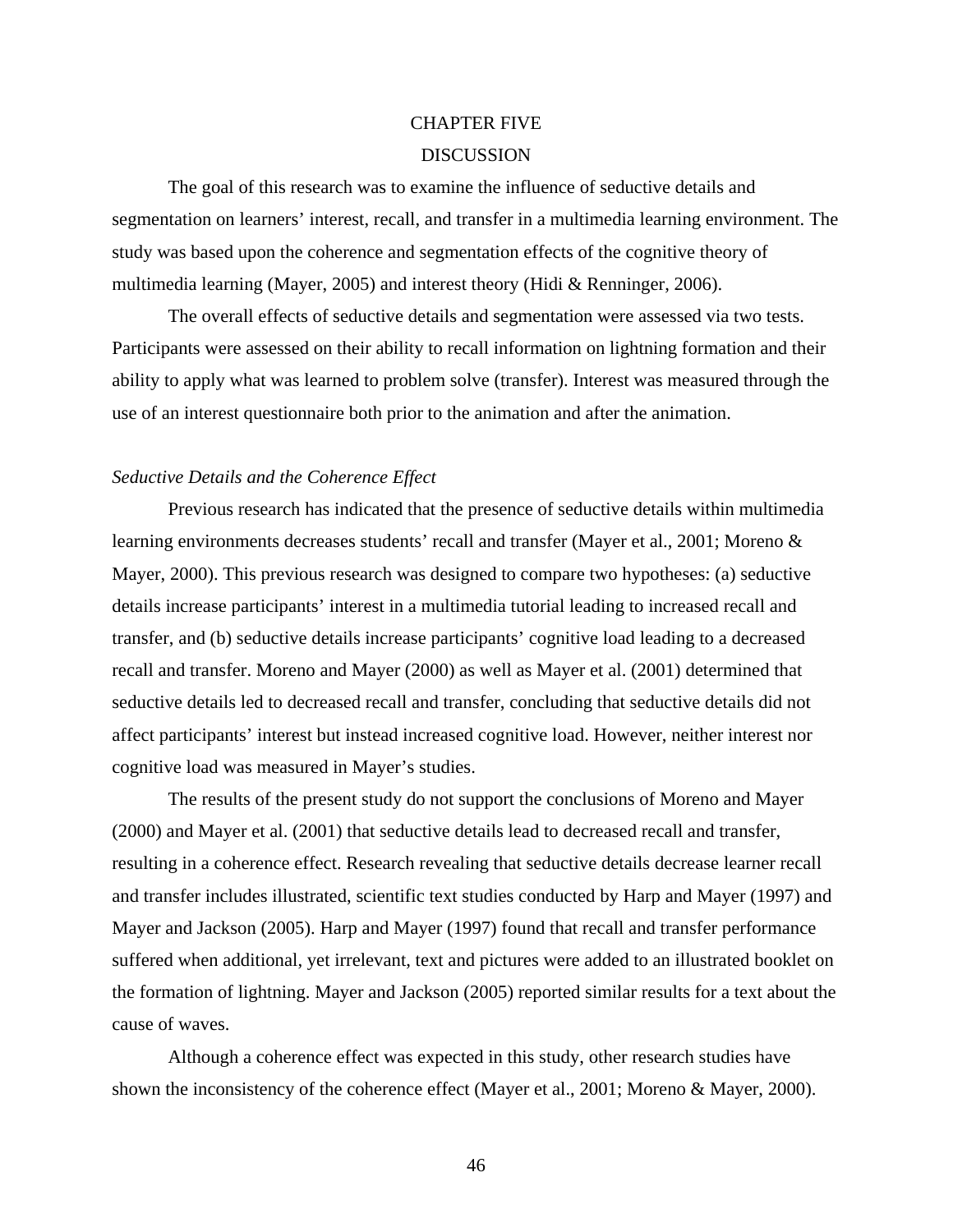The type of seductive details used made a difference in Mayer et al. (2001) and Moreno and Mayer's (2000) research; both of which presented inconsistent results concerning the use of seductive details. Mayer et al. (2001) found in one experiment that recall and transfer performance among participants were reduced when interesting, yet irrelevant, text was added to an animation about lightning formation. However, when irrelevant video clips were added instead of text in the second experiment, only transfer was reduced, not recall.

In Moreno and Mayer's (2000) research study, results also varied depending on the type of seductive details added. When background music was added to animations on lightning formation and the functioning of car brakes, recall and transfer performance was decreased. In another experiment, Moreno and Mayer found that mechanical sounds added to the car brakes animation also resulted in lower recall and transfer performance. However, lower recall and transfer performance scores were not replicated when environmental sounds were added to the background of the lightning animation. Therefore, it is possible that the type of seductive details employed in a multimedia tutorial may affect users differently.

The present study's lack of support for the coherence effect may be due to the type of seductive details used: background environmental sounds, as in Moreno and Mayer (2000), and additional on-screen graphics. It is possible that the environmental sound effects intended as seductive details for this specific animation were, actually, helpful in generating understanding among those who engaged with the tutorial. Since the environmental sounds effects were based upon actual sounds that might occur during a thunder storm, they may have triggered schemas which allowed the participants to better understand the material. Thus, it is possible that the environmental sound effects were not seductive details but functional details which increased the understanding of participants, which may explain why there was no coherence effect.

This study, along with the existing literature on seductive details, appears to indicate the complexity of seductive details as a variable in multimedia learning. Instead of examining seductive details as a dichotomous attribute – included or not included – multimedia researchers need to look at the varying levels of types of seductive details incorporated in multimedia instructional messages. Presently, much of the seductive details research has focused on items such as background music, sound effects, additional text, and video clips. However, the scope of seductive details could include concepts such as novelty, emotion, and personalization.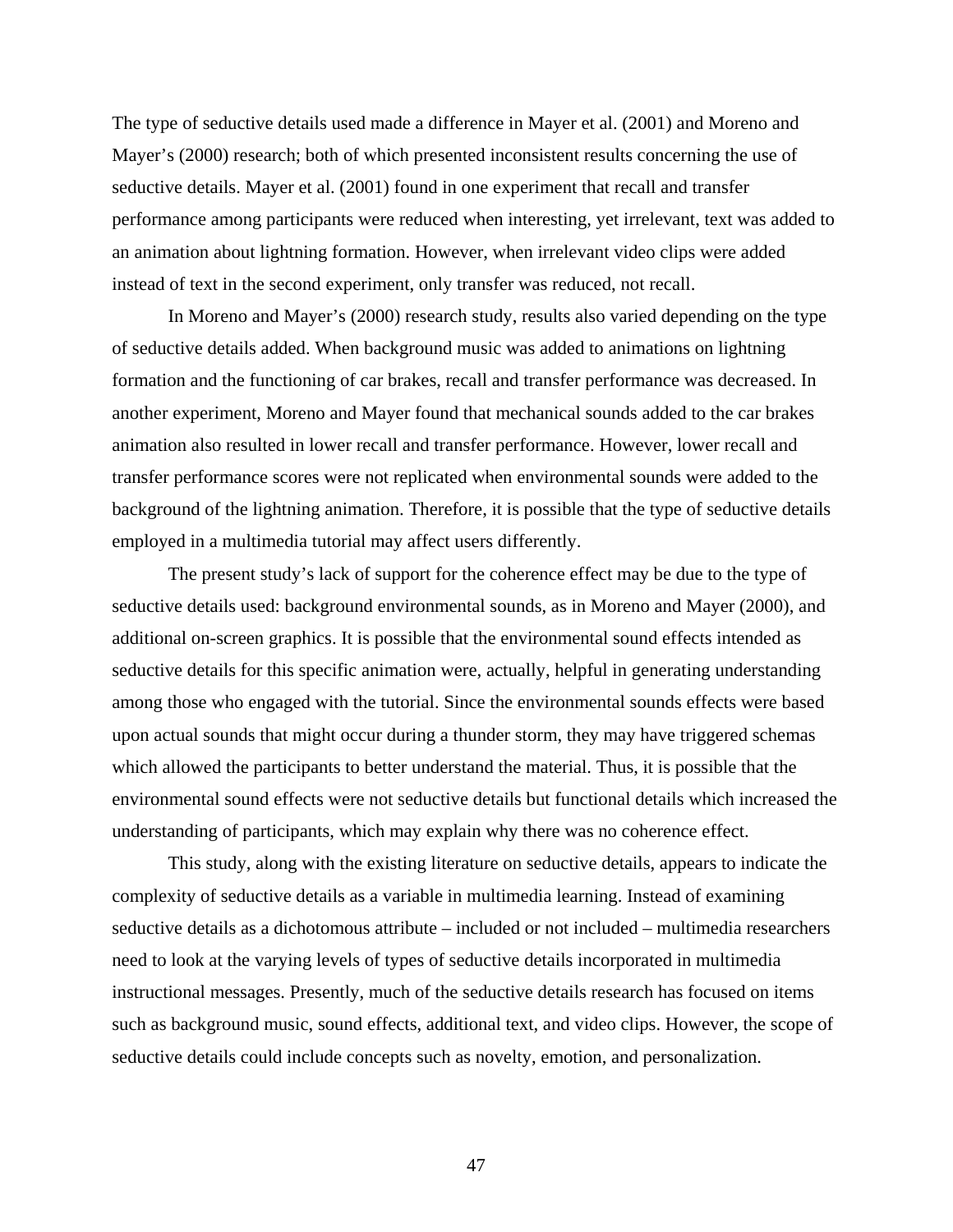On the other hand, the lack of a coherence effect could be due to the working memory capacity of the participants in this study. Sanchez and Wiley (2006) postulate that seductive details only affect those learners with the least attentional control: those with low working memory capacity. In their study, Sanchez and Wiley found that low working capacity participants presented with seductive detailed versions of a text on ice ages performed worse on tests of recall and transfer than participants with high working memory capacity and participants with low working memory capacity not receiving seductive details. In a follow-up experiment, Sanchez and Wiley found that low working memory capacity individuals pay more attention to seductive details than do their higher working memory capacity counterparts. Since working memory capacity was not measured in this study, it is possible that it could have influenced the results. If the participants had medium to high working memory capacities, then the use of seductive details may not have affected the participants like they would lower working memory capacity individuals.

## *The Segmentation Effect*

In previous research on segmentation conducted by Mayer and Chandler (2001), they found that segmentation aided participants on tests of transfer; however, on tests of recall, participants who watched segmented versions of the tutorial had significantly lower recall scores than those who watched non-segmented versions. Although the participants in the segmented instruction groups performed significantly lower on recall, their stronger performance on the problem-solving transfer tests convinced Mayer and Chandler that segmentation may allow for deeper learning. Mayer and Chandler concluded that segmentation allowed the learner time to understand one segment before moving on to the next, thus reducing cognitive overload and resulting in deeper understanding. Mayer et al. (2003) found similar results using a tutorial on electric motor with segmented and non-segmented instructional groups. Participants in the segmented group outperformed those in the non-segmented group on tests of transfer. Recall was not measured in this study.

The results of the present study, however, do not support the segmentation effect of multimedia learning. There was no significant main effect for segmentation on either recall or transfer in this study. It is likely that the length of the tutorial and the nature of the tutorial were factors in this regard. The length of the tutorial was 140 seconds, which may not have been long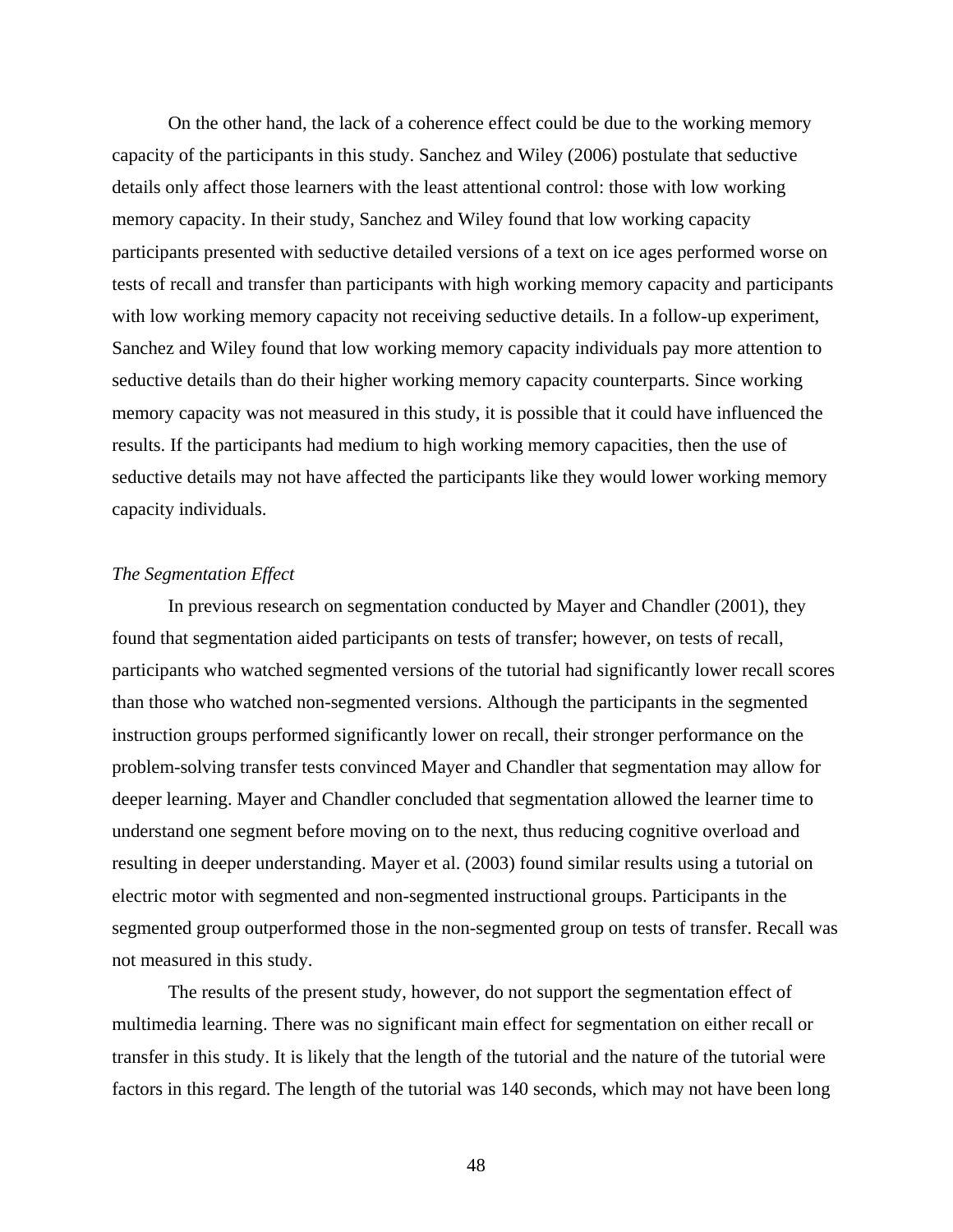enough for a segmentation effect to occur. Additionally, the nature of the tutorial was a causeand-effect explanation of how lightning forms. As with most cause-and-effect explanations, the explanation was logical and sequential making it easy for most participants to follow the tutorial. Finally, the tutorial's topic was also familiar to participants, meaning their prior knowledge of the subject may have influenced the results.

Recent studies examining segmentation have shown a segmentation effect for longer tutorials and tutorials which are not of a cause-and-effect nature. Hasler et al. (2007) found that primary school participants viewing segmented and learner-paced versions of a tutorial about the causes of day and night outperformed those participants viewing a system-paced version of the tutorial. The tutorial lasted 3 minutes and 45 seconds when system-paced. Moreno (2007) concluded that segmented versions of videos and animations resulted in better learning after examining segmentation with videos and animations of classroom teaching skills. Videos and animations were about 20 minutes in length. Finally, Lusk et al. (in press) studied the interaction of segmentation and working memory capacity using segmented and non-segmented versions of an 11 minute multimedia tutorial explaining how to use a strategy for historical inquiry. Learners receiving segmented instruction performed better on both tests of recall and application; additionally, the researchers found a significant interaction between segmentation and working memory capacity. Segmentation improved low working memory capacity learners' performance to where it equaled that of high working memory capacity learners. The study also revealed that low working memory capacity learners receiving non-segmented instruction performed significantly worse than any other group, reiterating what Sanchez and Wiley (2006) concluded: low working memory capacity individuals lack the skills necessary to block out additional information.

However, another possibility for the lack of a segmentation effect in this study is that participants did not fully make use of the segmentation. In other words, they may not have paused to reflect on the material before pressing "continue" to move on to the next segment. Hasler et al. (2007) found that participants in their learner controlled condition, who were able to stop/play the tutorial at any time, did not use the stop button (with the exception of one participant). The participants continued through the tutorial without ever stopping it. However, they still outperformed other groups on tests of learning afterwards, differing from the present study.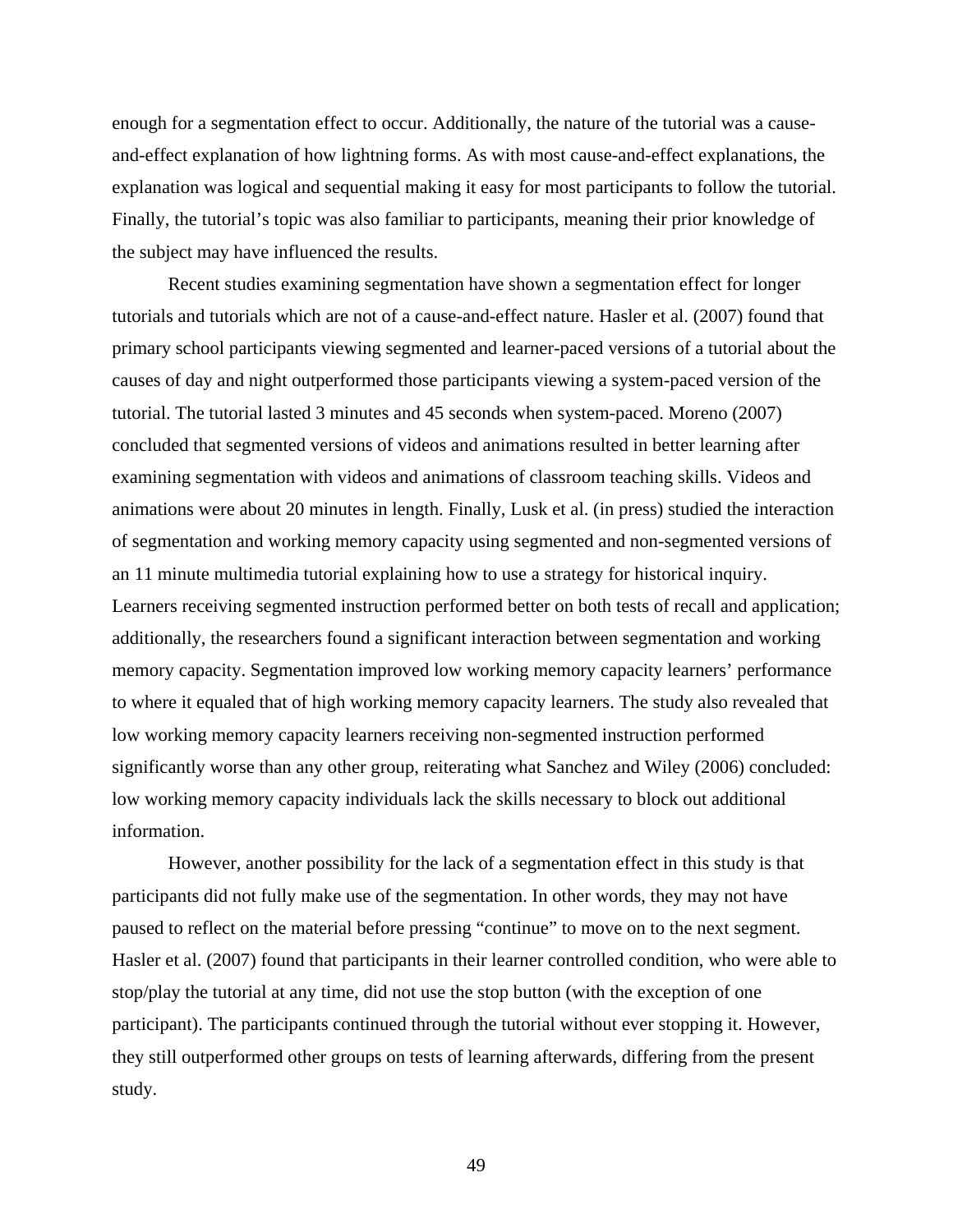## *Interest*

In regards to interest, researchers examining the effect of seductive details on recall and transfer have hypothesized that the inclusion of seductive details in multimedia instruction may increase the interest of participants (Mayer et al., 2001; Moreno & Mayer, 2000); however, interest has not been directly measured in these studies focusing on computer animated tutorials. Harp and Mayer (1997) did measure cognitive and emotional interest among participants who read seductive detail and non-seductive detail versions of an illustrated text about the formation of lightning. Harp and Mayer found that the inclusion of seductive details increased participants' emotional interest in the material; however, cognitive interest was higher for versions of the text which promoted understanding via explanative summaries. The validity and reliability of their interest questionnaire is questionable however. Harp and Mayer ask about the importance and usefulness of the information presented; however, usefulness and importance are *not* the same as interest.

Although segmentation has not been directly studied in relation to interest, learner control in general has been considered a motivational factor in achievement. Because segmentation allows learners control over the pacing of a tutorial and an opportunity to become more cognitively engaged in the material (by allowing more time for thought and reflection), learners may also become more interested in the material. Increased interest may affect recall and transfer; however, interest was not measured as a variable with the segmentation studies (Mayer & Chandler, 2001; Mayer, Dow, & Mayer, 2003).

The present study examined the effects of seductive details and segmentation on interest. An increase in interest for participants in the seductive details and segmentation groups was not found. Because only environmental sounds and additional animations were used as seductive details in this study, it is possible that their effects on interest were not strong enough to produce significant results. Other types of seductive details may engage participants more than these did. In terms of segmentation, interest may not have been affected due to the short duration (140 seconds) of the tutorial or the type of tutorial (cause and effect).

## *Interest, Recall, and Transfer*

The relationship between interest and recall and interest and transfer was also analyzed. Prior studies on interest and academic performance have revealed a positive relationship between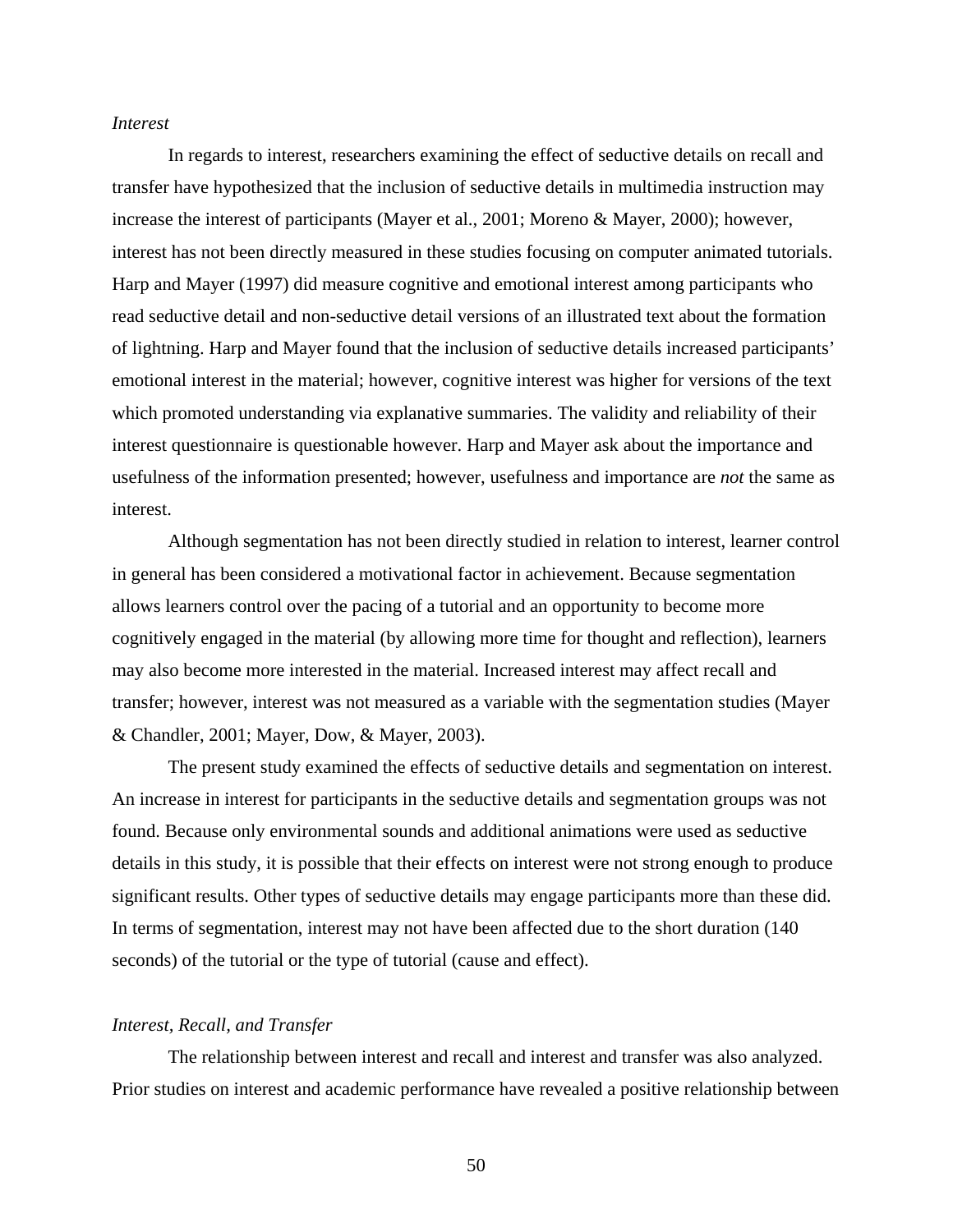high interest and attention, recognition, and recall (Renninger & Wozniak, 1985), levels of learning (Renninger & Hidi, 2002; Schraw, Bruning, & Svoboda, 1995), and academic motivation (Ainley, 1998). The present study, however, found no significant relationship between interest and recall or interest and transfer. In other words, interest had no effect on how well participants did on the tests of recall and transfer. These results are somewhat similar to Park and Lim's (2007), who found that illustrations intended to increase interest in the multimedia tutorial had no effect on recall and transfer scores. Park and Lim hypothesize that their participants ability to navigate freely through the instructional materials allowed participants to go back to any material they did not understand and review it. Also, Park and Lim did not find a seductive details effect in their study with their illustrations. For the present study, it is possible that the short length of the tutorial, again, played a factor. A longer tutorial which requires more attentional effort might produce different results in regards to interest, recall, and transfer because participants' interest may play more of a role in how likely they are to remain engaged with the tutorial (i.e., keep paying attention).

## Implications for Future Theory and Practice

 Based upon the previous research on the cognitive theory of multimedia learning and the results of the present study, there are still questions regarding the use of seductive details in multimedia instruction. While this study incorporated background environmental sounds and additional animation, seductive details of a different nature may have generated different results. It is still unclear which type(s) of seductive details, if any, may be beneficial to learners without increasing cognitive load.

While Mayer (2005) would argue that multimedia learning materials should exclude seductive details because of their effect on learners' cognitive load, Sanchez and Wiley (2006) believe that seductive details only affect learners with poor working memory capacity who lack the metacognitive skills necessary to ignore these elements. The present study did not find a seductive details effect; however, as previously mentioned, working memory capacity was not measured to determine if it was a factor in recall and transfer performance. Also, it is possible that the details were useful in helping to understand the material. For instructional designers, the focus may need to be more on the need for these extra details. While items such as sound effects and additional animation may make multimedia instruction more appealing, they may negatively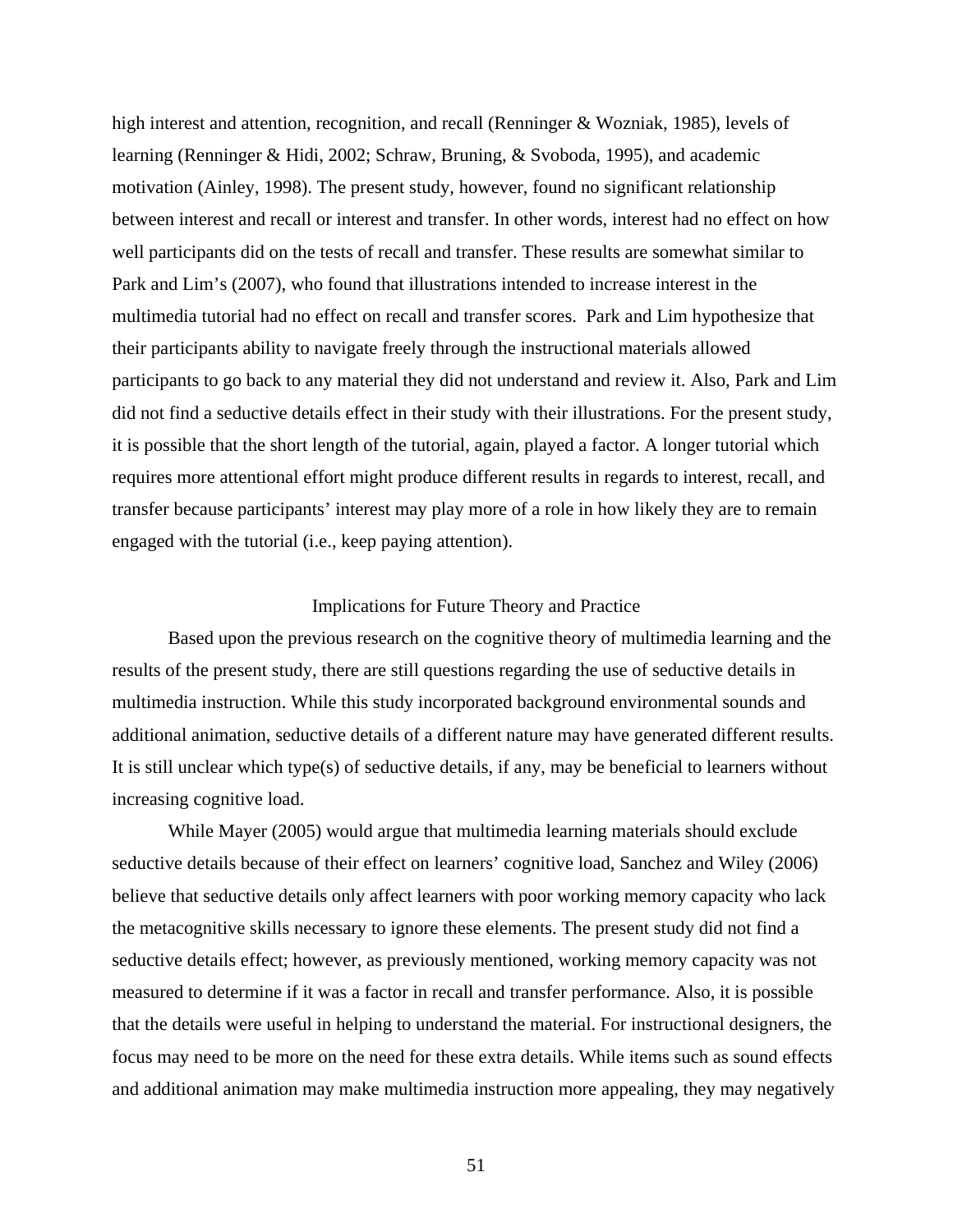affect some learners because of their poor attentional control. However, other researchers in the field of multimedia are looking at ways to enhance users' understanding via attributes such as signaling and pre-training.

 Although the present study did not provide support for the segmentation effect of multimedia learning, more research into segmentation and other forms of learner control (such as the ability to review material or control the sequence of instruction) needs to be conducted. Providing multimedia users with some form of control over their learning may encourage the deeper understanding and learning educators hope will take place during instruction. In regards to segmentation, Mayer (2005) argues that segmentation is a useful method of promoting deeper understanding by allowing the learner to have control over the pacing of instruction. Although the present study did not find a segmentation effect for a short tutorial, using segmented instruction for longer tutorials may be useful as Hasler et al. (2007) and Lusk et al. (in press) have found. Still yet, a stronger understanding of the cognitive and motivational effects of providing users control over their learning is needed.

 While motivation itself still needs to be studied as a possible individual difference that may influence multimedia learning, the present study does not provide support for interest as an individual difference variable. Other areas of educational research have pointed to the difference motivational variables play in academic achievement and learning (e.g., Brooks & Shell, 2006; Elliot & Dweck, 2005; Ryan & Deci, 2000), thus perhaps motivation in the multimedia learning environment needs to be further investigated as suggested by Clark (1999), Deimann and Keller (2006), and Samaras et al. (2006). Although the current study did not find that seductive details and segmentation influenced interest, it is possible that other multimedia attributes, or even the same attributes used with different tutorials or populations, may present different results in regards to interest, recall, and transfer.

# Limitations

The present study does present four limitations. First, the multimedia tutorial on the formation of lightning is short in length and is causal in nature. A longer tutorial or a tutorial which presents information that is not cause-and-effect may present different results in terms of the coherence effect and segmentation effect. Second, tests of recall and transfer were given immediately after the tutorial and learning sustained over time was not examined. Third, the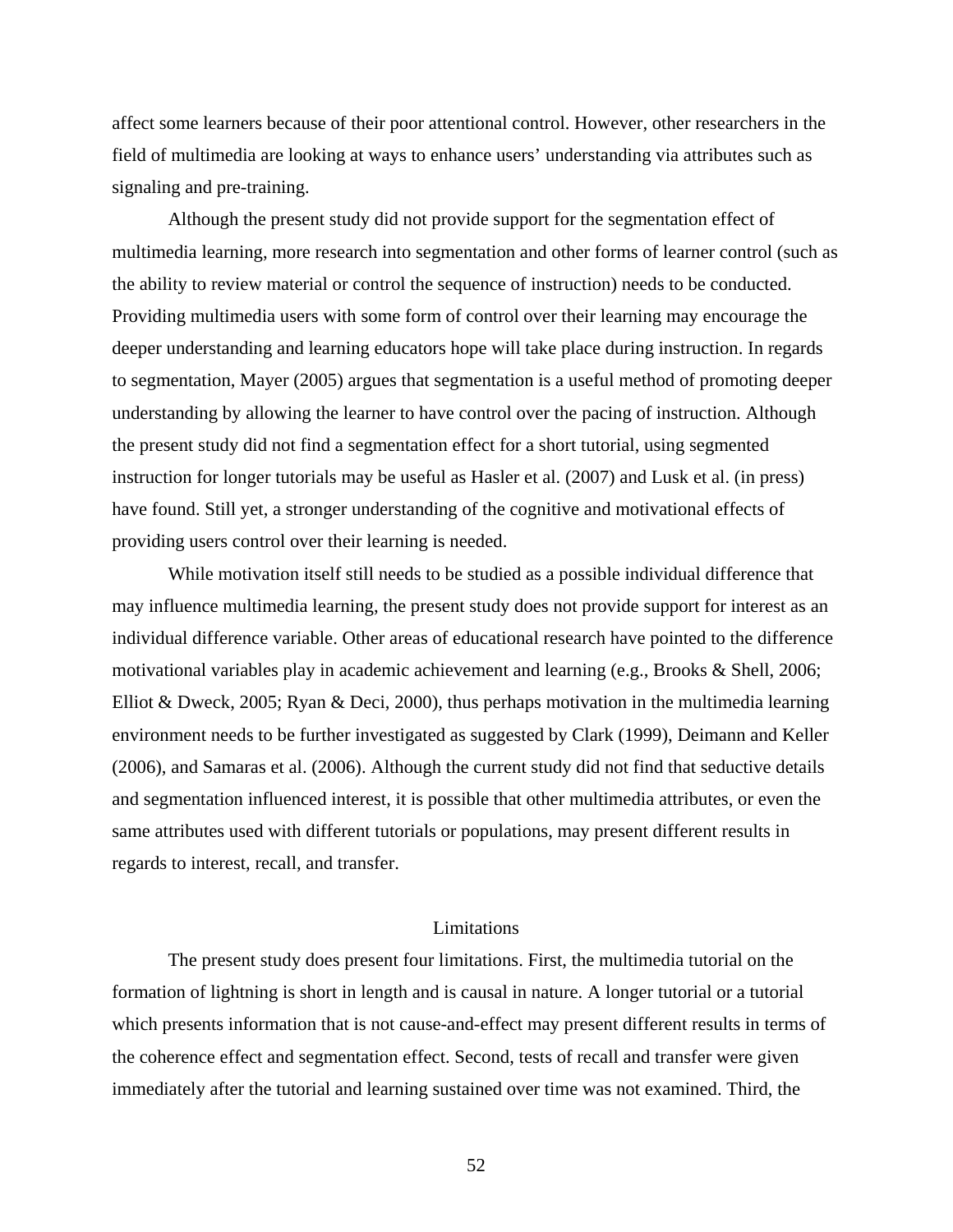context of the study may have influenced the results. The study was nonauthentic in the sense that it was not part of an actual class where learners may have more stake in the material. Finally, the present study utilized only one tutorial, an explanation of the formation of lightning. Other tutorials may present different findings.

# Future Directions

 Although the present study did not produce statistically significant results, several areas of valuable research can be extended from this study. First, more research into the complexity of seductive details needs to be conducted. Seductive details are more than a two-dimensional (yes, no) attribute of multimedia learning. Novelty, emotion, and personalization can be considered seductive details in addition to items such as background music, video clips, text, and environmental sounds. This underexplored area is vastly open for research. Secondly, more research into learner control needs to be conducted. This particular study looked at segmentation as a form of learner control over pacing. However, more studies in which participants have more control over the pacing and sequencing (for example, the ability to go back and review a previously played segment) may produce interesting results. Both seductive details and segmentation are complex variables which need to be carefully studied. Furthermore, interest in multimedia learning needs more exploration. For example, how might interest affect learners' performance with a longer, more complex tutorial that requires more attention? The field of multimedia learning is ripe with possibilities for research and this study only adds a small piece to the body of literature.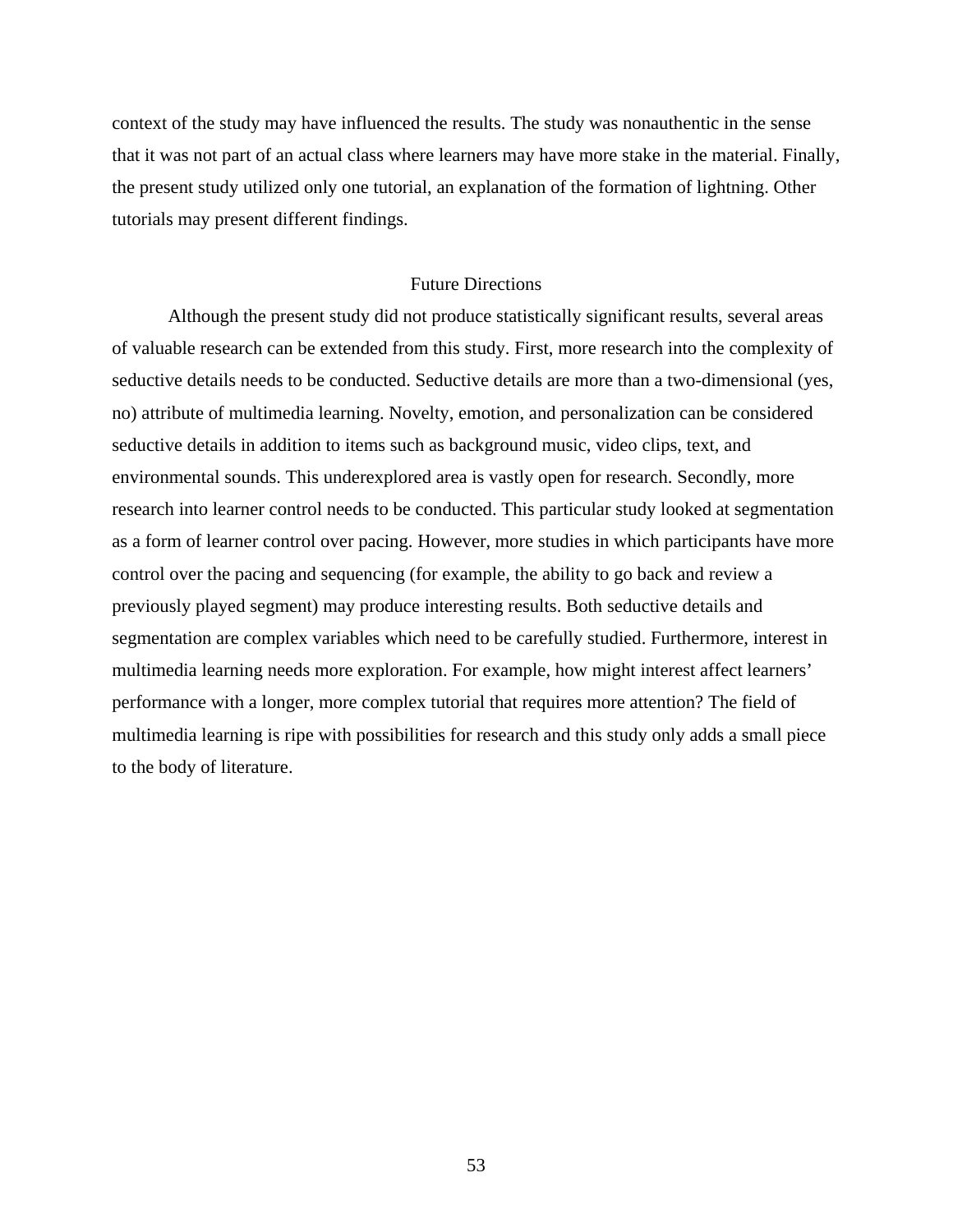#### References

- Ainley, M. (2006). Connecting with learning: Motivation, affect and cognition in interest processes. *Educational Psychology Review, 18,* 391-405.
- Ainley,M. (1998). Interest in learning and the disposition of curiosity in secondary students: Investigating process and context. In L. Hoffman, A. Krapp, K. A. Renninger, & J. Baumert (Eds.), Interest and learning: Proceedings of the Seeon conference on interest and gender (pp. 257–266). Kiel, Germany: IPN.
- Aly, M., Elen, J., & Willems, G. (2005). Learner-control vs. program-control instructional multimedia: A comparison of two interactions when teaching principles of orthodontic appliances. *European Journal of Dental Education, 9*, 157-163.
- Anderman, E. M., Austin, C. C., & Johnson, D. M. (2002). The development of goal orientation. In A. Wigfield, & J. S. Eccles (Eds.), *Development of achievement motivation* (pp.197- 220). San Diego, CA: Academic Press.
- Anglin, G. J., Towers, R. L., & Levis, W. H. (1996). Visual message design and learning: The role of static and dynamic illustrations. In D. H. Jonassen (Ed.), *Handbook of research for educational communications and technology* (pp. 755-794). New York: Simon & Schuster Macmillan.
- Astleitner, H., & Wiesner, C. (2004). An integrated model of multimedia learning and motivation. *Journal of Educational Multimedia and Hypermedia, 13*(1), 3-21.
- Atkinson, R. C., & Shiffrin, R. M. (1968). Human memory: A proposed system and its control processes. In K. Spence & J. Spence (Eds.), *The psychology of learning and motivation*  (Vol. 2). New York: Academic Press.
- Azevedo, F. (2004, June).What does it mean to be interested in practice? Paper presented as part of the symposium, Design theories of interest, motivation, and engagement for the learning sciences, International Conference of the Learning Sciences, Los Angeles.

Baddeley, A. (1986). *Working memory.* Oxford: Clarendon Press.

- Baddeley, A. (1992a). Is working memory working? *Quarterly Journal of Experimental Psychology, 44A*(4), 1-31.
- Baddeley, A. (1992b). Working memory. *Science, 255*(5044), 556-559.
- Baddeley, A. (1996). Exploring the central executive. *Quarterly Journal of Experimental Psychology*, *49A*, 5–28.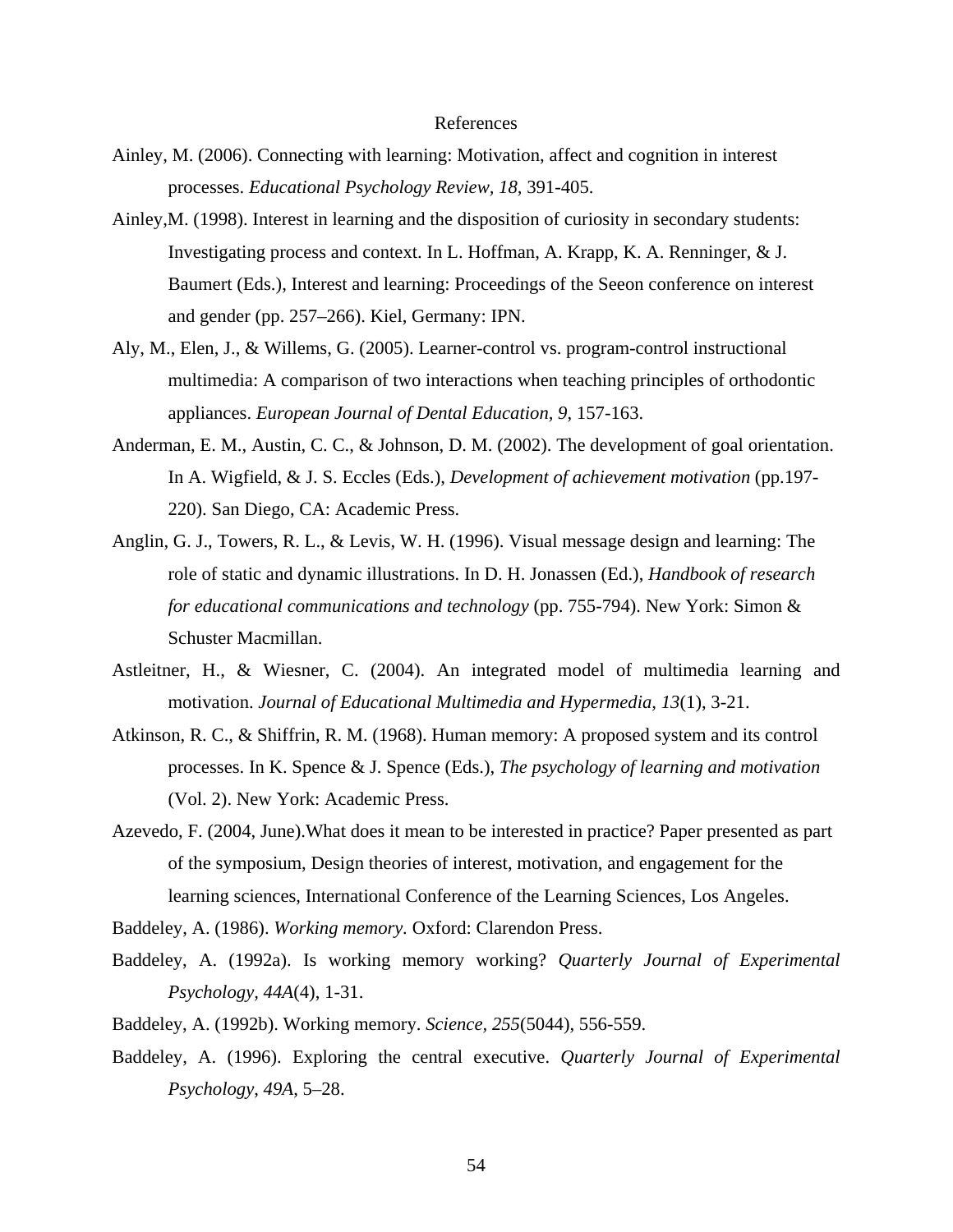Baddeley, A. (1998). *Human memory: Theory and practice.* Boston, MA: Allyn &Bacon.

- Baddeley, A. (1999). *Essentials of human memory*. Hove, England: Psychology Press.
- Baddeley, A. (2000). *The episodic buffer: A new component of working memory?* Trends in Cognitive Science, 4, 417-423.
- Baddeley, A. (2006). Working memory: An overview. In S. J. Pickering (Ed.), *Working memory and education* (pp. 1-31). Boston: Elsevier.
- Baddeley, A. (2007). *Working memory, thought, and action*. Oxford: Oxford University Press.
- Bandura, A. (1997). *Self-efficacy: The exercise of control.* New York: W. H. Freeman.
- Betrancourt, M. (2005). The animation and interactivity principles in multimedia learning. In R. Mayer (Ed.), *The Cambridge handbook of multimedia learning* (pp. 287-296). Cambridge: Cambridge University Press.
- Brooks, D. W., & Shell, D. F. (2006). Working memory, motivation, and teacher-initiated learning. *Journal of Science Education and Technology, 15*(1), 17-30.
- Brünken, R., Plass, J. L., & Leutner, D. (2002). *How instruction guides attention in multimedia learning*. Presentation on the 5. Workshop of EAR-LI SIG, 27-29.6.2002. Erfurt: University of Erfurt.
- Brünken, R., Plass, J. L., & Leutner, D. (2003). Direct Measurement of Cognitive Load in Multimedia Learning. *Educational Psychologist, 38*(1), 53-61.
- Chan, T. S., & Ahern, T. C. (1999). Targeting motivation: Adapting flow theory to instructional design. *Journal of Educational Computing Research, 21*(2), 151-163.
- Cheung, W., Li, E. Y., & Yee, L. W. (2003). Multimedia learning system and its effect on selfefficacy in database modeling and design: An exploratory study. *Computers & Education, 41,* 249-270.
- Christoph, R. T., Schoenfeld, G. A., & Tanseky, J. W. (1998). Overcoming barriers to training utilizing technology: The influence of self-efficacy factors on multimedia-based training receptiveness. *Human Resources Development Quarterly, 9*(1), 25-38.
- Clark, J. M., & Paivio, A. (1991). Dual coding theory and education. *Educational Psychology Review, 3*(3), 149-210.
- Clark, R. E. (1999). Yin and yang cognitive motivational processes operating in multimedia learning environments. In J. van Merrienboer (Ed.), *Cognition and multimedia design*. Herleen, Netherlands: Open University Press.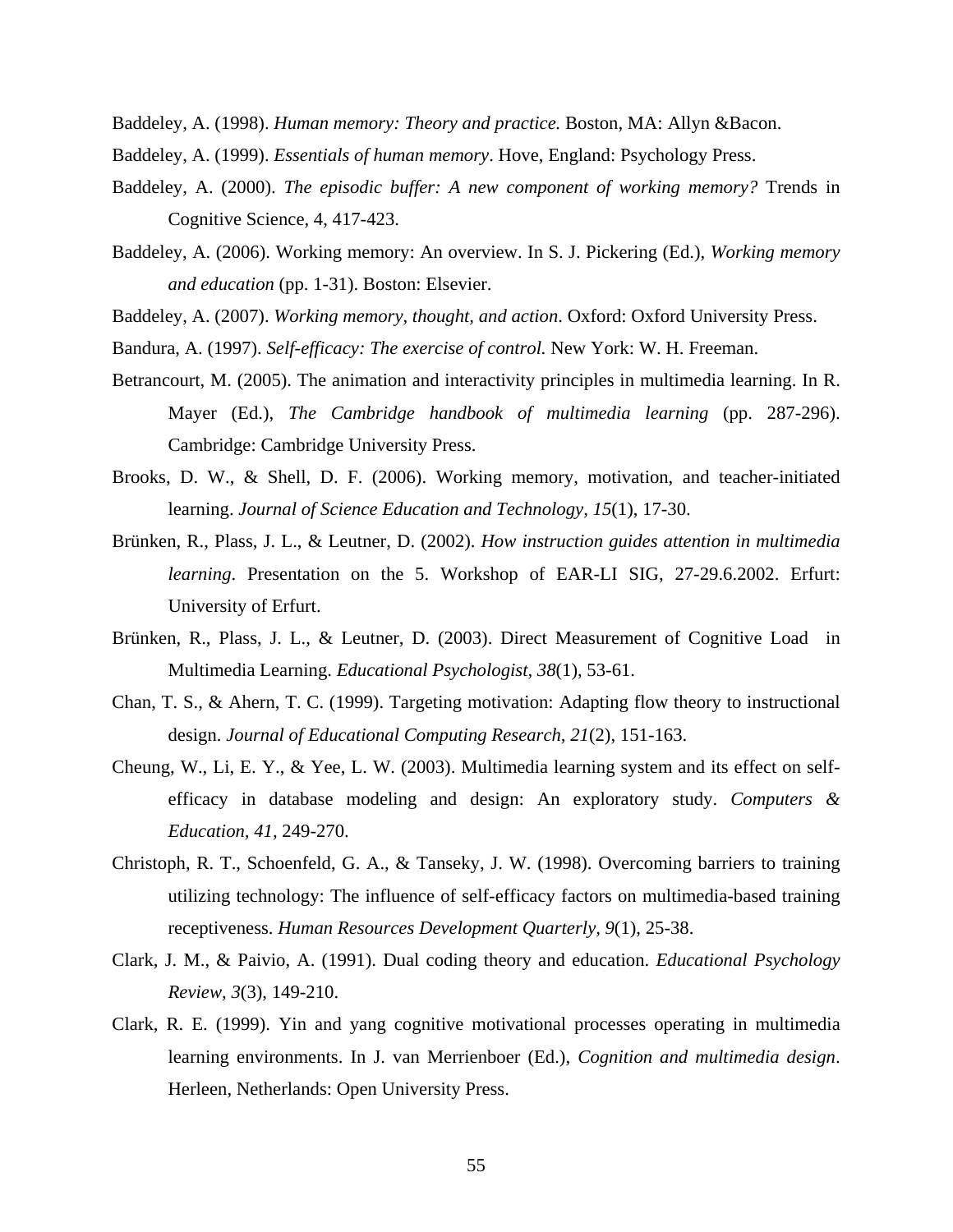- Clark, R. C., & Mayer, R. E. (2003). E-learning and the science of instruction. San Francisco, CA: Jossey-Bass/Pfeiffer.
- Cordova, D. I., & Lepper, M. R. (1996). Intrinsic motivation and the process of learning: Beneficial effects of contextualization, personalization, and choice. *Journal of Educational Psychology, 88*(4), 715–730.
- Deimann, M., & Keller, J. M. (2006). Volitional aspects of multimedia learning. *Journal of Educational Multimedia and Hypermedia, 15*(2), 137-158.
- Dick, W., Carey, L., & Carey, J. O. (2001). The systematic design of instruction ( $5<sup>th</sup>$  ed.). New York: Longman.
- Doolittle, P. E., McNeill, A. L., Terry, K. P., & Scheer S. B. (2005). Multimedia, cognitive load and pedagogy. In S. Mishra & R. C. Sharma (Eds.), *Interactive multimedia in education and training* (pp. 184-212). Hershey, PA: Idea Group.
- Elliott, A. J., & Dweck, C. S. (Eds.). (2005). *Handbook of competence and motivation*. New York: The Guilford Press.
- Fairchild, A. J., Horst, S. J., Finney, S. J., & Barron, K. E. (2005). Evaluating existing and new validity evidence for the Academic Motivation Scale. *Contemporary Educational Psychology, 30*(3), 331-358.
- Fetherston, T. (1998). A socio-cognitive framework for researching learning with IMM. *Australian Journal of Educational Technology, 14*(2), 98-106.
- Ford, J. K., Weissbein, D. A., Smith, E. M., Gully, S. M., & Salas, E. (1998). Relationship of goal orientation, metacognitive activity, and practice strategies with learning outcomes and transfer. *Journal of Applied Psychology, 83*(2), 218-233.
- Ford, M. E. (1992). *Motivating humans: Goals, emotions and personal agency beliefs.* Newberry Park, CA: Sage.
- Friedenberg, J. & Silverman, G. *Cognitive science: An introduction to the study of the mind*. Thousand Oaks, CA: Sage.
- Gathercole, S. E., & Baddeley, A. (1993). *Working memory and language*. Hove: Lawrence Erlbaum.
- Gist, M., Stevens, C., & Bavetta, A. (1991). Effects of self-efficacy and post training interventions on the acquisition and maintenance of complex interpersonal skills. *Personnel Psychology, 44*(4)*,* 837-861.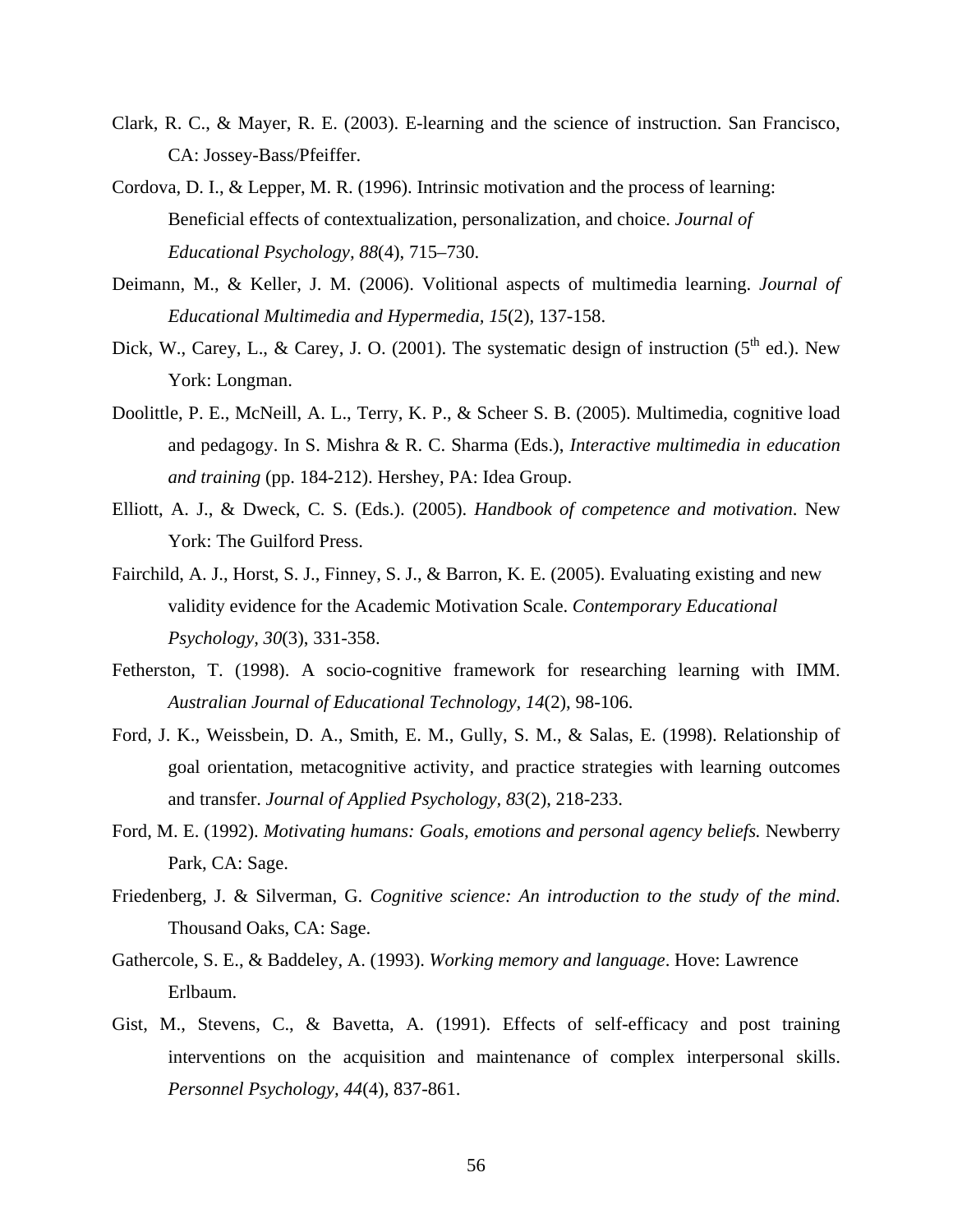- Gottfried, A. E. (1985). Academic intrinsic motivation in elementary and junior high school students. *Journal of Educational Psychology, 77*(6), 631-645.
- Gray, J. R., Braver, T. S., & Raichle, M. E. (2002). Integration of emotion and cognition in the lateral prefrontal cortex. *Proceedings of the National Academy of Science of the United States of America, 99*, 4115-4120.
- Grolnick, W. S., & Ryan, R. M. (1989). Parent styles associated with children's self-regulation and competence in school. *Journal of Educational Psychology, 81*(2), 143-154.
- Harackiewicz, J. M, Barron, K. E., Pintrich, P. R., Elliot, A. J., & Thrash, T. M. (2002). Revision of achievement goal theory: Necessary and illuminating. *Journal of Educational Psychology, 94*(3), 638-645.
- Harackiewicz, J. M., Barron, K. E., Tauer, J. M., Carter, S. M., & Elliot, A. J. (2000). Short-term and long-term consequences of achievement: Predicting continued interest and performance over time. *Journal of Educational Psychology, 92*(2), 316–330.
- Harp, S. F., & Mayer, R. E. (1997).The role of interest in learning from scientific text and illustrations: On the distinction between emotional interest and cognitive interest. *Journal of Educational Psychology, 89*(1), 92-102.
- Hasler, B. S., Kersten, B., & Sweller, J. (2007). Learner control, cognitive load and instructional animation. *Applied Cognitive Psychology, 21*, 713-729.
- Hede, A. (2002). An integrated model of multimedia effects on learning. *Journal of Educational Multimedia and Hypermedia, 11*(2), 177-191.
- Hidi, S. (1990). Interest and its contribution as a mental resource for learning. *Review of Educational Research, 60*(4), 549–571.
- Hidi, S., & Baird, W. (1986). Interestingness—A neglected variable in discourse processing. *Cognitive Science, 10*(2), 179–194.
- Hidi, S., & Baird,W. (1988). Strategies for increasing text-based interest and students' recall of expository texts. *Reading Research Quarterly, 23*(4), 465–483.
- Hidi, S., Bernforff, D., & Ainley, M. (2002). Children's argument writing, interest and selfefficacy: An intervention study. *Learning and Instruction, 12*(4), 429-446.
- Hidi, S., & Renninger, K. A. (2006). The four-phase model of interest development. *Educational Psychologist, 41*(2), 111-127.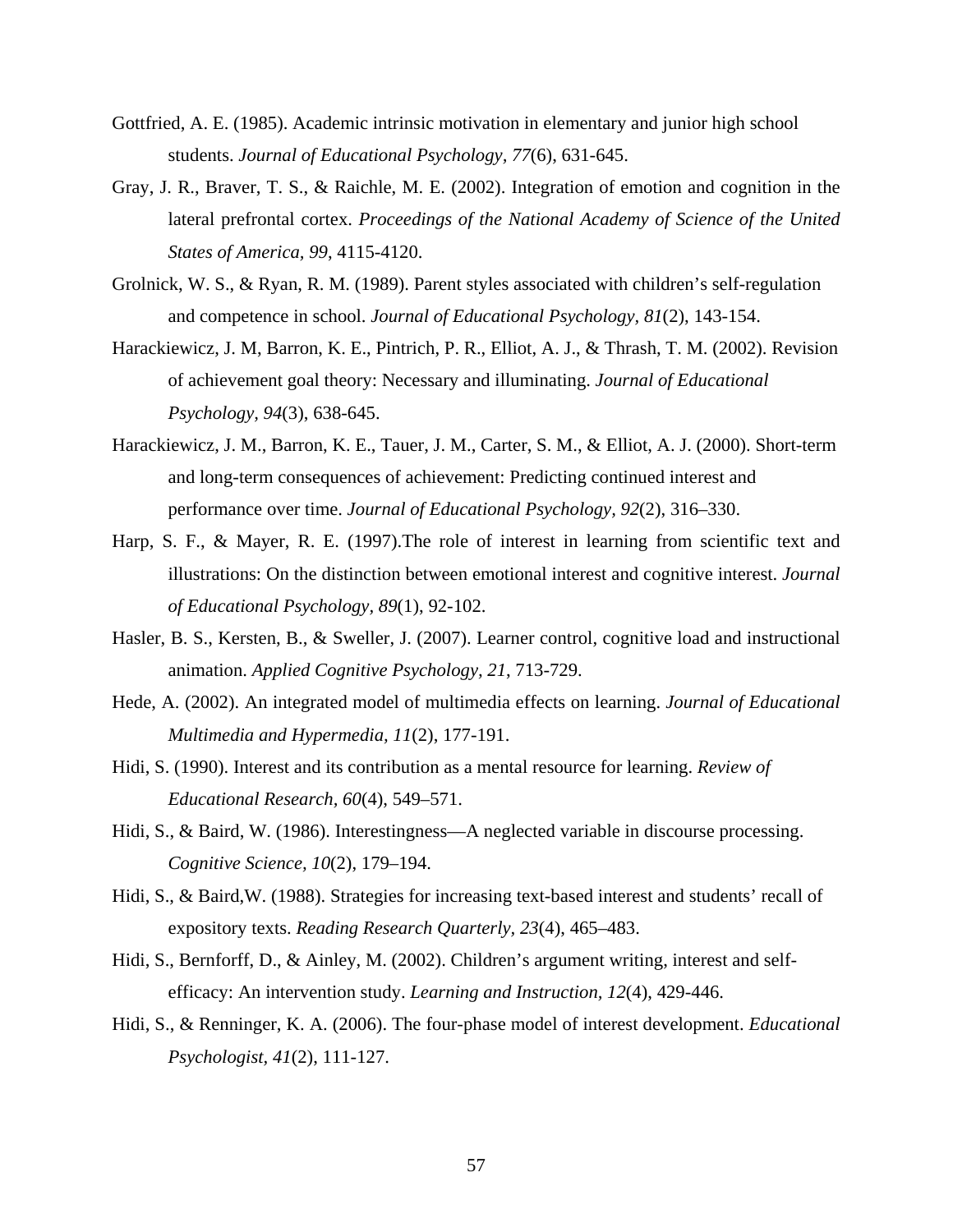- Hoogeveen, M. (1997). Towards a theory of the effectiveness of multimedia systems. *International Journal of Human Computer Interaction, 9*(2)*,* 151-168.
- Keller, J. M. (1983). Motivational design of instruction. In C. M. Reigeluth (Ed.), *Instructional*design theories and models. An overview of their current status (pp. 383-434). Hillsdale, NJ: Lawrence Erlbaum.
- Keller, J. M. (1997). Motivational design and multimedia. Beyond the novelty effect. *Strategic Human Resource Development Review, 1,* 188-203.
- Keller, J. M. (1999). Motivation in cyber learning environments. *International Journal of Educational Technology, 1,* 7-30.
- Kennedy, G. F. (2004). Promoting cognition in multimedia interactivity research. *Journal of Interactive Learning Research, 15*(1), 43-61.
- Kettanurak, V., Ramamurthy, K., & Haseman, W. D. (2001). User attitude as a mediator of learning performance improvement in an interactive multimedia environment: An empirical investigation of the degree of interactivity and learning styles. *International Journal of Human-Computer Studies, 54*(4), 541-583.
- Kintsch, W. (1980). Learning from text, levels of comprehension, or: Why anyone would read a story anyway. *Poetics, 9*, 87-98.
- Kirschner, P. A. (2002). Cognitive load theory: Implications of cognitive load theory on the design of learning. *Learning and Instruction, 12*(1), 1-10.
- Kozlowski, S. W. J., Gully, S. M., Brown, K. G., Salas, E., Smith, E. M., & Nason, E. R. (2001). Effects of training goals and goal orientation traits on multidimensional training outcomes and performance adaptability. *Organizational Behavior and Human Decision Processes. 85*, 1-31.
- Krapp, A. (2005). Basic needs and the development of interest and intrinsic motivational orientations. *Learning and Instruction, 15*(5)*,* 381-395.
- Krapp, A., & Lewalter, D. (2001). Development of interests and interest-based motivational orientations: A longitudinal study in vocational school and work settings. In S. Volet  $\&$ S. Järvelä (Eds.), *Motivation in learning contexts: Theoretical advances and methodological implications* (pp. 201–232). London: Elsevier.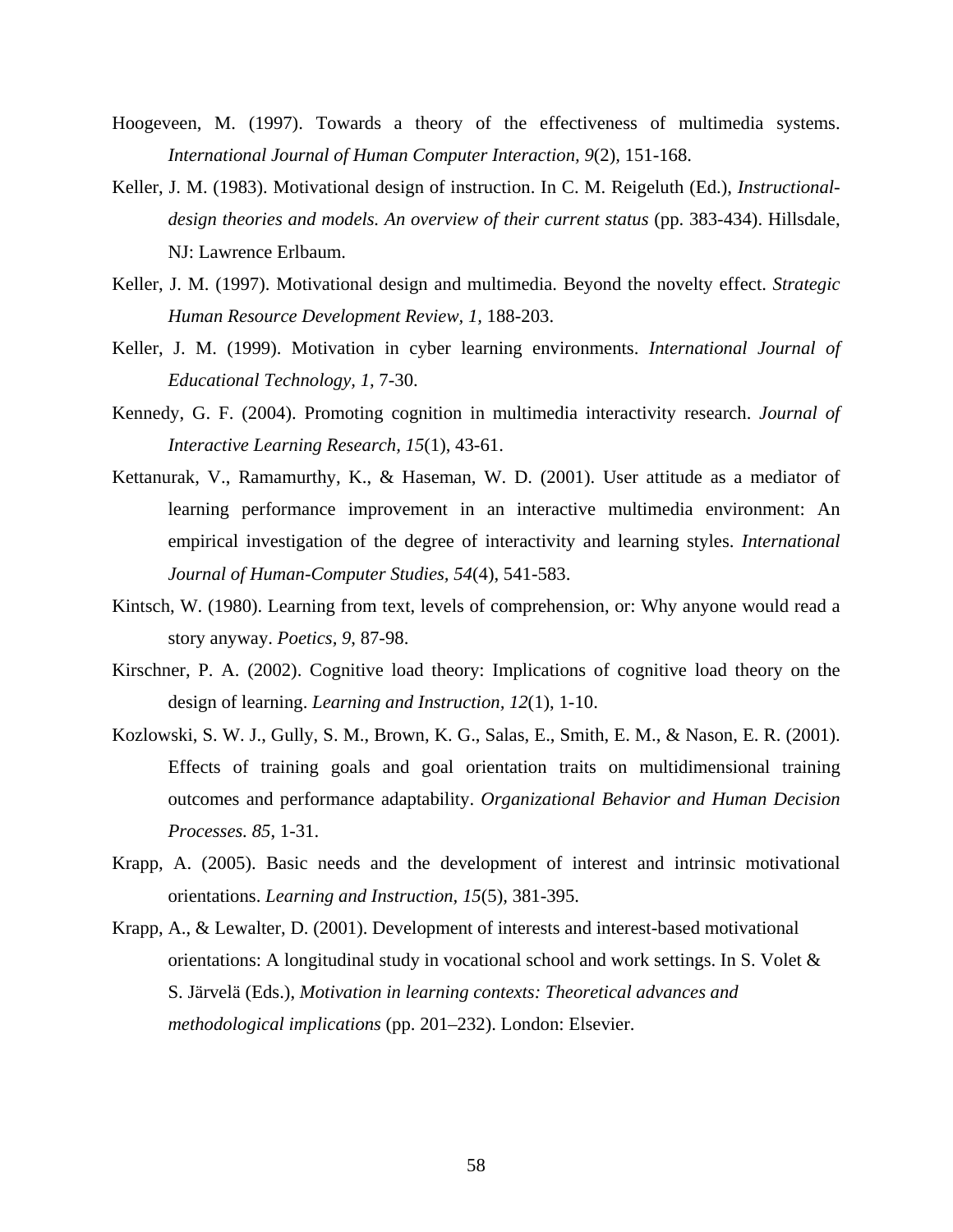- Kuhl, J. (1985). Volitional mediators of cognition-behavior consistency. Self-regulatory processes and action versus state orientation. In J. Kuhl & J. Beckmann (Eds.), *Action control. From cognition to behavior* (pp. 101-128). Berlin: Springer.
- Lawless, K. A., & Brown, S. W. (1997). Multimedia learning environments: Issues of learner control and navigation. *Instructional Science, 25*(2)*,* 117-131.
- Lawless, K. A., Brown, S.W., Mills, R., & Mayall, H. J. (2003). Knowledge, interest, recall and navigation: A look at hypertext processing. *Journal of Literacy Research, 35*(3), 911-934.
- Lee, S. H., & Boling, E. (1999). Screen design guidelines for motivation in interactive multimedia instruction: A survey and framework for designers. *Educational Technology, 39*, 19-26.
- Lipstein, R., & Renninger, K. A. (2006). "Putting things into words": 12–15-year-old students' interest for writing. In P. Boscolo & S. Hidi (Eds.), *Motivation and writing: Research and school practice*. New York: Kluwer Academic/Plenum.
- Lloyd, J. E. V., Walsh, J., & Yailagh, M. S. (2005). Sex differences in performance attributions, self-efficacy, and achievement in mathematics: If I'm so smart, why don't I know it? *Canadian Journal of Education, 28*(3), 384-408.
- Lusk, D. L., Evans, A. D., Jeffrey, T. R., Palmer, K. R., Wikstrom, C. S., & Doolittle, P. E. (in press.) Multimedia learning and individual differences: Mediating the effects of working memory capacity with segmentation. *British Journal of Educational Technology.*
- Malone, T. W., & Lepper, M. R. (1987). Making learning fun. A taxonomy of intrinsic motivations for learning. In R. E. Snow & M. J. Farr (Eds.), *Aptitude, learning, and instruction. Volume 3: Conative and affective process analyses* (pp. 223-253). Hillsdale, NJ: Lawrence Erlbaum.
- Mayer, R. E. (2001). *Multi-media learning*. Cambridge, UK: Cambridge University Press.
- Mayer, R. E. (2002). Multimedia learning. In B. H. Ross (Ed.), *The psychology of learning and motivation: Advances in research and theory,, 41,* (pp. 85-140). San Diego, CA: Academic Press.
- Mayer, R. E. (2005a). *The Cambridge handbook of multimedia learning*. Cambridge: Cambridge University Press.
- Mayer, R. E. (2005b). Introduction to multimedia learning. In R. Mayer (Ed.), *The Cambridge handbook of multimedia learning* (pp. 1-16). Cambridge: Cambridge University Press.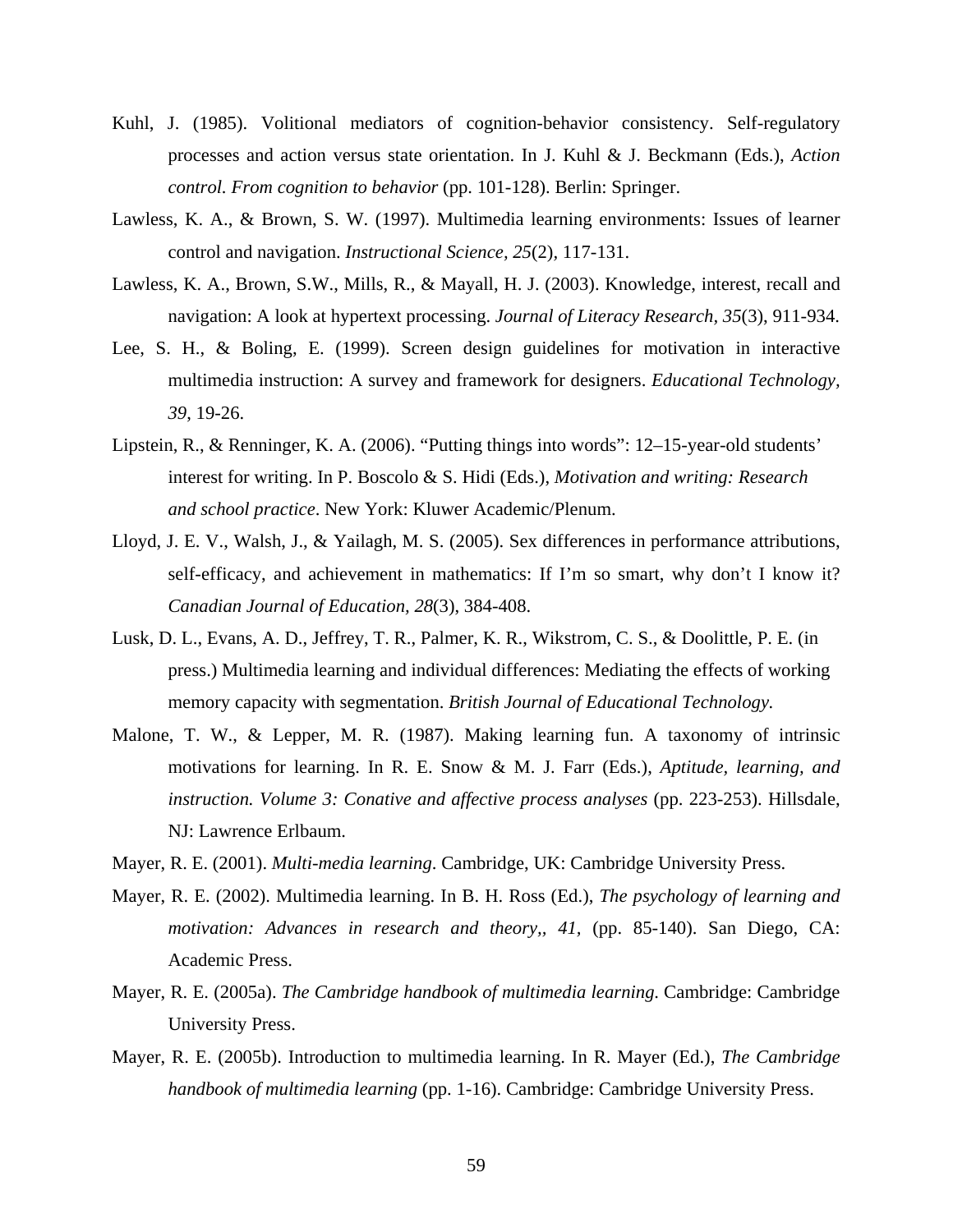- Mayer, R. E. (2005c). Cognitive theory of multimedia learning. In R. Mayer (Ed.), *The Cambridge handbook of multimedia learning* (pp. 31-48). Cambridge: Cambridge University Press.
- Mayer, R. E. (2005d). Principles for reducing extraneous processing in multimedia learning: Coherence, signaling, redundancy, spatial contiguity, and temporal contiguity principles. In R. Mayer (Ed.), *The Cambridge handbook of multimedia learning* (pp. 183-200). Cambridge: Cambridge University Press.
- Mayer, R. E., Dow, G. T., & Mayer, S. (2003). Multimedia learning in an interactive selfexplaining environment: What works in the design of agent-based microworlds? *Journal of Educational Psychology, 95*(4), 806-813.
- Mayer, R. E., Heiser, J., & Lonn, S. (2001). Cognitive constraints on multimedia learning: When presenting more material results in less understanding. *Journal of Educational Psychology, 93*(1), 187-198.
- Mayer, R. E., & Jackson, J. (2005). The case for coherence in scientific explanations: Quantitative details can hurt qualitative understanding. *Journal of Experimental Psychology: Applied, 11*(1), 13-18.
- Mayer, R. E., Mathias, A., & Wetzell, K. (2002). *Journal of Experimental Psychology: Applied, 8*(3), 147-154.
- Mayer, R. E., & Moreno, R. (1998). A split-attention effect in multimedia learning: Evidence for dual processing systems in working memory. *Journal of Educational Psychology, 90*(2), 312-320.
- McDaniel, M. A., Waddill, P. J., Finstad, K., & Bourg, T. (2000). The effects of text-based interest on attention and recall. *Journal of Educational Psychology, 92*(3), 492-502.
- Miller, G. A. (1956). The magic number seven, plus or minus two: Some limits on our capacity for processing information. *Psychological Review, 63*(2), 81-97.
- Miserandino, M. (1996). Children who do well in school: Individual differences in perceived competence and autonomy in above average children. *Journal of Educational Psychology, 88*(2)*,* 203-214.
- Mishra, P. (2006). Affective feedback from computers and its effect on perceived ability and affect: A test of the computers as social actor hypothesis. *Journal of Educational Multimedia and Hypermedia, 15*(1), 107-131.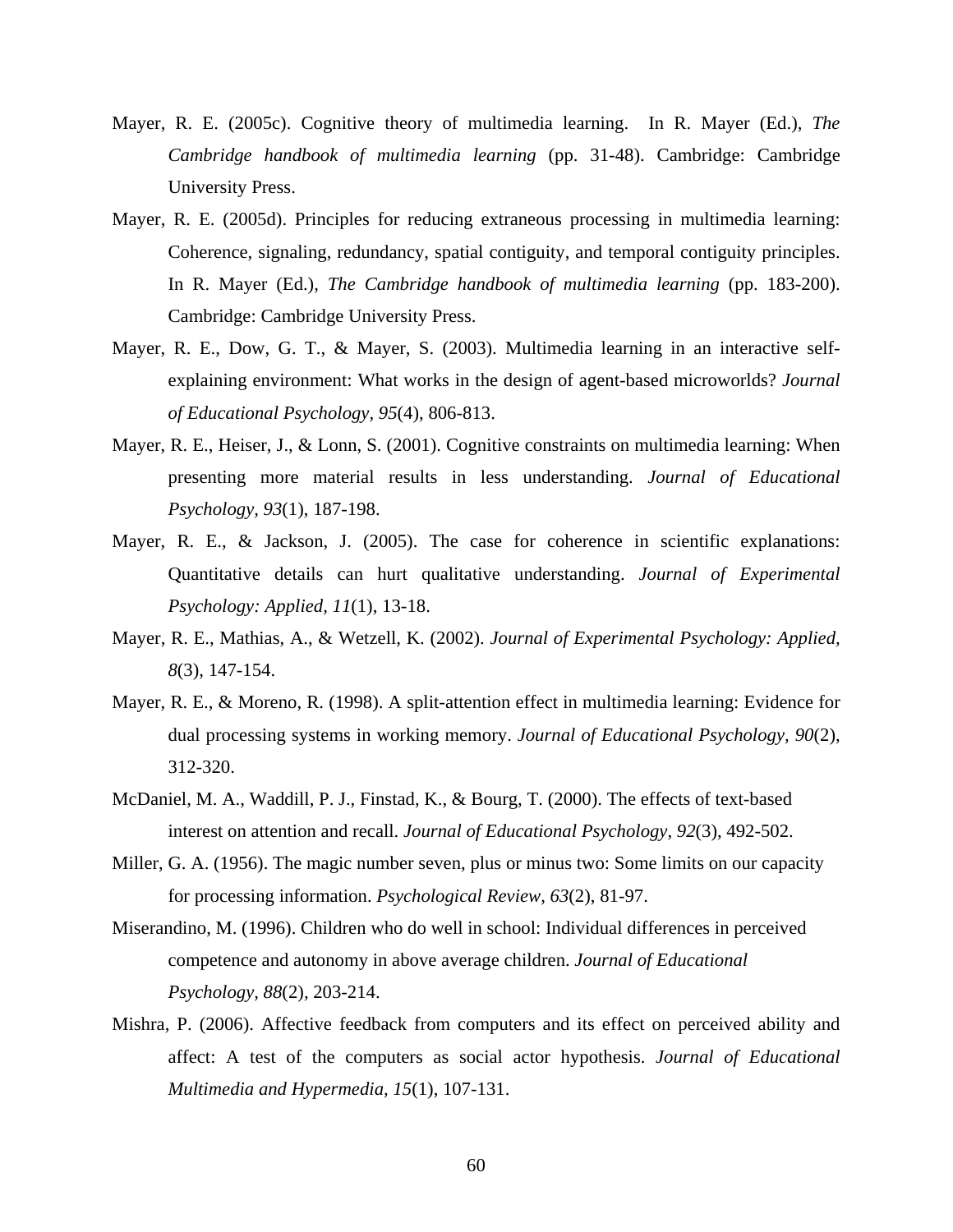- Mitchell, M. (1993). Situational interest: Its multifaceted structure in the secondary school mathematics classroom. *Journal of Educational Psychology, 85*(3), 424–436.
- Moreno, R. (2004). Decreasing cognitive load for novice students: Effects of explanatory versus corrective feedback in discovery-based multimedia. *Instructional Science, 32*, 99-113.
- Moreno, R. (2007). Optimising learning from animations by minimizing cognitive load: Cognitive and affective consequences of signaling and segmentation methods. *Applied Cognitive Psychology, 21*, 765-781.
- Moreno, R., & Mayer, R. E. (2000). A coherence effect in multimedia learning: The case for minimizing irrelevant sounds in the design of multimedia instructional messages. *Journal of Educational Psychology, 92*(1), 117-125.
- Morrison, G. R., Ross, S. M., & Kemp, J. E. (2004). Designing effective instruction  $(4<sup>th</sup>$  ed.). New York: John Wiley & Sons.
- Mousavi, S. Y., Low, R., & Sweller, J. (1995). Reducing cognitive load by mixing auditory and visual presentation modes. *Journal of Educational Psychology, 87*(2), 319-334.
- Narciss, S., & Huth, K. (2004). How to design informative tutoring feedback for multimedia learning. In H. M. Niegemann, D. Leutner, & R. Brünken (Eds.). Instructional design for multimedia learning (pp. 181-195). Münster: Waxmann.
- Paas, F., Renkl, A., & Sweller, J. (2003). Cognitive load theory and instructional design: Recent developments. *Educational Psychologist, 38*(1), 1-4.
- Paas, F., Tuovinen, J. E., Tabbers, H., & Van Gerven, P. W. M. (2003). Cognitive load measurement as a means to advance cognitive load theory. *Educational Psychologist, 38*(1), 63-71.
- Paivio, A. (1971). *Imagery and verbal processes.* Hillsdale, NJ: Lawrence Erlbaum Associates.
- Paivio, A. (1990). Dual coding theory. In *Mental Representations: A Dual Coding Approach* (pp. 53-83). New York: Oxford University Press.
- Paivio, A. (1991). Dual coding theory: Retrospect and current status. *Canadian Journal of Psychology, 45*(3), 255-287.
- Pajares, F. (2002). Gender and perceived self-efficacy in self-regulated learning. *Theory into Practice, 41*(2), 116-125.
- Park, S., & Lim, J. (2007). Promoting positive emotion in multimedia learning using visual illustrations. *Journal of Educational Multimedia and Hypermedia, 16*(2), 141-162.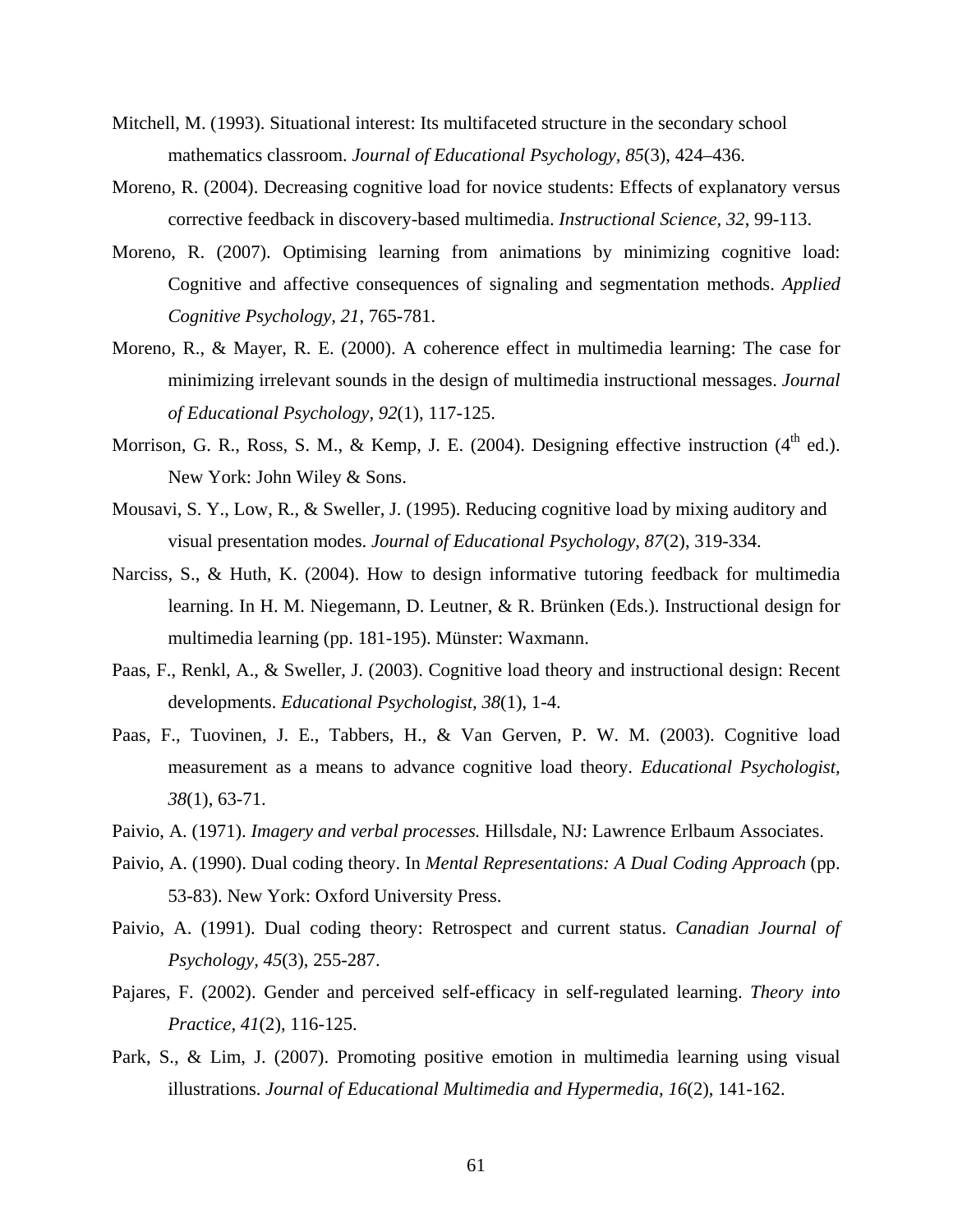- Perlstein, W.M., Elbert, T., & Stenger, V. A. (2002). Dissociation in human prefrontal cortex of affective influences on working memory-related activity. *Proceedings of the National Academy of Science of the United States of America, 99*, 1736-1741.
- Pintrich, P. R., & Schunk, D. H. (1996). *Motivation in education: Theory, research and applications*. Englewood Cliffs, NJ: Prentice Hall.
- Pugh, K. J., & Bergin, D. A. (2006). Motivational influences on transfer. *Educational Psychologist, 41*(3), 147-160.
- Reeve, J. (2005). *Understanding motivation and emotion.* Hoboken, NJ: Wiley.
- Rehinberg, F., Vollmeyer, R., & Rollet, W. (2000). Motivation and action in self-regulated learning. In M. Boekaerts, P. R. Pintrich, & M. Zeidner (Eds.), *Handbook of selfregulation*(pp. 503-529). San Diego, CA: Academic Press.
- Renninger, K. A. (2000). Individual interest and its implications for understanding intrinsic motivation. In C. Sansone & J. M. Harackiewicz (Eds.), *Intrinsic and extrinsic motivation: The search for optimal motivation and performance* (pp. 375–407). New York: Academic.
- Renninger, K. A., & Hidi, S. (2002). Student interest and achievement: Developmental issues raised by a case study. In A. Wigfield & J. S. Eccles (Eds.), *Development of achievement motivation* (pp. 173–195). New York: Academic.
- Renninger, K. A., & Shumar, W. (2002). Community building with and for teachers: TheMath Forum as a resource for teacher professional development. In K. A. Renninger & W. Shumar (Eds.), *Building virtual communities: Learning and change in cyberspace* (pp. 60–95). New York: Cambridge University Press.
- Renninger, K. A., & Shumar,W. (2004). The centrality of culture and community to participant learning at and with theMath Forum. In S. A. Barab, R. Kling, & J. H. Gray (Eds.), *Designing for virtual communities in the service of learning (pp. 181–209). New York:* Cambridge University Press.
- Renninger, K. A., Sinclair, N., Hand, V. M., Stohl, H., Alejandre, S., & Underwood, J. S. (2004). Students' interest for and work with applet enhanced word problems. Poster presented as part of the session, Learning Environments, at the International Conference of the Learning Sciences, Los Angeles, CA.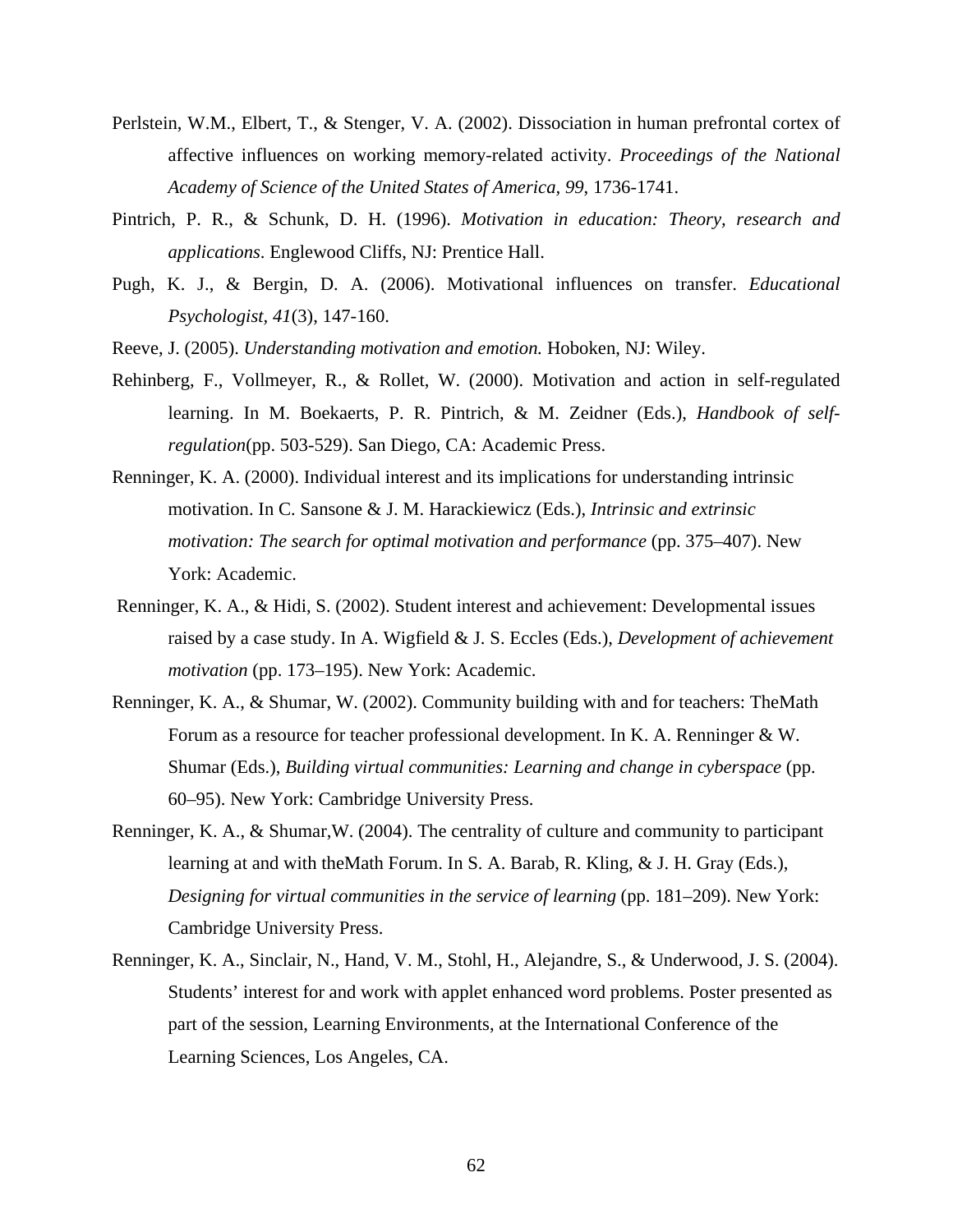- Renninger, K. A., & Wozniak, R. H. (1985). Effect of interest on attention shift, recognition, and recall in young children. *Developmental Psychology, 21*(4), 624–632.
- Rouet, J., Levonen, J., & Biardeau, A. (Eds.) (2001). *Multimedia learning: Cognitive and instructional issues.* London: Pergamon.
- Ryan, R. M., & Deci, E. L. (2000). Self-determination theory and the facilitation of intrinsic motivation, social development, and well-being. *American Psychologist, 55*(1), 68-78.
- Sadoski, M., & Paivio, A. (2001). *Imagery and text: A dual coding theory of reading and writing*. Mahwah, NJ: Lawrence Erlbaum Associates.
- Samaras, H., Giouvanakis, T., Bousiou, D., & Tarabanis, K. (2006). Towards a new generation of multimedia learning research. *AACE Journal,14*(1), 3-30.
- Sanchez, C. A., & Wiley, J. (2006). An examination of the seductive details effect in terms of working memory capacity. *Memory & Cognition, 34*(2), 344-355.
- Schnotz, W. (2005). Integrative model of text and picture comprehension. In R. Mayer (Ed.), *The Cambridge Handbook of Multimedia Learning* (pp. 49-70). Cambridge: Cambridge University Press.
- Schraw, G., Bruning, R., & Svoboda, C. (1995). Sources of situational interest. *Journal of Reading Behavior, 27*(1), 1–17.
- Schunk, D. H., & Pajares, F. (2005). Competence perceptions and academic functioning. In A. J. Elliot & C. S. Dweck (Eds.), *Handbook of competence and motivation* (pp. 141-163). New York: Guilford.
- Sheldon, K. M., & Kasser, T. (1998). Pursuing personal goals: Skills enable progress, but not all progress is beneficial. *Personality and Social Psychology Bulletin, 24*, 1319-1331.
- Shiffrin, R. M., & Atkinson, R. C. (1969). Storage and retrieval processes in long-term memory. *Psychological Review, 76*(2), 179-193.
- Silvia, (2006). *Exploring the psychology of interest.* Oxford: Oxford University Press.
- Stemler, L. K. (1997). Educational characteristics of multimedia: A literature review. *Journal of Educational Multimedia and Hypermedia, 6*(3/4), 339-359.
- Sweller, J. (1994). Cognitive load theory, learning difficulty, and instructional design. *Learning and Instruction, 4*(4), 295-312.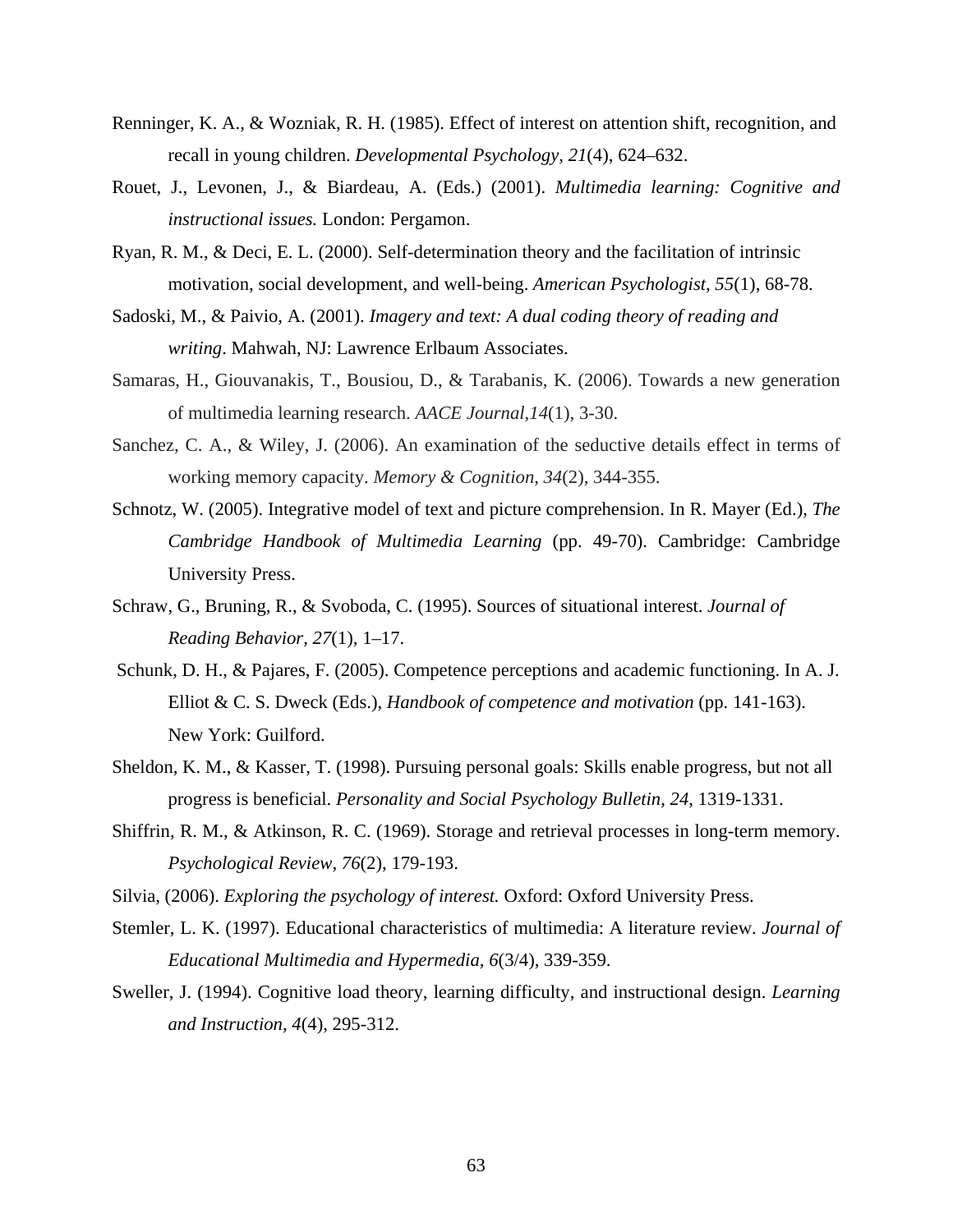- Sweller, J. (2005). Implications of cognitive load theory for multimedia learning. In R. Mayer (Ed.), *The Cambridge handbook of multimedia learning* (pp. 19-30). Cambridge: Cambridge University Press.
- Taylor, S. F., Welsh, R. C., Wager, T. D., Phan, K. L., Fitzgerald, K. D., & Gehring, W. J. (2004). A functional neuroimaging study of motivation and executive function. *NeuroImage, 21*, 1045-1054.
- van Merriënboer, J., & Kester, L. (2005). The four-component instructional design model: Multimedia principles in environments for complex learning. In R. Mayer (Ed.), *The Cambridge Handbook of Multimedia Learning* (pp. 71-95). Cambridge: Cambridge University Press.
- Wolters, C. A. (2004). Advancing achievement goal theory: Using goal structures and goal orientations to predict students' motivation, cognition, and achievement. *Journal of Educational Psychology, 96*(2), 236-250.
- Wouters, P., Paas, F., & van Merriënboer, J. (2005). *Observational learning from multimedia based expert models: The relation between modality, pacing and segmentation.* Paper presented at 11<sup>th</sup> European Conference for Research on Learning and Instruction, Nicosia, Cyprus.
- Zimmerman, B. J., & Kitsantas, A. (1997). Developmental phases in self-regulation: Shifting from progress to outcome goals. *Journal of Educational Psychology, 89*(1), 29–36.
- Zimmerman, B. J., & Kitsantas, A. (1999). Acquiring writing revision skill: Shifting from process to outcome self-regulatory goals. *Journal of Educational Psychology, 91*(2), 1– 10.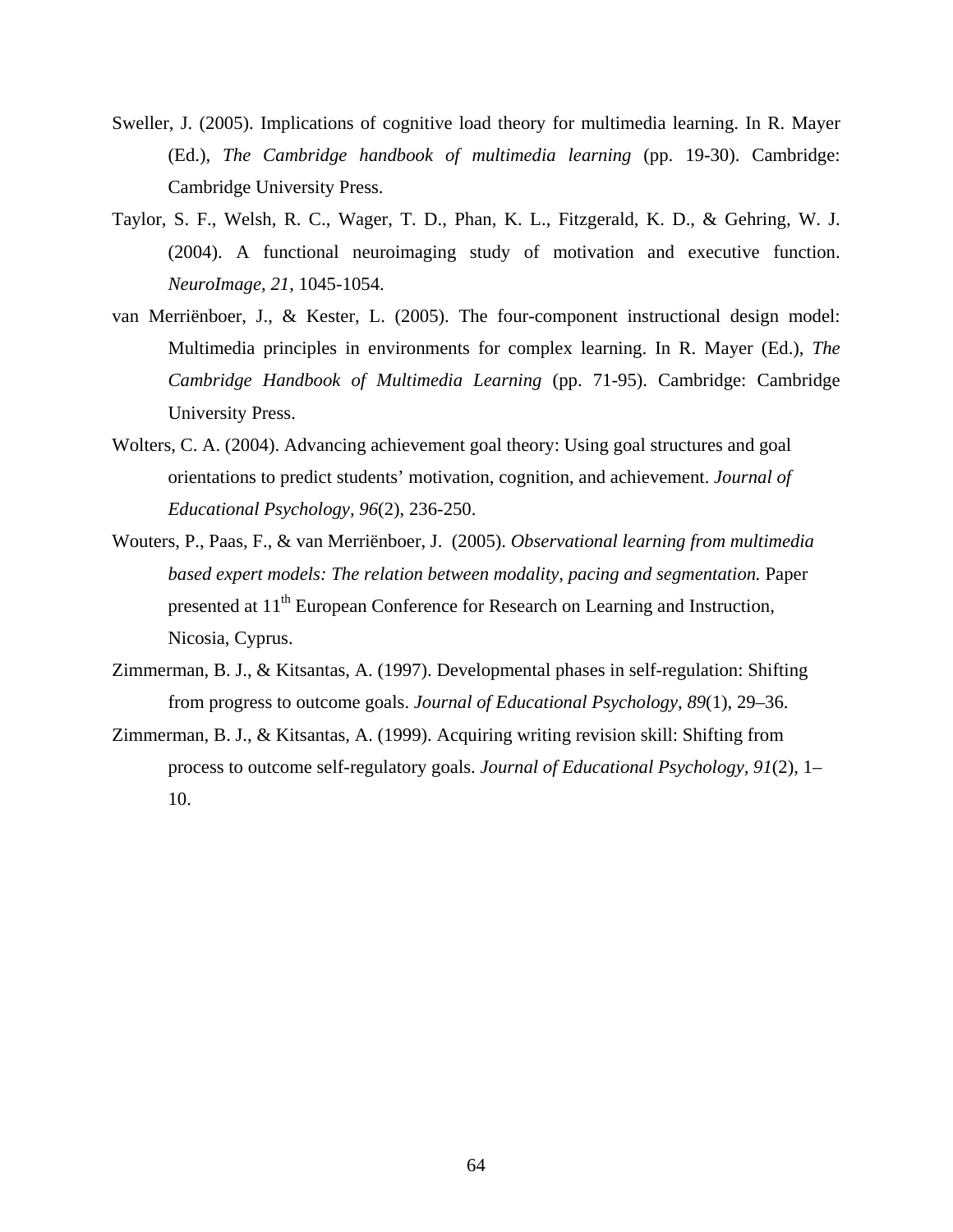# Appendix A

# Situational Interest Inventory Questions Pre-Tutorial

- 1. I think a multimedia tutorial on the formation of lightning would be very interesting.
- 2. I'd like to discuss a tutorial on the formation of lightning with others at some point.
- 3. I would watch a multimedia tutorial on the formation of lightning multiple times if I had the chance.
- 4. I may get caught-up in a multimedia tutorial on the formation of lightning without trying to.
- 5. I'll probably think about the implications of a multimedia tutorial on the formation of lightning for some time to come.
- 6. I think most people I know would be interested in a multimedia tutorial on lightning formation.
- 7. I would like a multimedia tutorial on the formation of lightning a lot.
- 8. I would like to watch similar multimedia tutorials in the future.
- 9. A multimedia tutorial on the formation of lightning would be one of the most interesting things I've watched in a long time.
- 10. I would like to know more about why an author created a multimedia tutorial on lightning formation.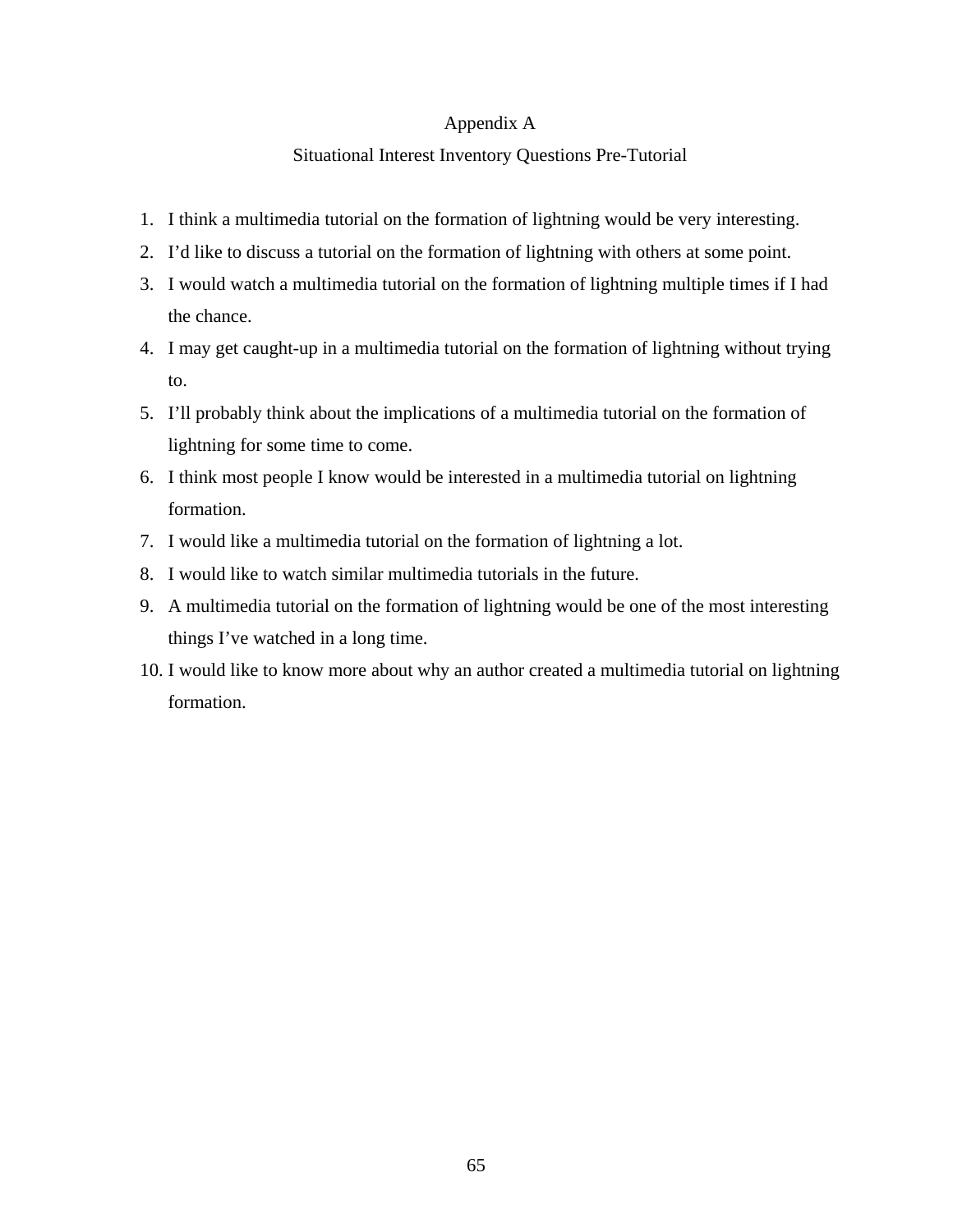# Appendix B

# Situational Interest Inventory Questions Post-Tutorial

- 1. I thought the multimedia tutorial on the formation of lightning was very interesting.
- 2. I'd like to discuss this tutorial with others at some point.
- 3. I would watch this tutorial again if I had the chance.
- 4. I got caught-up in the tutorial without trying to.
- 5. I'll probably think about the implications of this tutorial for some time to come.
- 6. I think most people I know would be interested in this tutorial.
- 7. I liked this tutorial a lot.
- 8. I would like to watch similar multimedia tutorials in the future.
- 9. The tutorial was one of the most interesting things I've watched in a long time.
- 10. I would like to know more about why the author created this tutorial.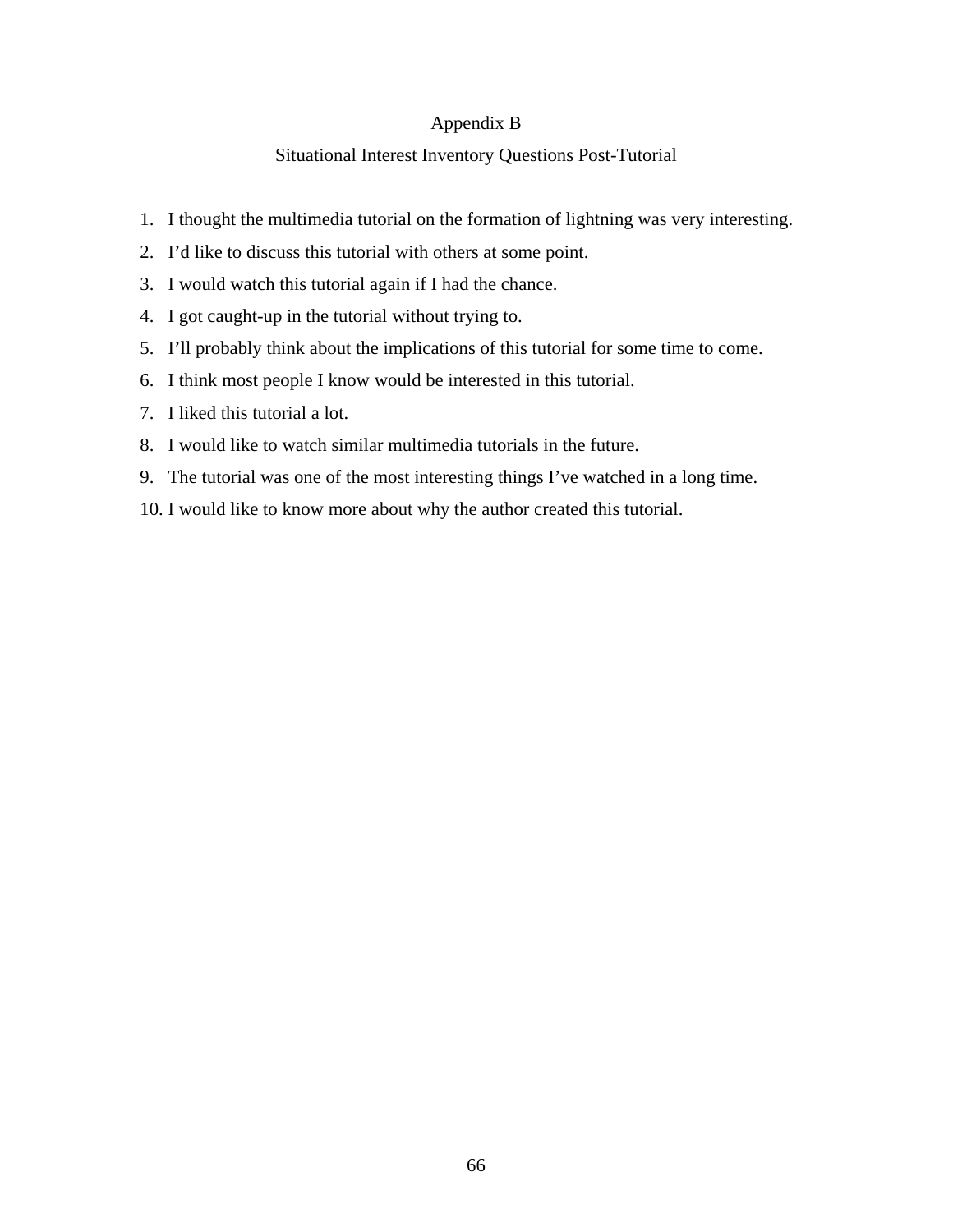## Appendix C

Multimedia Tutorial on the Formation of Lightning

| <b>Animation</b>                                                                                                              | <b>Narration</b>                                                     |
|-------------------------------------------------------------------------------------------------------------------------------|----------------------------------------------------------------------|
| <b>HOW LIGHTNING FORMS</b>                                                                                                    |                                                                      |
| Make sure you have, and are wearing, headphones.<br>Click on 'Continue' below when you are ready to begin.<br><b>Continue</b> |                                                                      |
| Below Freezing (colder)                                                                                                       |                                                                      |
| Above Freezing (warmer)                                                                                                       | Cool moist air moves over a<br>warmer surface and becomes<br>heated. |
| Continue                                                                                                                      |                                                                      |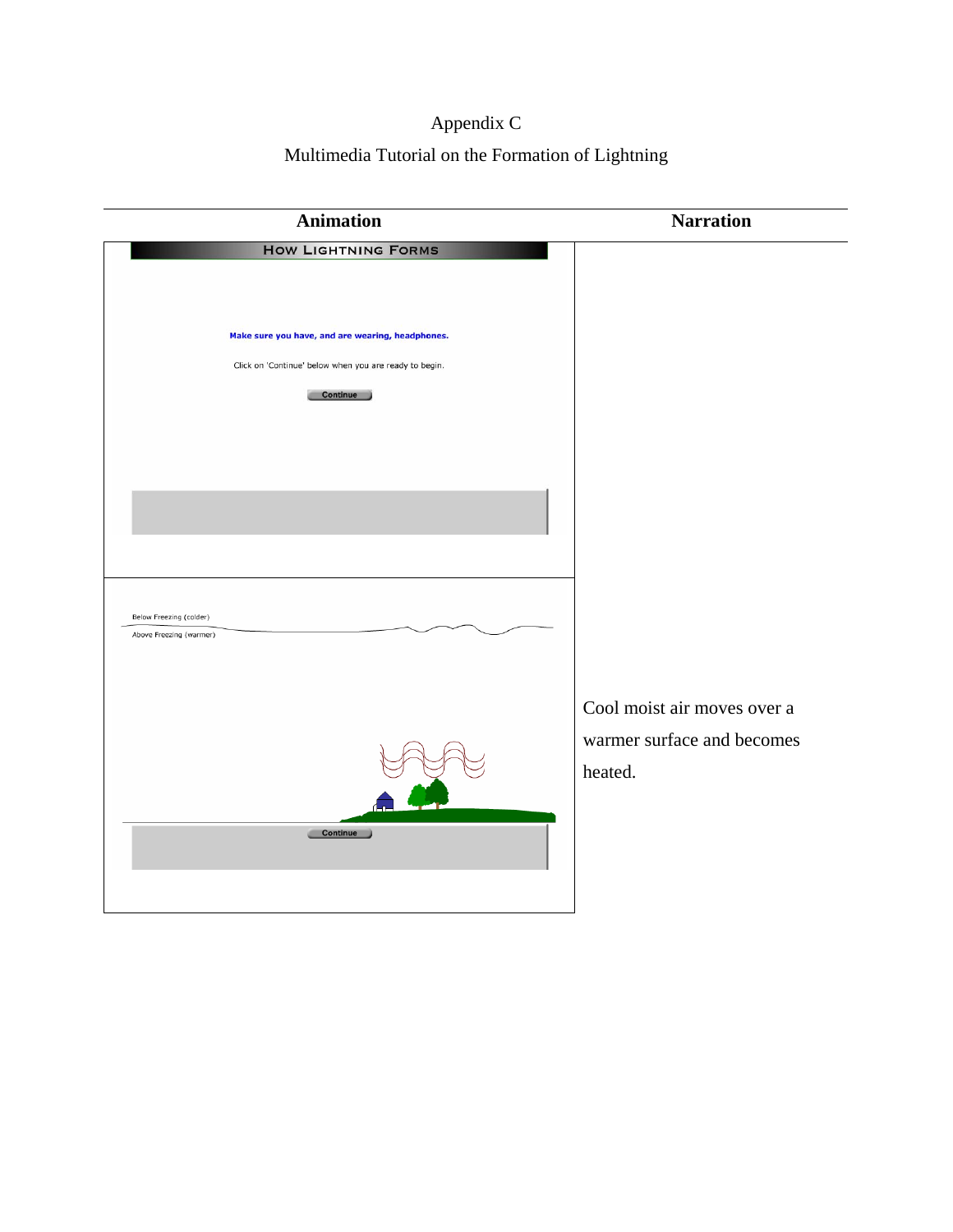

Warmed moist air near the earth's surface rises rapidly.

As the air in this updraft cools, water vapor condenses into water droplets and forms a cloud.

The cloud's top extends above the freezing level, so the upper portion of the cloud is composed of tiny ice crystals.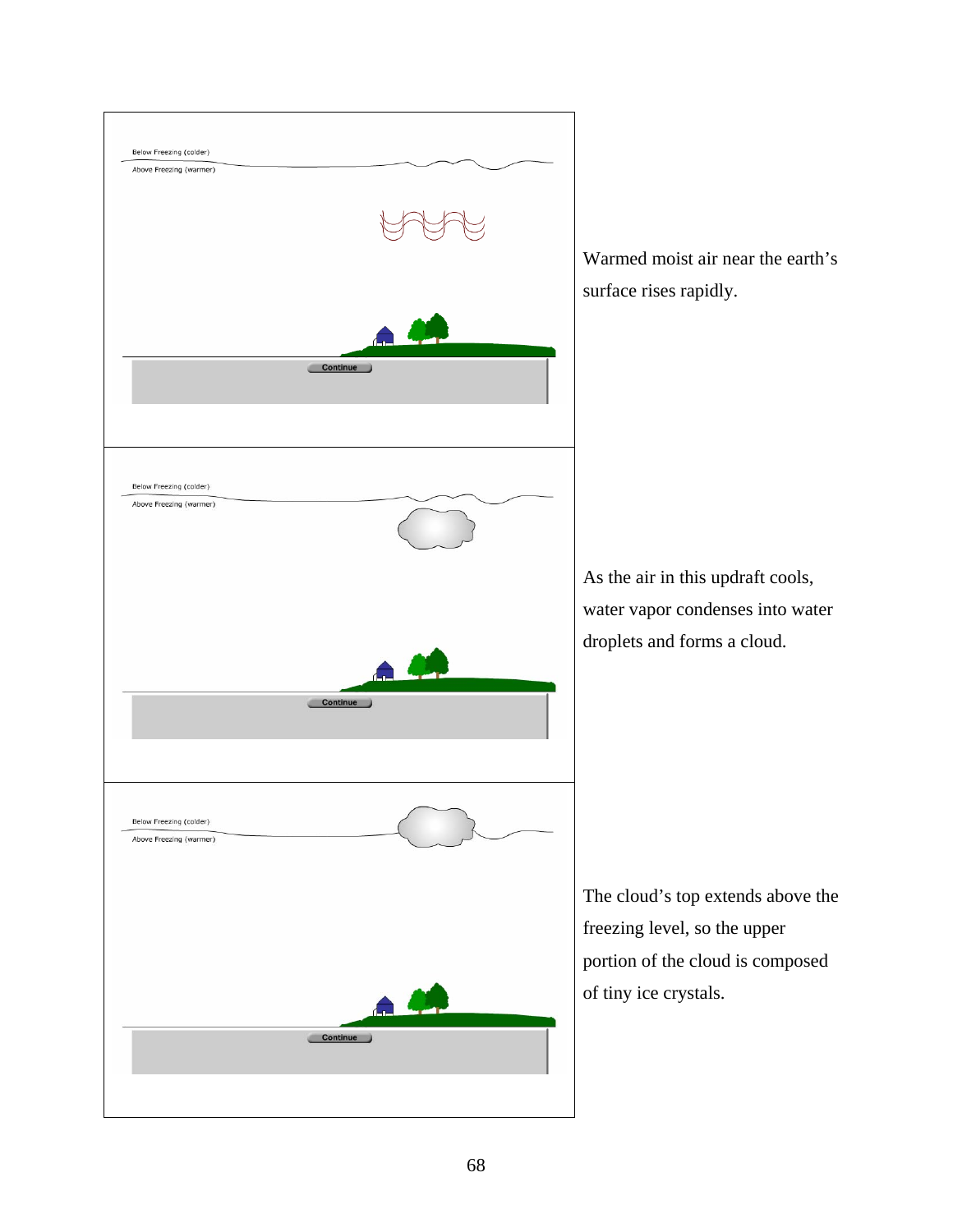

Eventually, the water droplets and ice crystals become too large to be suspended by the updrafts.

As raindrops and ice crystals fall through the cloud, they drag some of the air in the cloud downward, producing downdrafts.

When downdrafts strike the ground, they spread out in all directions, producing the gusts of cool wind people feel just before the start of the rain.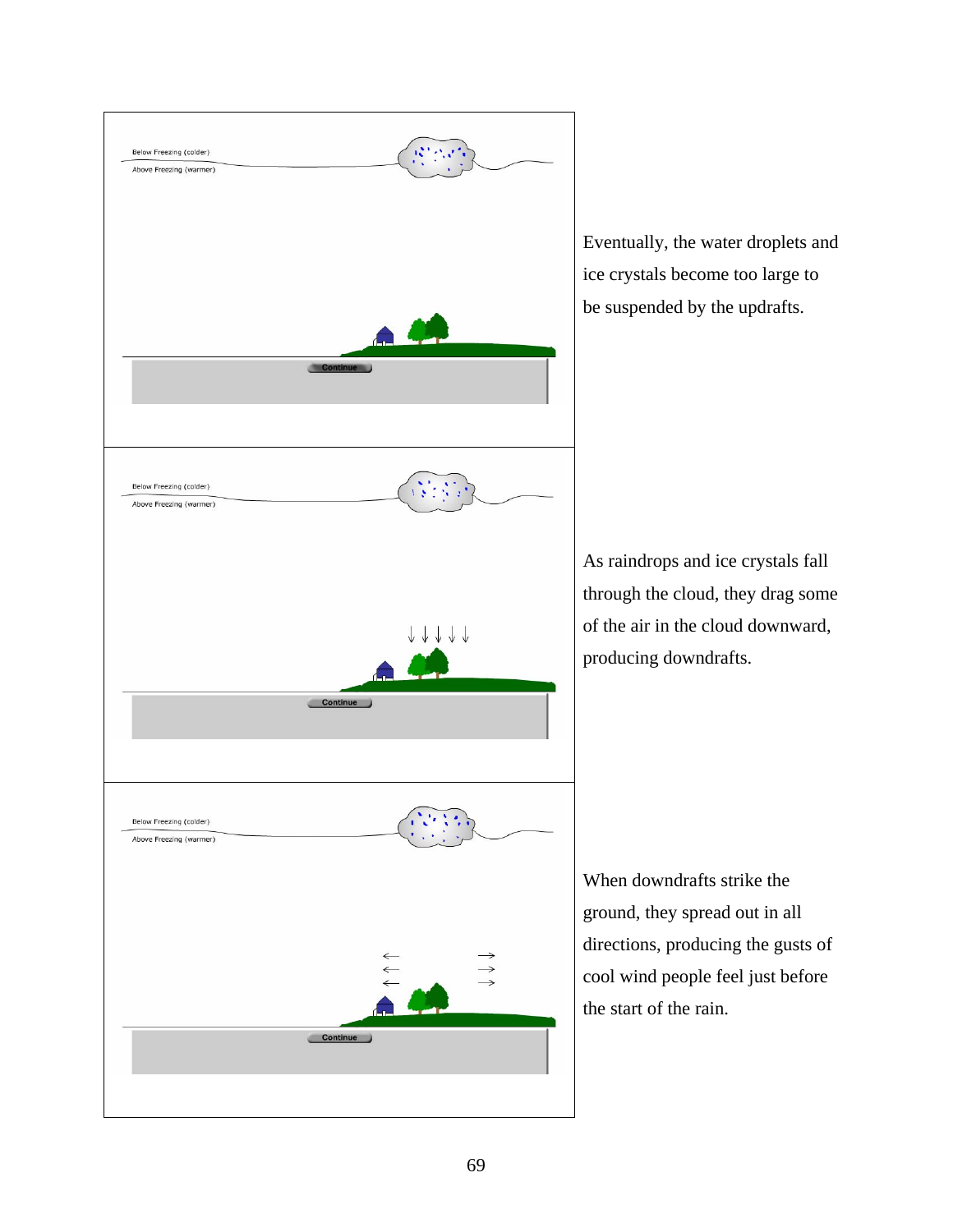

Within the cloud, the rising and falling air currents cause electrical currents to build.

The charge results from the collision of the cloud's rising water droplets against heavier, falling pieces of ice.

The negatively charged particles fall to the bottom of the cloud, and most of the positively charged particles rise to the top.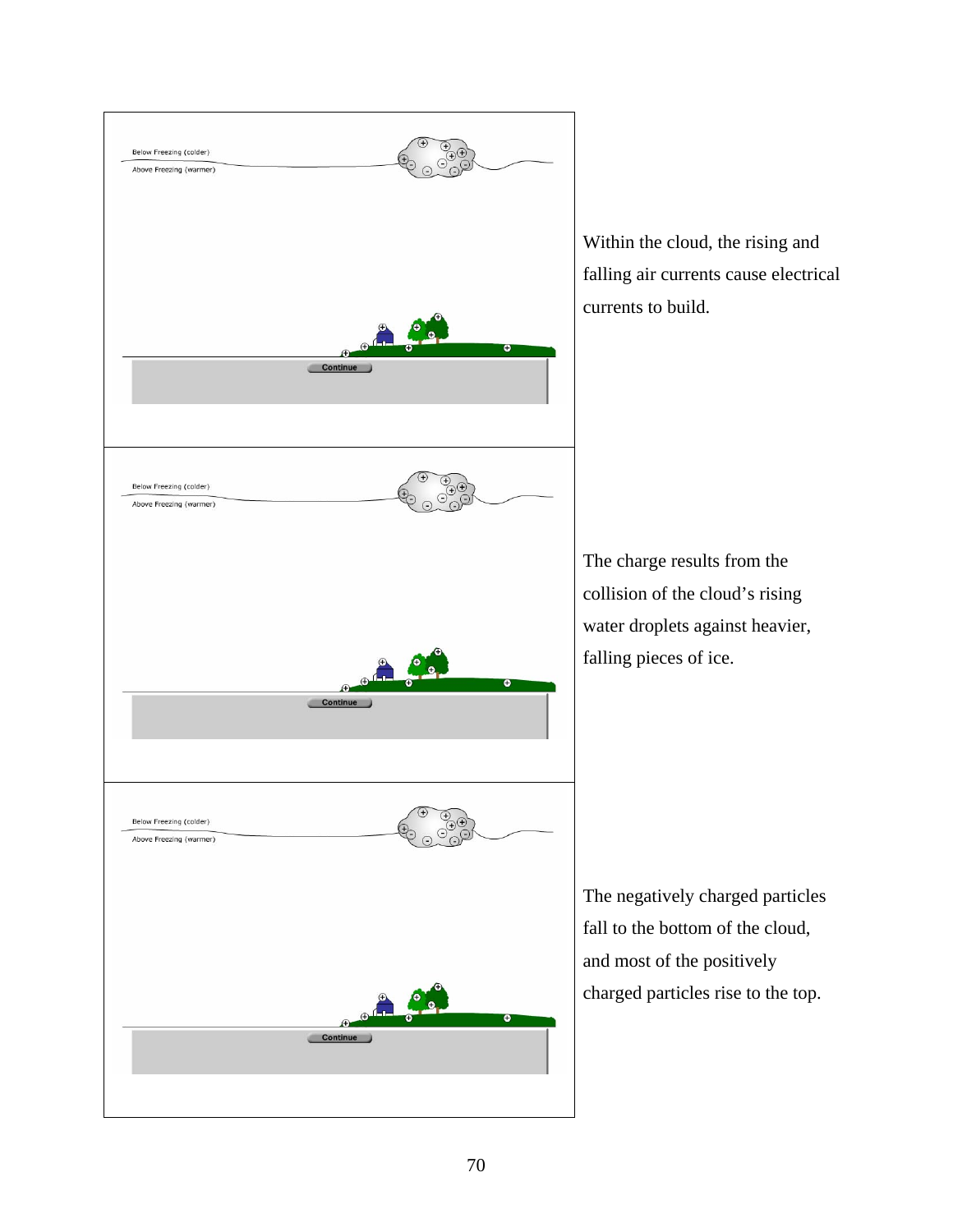

A stepped leader of negative charges moves downward in a series of steps. It nears the ground.

A positively charged leader travels up from such objects as trees and buildings.

The two leaders generally meet about 165 feet above the ground.